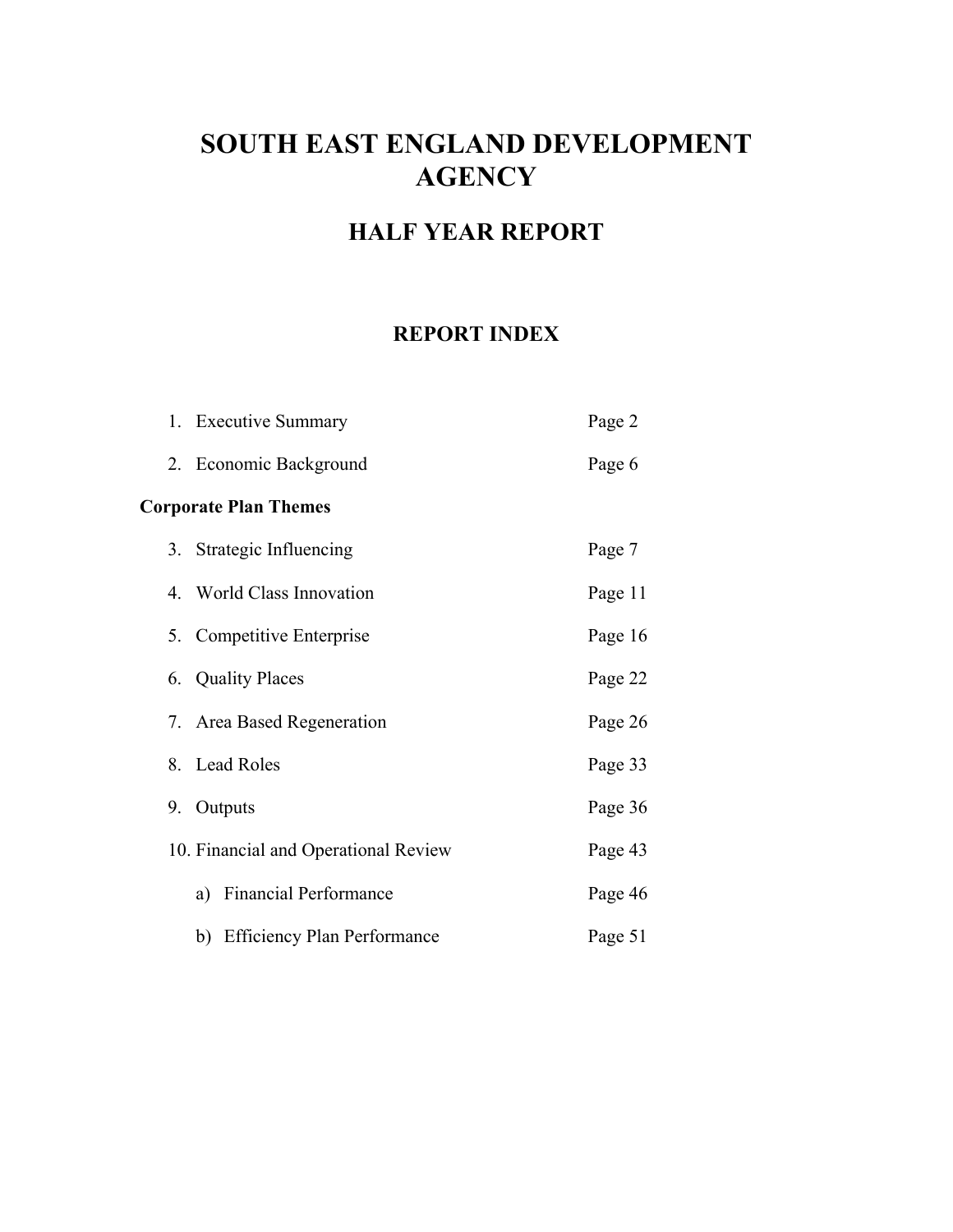## **EXECUTIVE SUMMARY**

The first six months of 2005/06 have been highly successful for SEEDA. It has been a very challenging period, with a combination of major new initiatives such as the review of the Regional Economic Strategy (RES), the first discussions around the Regional Funding Allocation; nine Local Area Agreements currently under development; the implementation of a new tasking framework; and substantial new responsibilities such as Business Links, Research and Development grants, and new Rural Programmes.

The following sections set out details of some of the results delivered by the Agency under the five headings of our new Corporate Plan for 2005 to 2008. Particular highlights include:

#### **Strategic Influencing**

Preparation for, and the launch of the RES review has been a major focus of work across the Agency. Initial feedback and levels of involvement from stakeholders and partners have been very encouraging, supported by the deliberately challenging nature of a number of the issues addressed and the presentations made to support them. In particular, the challenge of sustaining and reinforcing the South East's global position whilst improving the sustainability of our development has raised great interest. A real issue had emerged in the South East about the desirability for those who already have much of further economic growth. The debates preceding publication of the consultation document in November have moved this thinking on into considerable agreement about the needs of sustainable prosperity and ways in which it must be delivered. Over 2000 people attended the events designed to inform the consultation document, many led with us by the Economic Partnerships. Encouraging real debate amongst businesses is a priority for the interactive consultation upon which we are now engage

SEEDA was invited by Government Office for the South East to be a key partner in the development of the fourth block in the Local Area Agreements (LAAs), Economic Development and Enterprise, providing expert advice to the next round of six counties and three unitary areas as they work up the LAAs for introduction in April 2006. There has been a variable level of response and quality in these documents and one of the future challenges will be to transfer the best practice from one area to the others, and to establish a sound template for the future.

#### **World Class Innovation**

There have been a number of initiatives at the start of a three year plan to drive up levels of innovation in the South East. One of the key developments has been real business focus brought to the work of SESETAC by the Corporate Plan and the appointment of Dr Annette Doherty, Director of Sandwich Laboratories, Pfizer as Chair. The new online Directory setting out the research strengths of the SE HEIs has also delivered a useful new tool for shaping future collaborations and priorities.

Support for R&D in targeted sectors particularly in high technology and in encouragement to work with Higher Education Institutions is at the core of the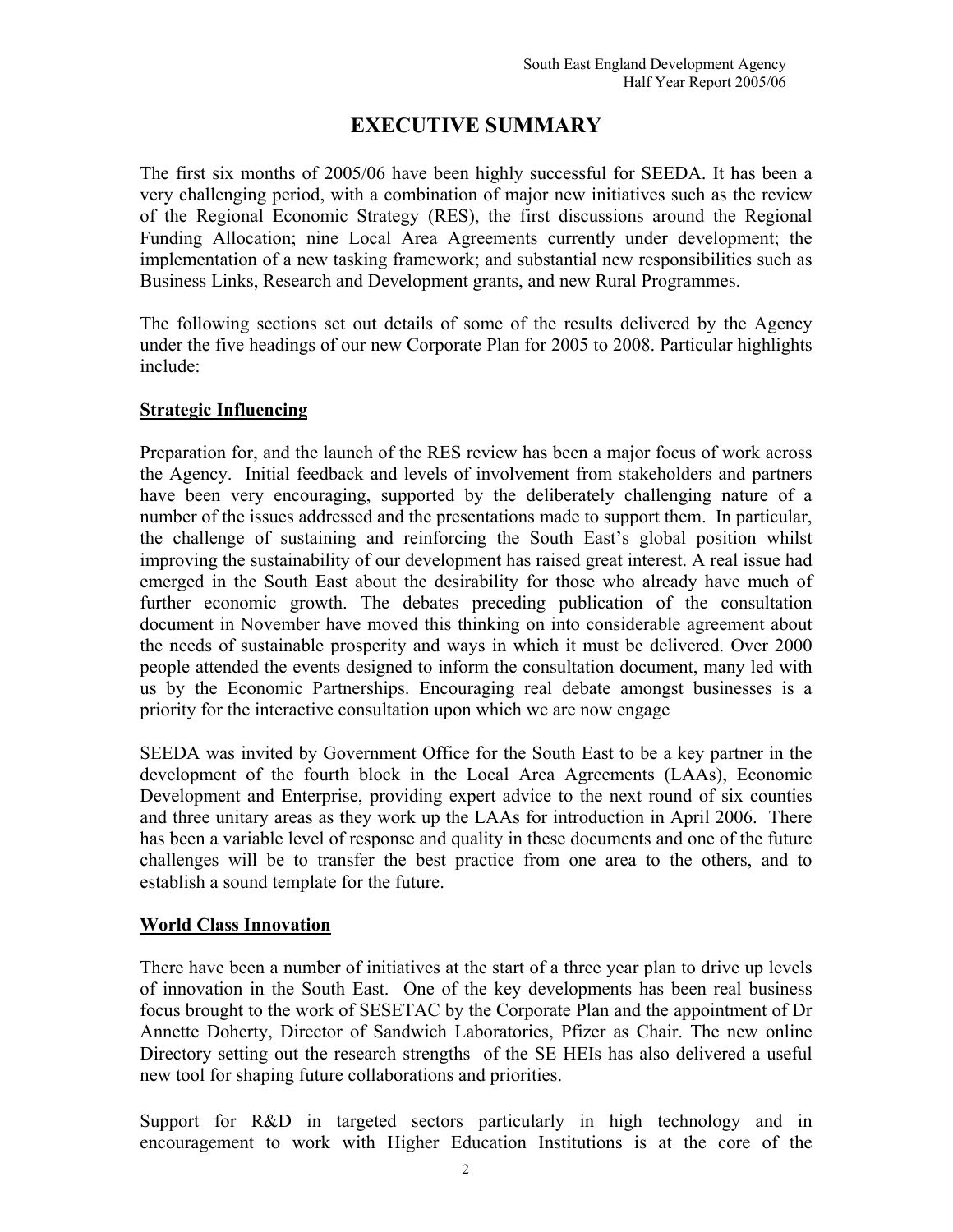programme to deliver this change. The appointment of twelve Business Fellows, and a wide range of sector skills support will also build on the current base.

The Enterprise Hub Network has continued to develop its networks and strengths in delivering increased outputs and outcomes in support of business development. Whilst satisfaction rates are high (81% of members very satisfied), awareness of certain services was patchy and work is underway to improve dissemination of knowledge across the network. Close links made with Chinese regions under our Global Regions Initiative have lifted this network onto a new plane in this period and we contributed to the Government's response to the Lisbon Agenda, which has become increasingly relevant to the region's approach to a knowledge-based future.

## **Competitive Enterprise**

A key priority for SEEDA in 2005 has been to improve our strategic links with businesses of all sizes and sectors. Business South East is proving to be a valuable forum for bringing top business people together to discuss, for example, the South East Plan and the Regional Economic Strategy. It will also be a channel for setting up wider reaching forums with individual businesses.

The transition of the Business Links from the Small Business Service to SEEDA was extremely smooth with no decline in targets or customer satisfaction – a major success given the financial constraints as well as the change management needed. The focus is now on a 'no wrong door' approach to business support: feedback consistently reports that the complexity and fragmentation of various support measures and advice is one of the major concerns to developing businesses. SEEDA, Business Links and the Learning and Skills Council have set up the Joining Forces initiative, with the aim of making it easier for business to access advice and support. The key driver is to simplify and integrate the ways in which advice and support can be accessed

The Regional Skills for Productivity Alliance (RSPA) has been important in achieving developments in this area including good progress in Action for Business Colleges with seven accredited already. Task groups have been established in a number of areas to support the agreed delivery framework, to stimulate the supply of skills to meet the needs of businesses over the initial period to April 2007.

The network of Sector Consortia is now complete, with new establishments in the Marine, Health Care and Digital Content sectors. The willingness of senior business people in the sector to get involved and help lead the consortia has been a major strength.

The Enterprise Gateway programme and Women's Enterprise initiatives have both taken off, with the publication of the consultation draft of our Women's Strategy and several awards for our Enterprise Gateways. Both are focused on improving the inclusiveness of enterprise opportunities. As the Gateway network has grown stronger and integration with other stakeholders has consolidated Gateways are increasingly seen as a medium to support wider social enterprise issues. Enterprise Insight has provided exciting opportunities to create a stronger enterprise culture by engaging young people in business competitions.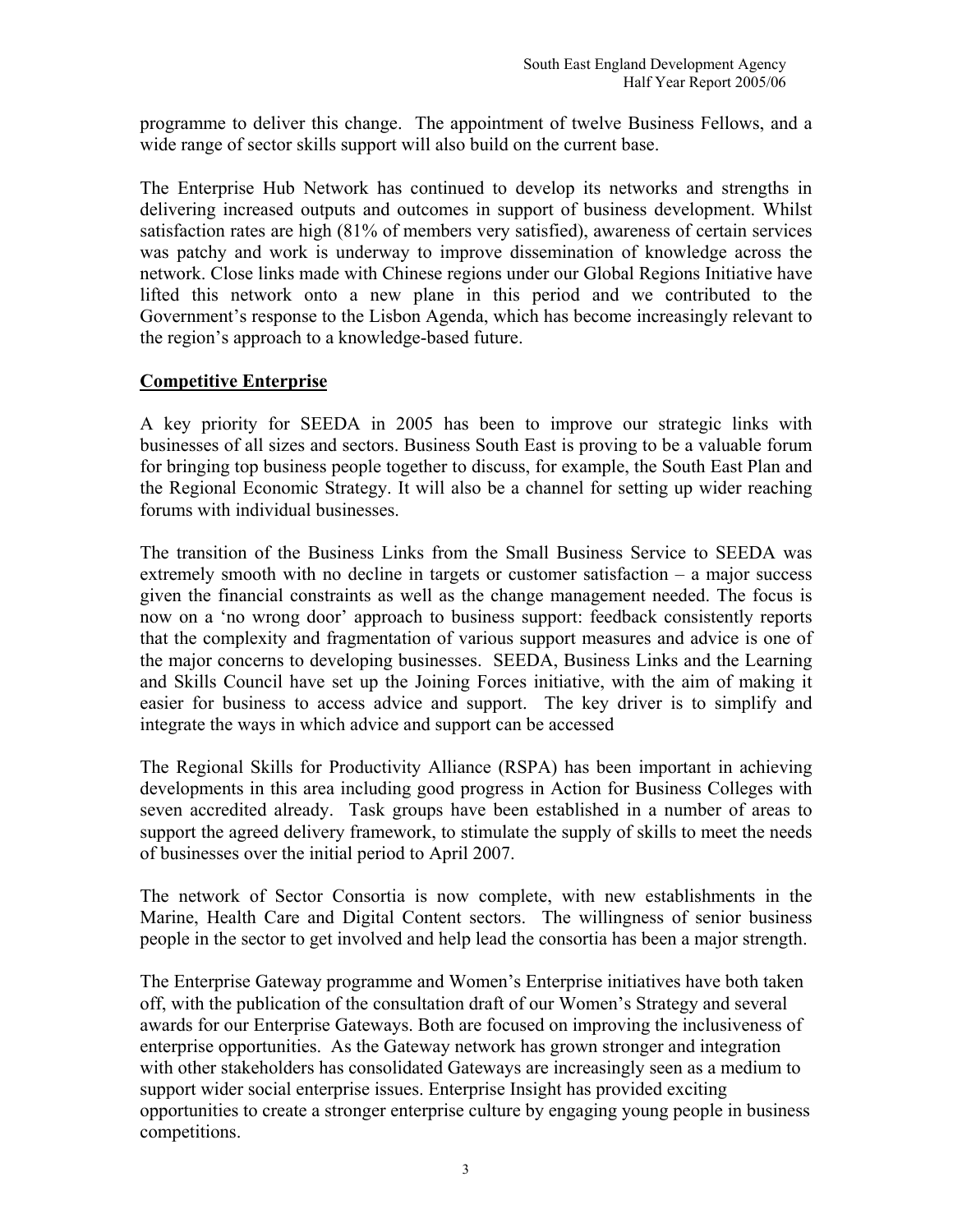## **Quality Places**

**South East Excellence,** the regional Centre of Excellence has been launched, a virtual centre for best practice and skills in placemaking which builds on the many successful quality initiatives for the built environment in the South East.

A large programme of work continues in the Growth Areas including a focus in this period on the Queensborough and Rushenden area. There has been a major programme of community involvement to create active engagement in the development of plans. A great deal of co-ordination has been necessary with ODPM, Kent County Council and Swale Borough Council etc.

SEEDA's new statutory planning role has led to nineteen planning applications being received and responded to over the six month period, the largest submission being for 4320 dwellings on 222 Hectares of land outside Milton Keynes. This was supported as it aligned with local and regional priorities.

Infrastructure is a critical issue for businesses across the South East and SEEDA has been closely involved in the work of the Regional Transport Board. Work is now underway to address particular issues which could have a significant impact on the future development of the economy in the South East if not addressed. The initial work will seek to address funding and planning alternatives which would allow specific projects to be brought forward alongside the current identified priorities (i.e. Hindhead road improvement).

An international and cross RDA consortium has been brought together by SEEDA to develop a €10.5m European Regional Development Fund project on multi-modal port access, one focus of which is the support for the enhanced rail gauge to allow the new larger containers to be transported by train from Southampton to the West Midlands.

## **Area Based Regeneration**

Work has continued to help partners develop exit strategies from the Single Regeneration Budget (SRB) programme, and to develop the Area Investment Framework (AIF) and Area programmes in the light of the Local Area Agreements which are currently being developed in nine areas in the region, and which will subsequently be rolled out across the region. Coordination and dissemination of best practice has been developed through cross AIF working on impact evaluation and strategic and operational liaison groups.

Capacity building both in the AIFs and in the communities they serve remains at the core of this theme in the Corporate Plan. This has included support for Local Regeneration Partnerships in Kent with encouragement for joint working and support from specialist advisors, including Business Links, to help prioritise projects.

Programmes such as Inspire Isle of Wight designed to raise local aspirations and the Leader + programme to support innovative and exciting projects in the rural communities continue to generate very good and valuable outcomes.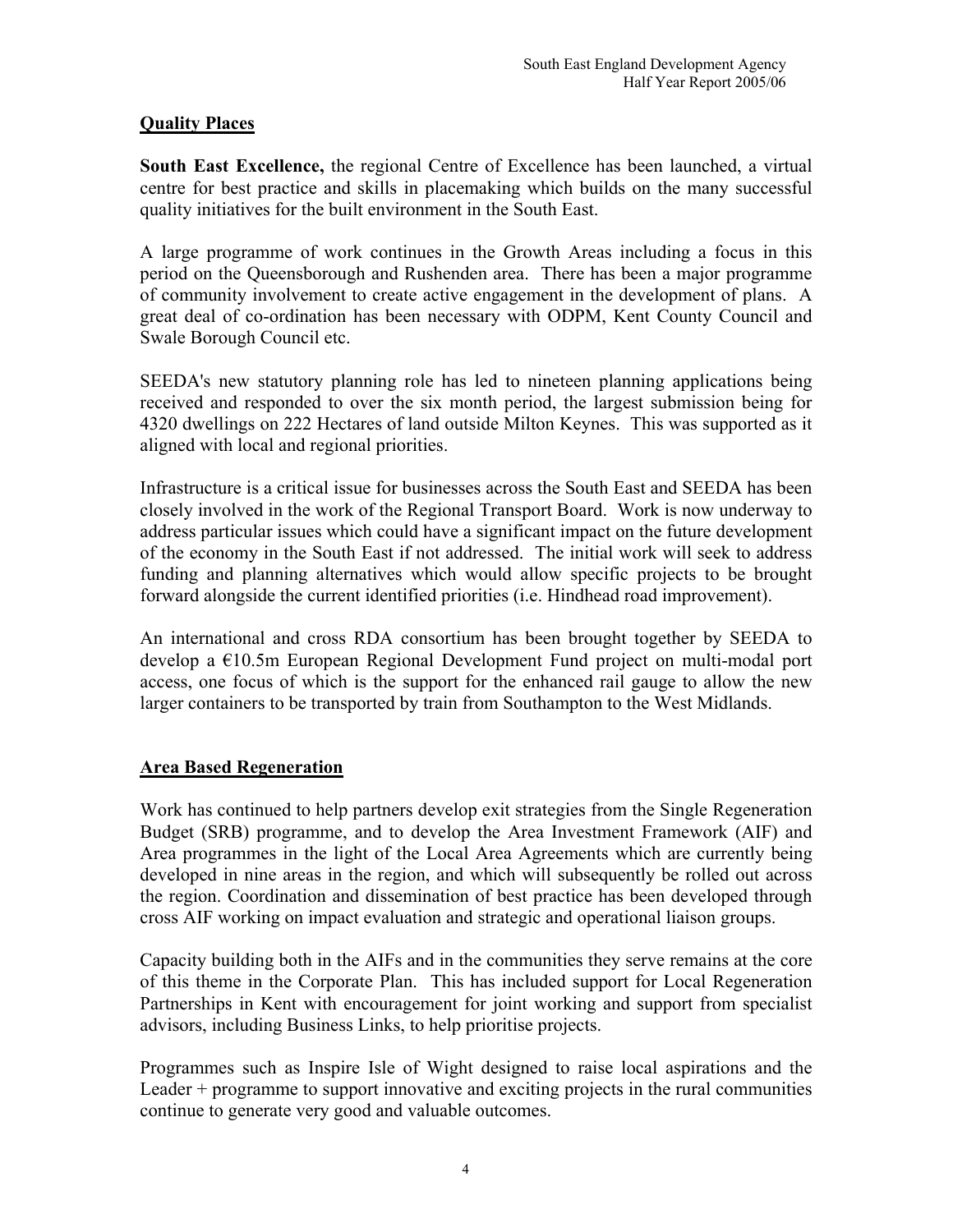As a new initiative, the Area Programmes in Milton Keynes, Thames Valley and Oxfordshire have developed more slowly than anticipated as strategic priorities have taken time to develop. The sharing of experience and best practice has now been established, and levels of involvement necessary to extract the best value from the programmes is now in place, but they will continue to need close SEEDA support.

Developments in Hastings have continued as planned with the Queensway office development being prepared for construction, to support the growth of the largest private sector employer, General Dynamics (UK) Ltd. Future momentum for the Five Point Plan requires further commitments from central Government, the bid for which has not yet been progressed and will now be part of CSR 2007. Meanwhile, additional funds are being sought from a variety of sources and mechanisms. For example, this  $16,000\,\text{m}^2$ development of commercial and industrial space is intended to be funded in large part by a bank loan which is currently being negotiated. SEEDA has also made available £19 million to ensure the continuation of the regeneration project to 2008.

## **Operational Performance**

Outputs in the first half of the year are set out in detail from Page 36. Overall the performance has been strong with a number of targets exceeded. However, in the nature of the targets some of this has been due to events beyond SEEDA's control. For instance the Employment Support target has been greatly exceeded, entirely as a result of the Reemployment Unit's success in supporting unexpectedly large groups of workers made redundant in the region.

In some areas performance has been below the anticipated level, in particular in Jobs Created and Regeneration Investment Levered. Performance in those areas is under review to seek to improve the outcome by year end.

One of the targets set, in respect of Support for Achievement of a Level 2 Qualification will be re-targeted as the current level had been set before some details of the Tasking Framework have been set. There was a resulting misunderstanding in the definition of the target which cannot now be met.

There is a programme under way in SEEDA to address feedback we have received internally and externally with regard to SEEDA's policies and procedures. The primary targets are to reduce the lead times on projects by streamlining their development, appraisal and implementation. A 'Lean Office' methodology is being used by a management team from across the Agency to help identify and address issues in this area and others and once the opportunities are clear the Agency will pilot 'Design Immersion' to define new solutions.

Sharper profiles developed from earlier commitment to projects should help to address the rate of spend issues discussed in the Financial Review section, and materially enhance the ability of the Agency to enable it to meet and exceed its efficiency targets. However, the annuality of spend introduced by the lack of ability to trust in end year flexibility is a major backward step.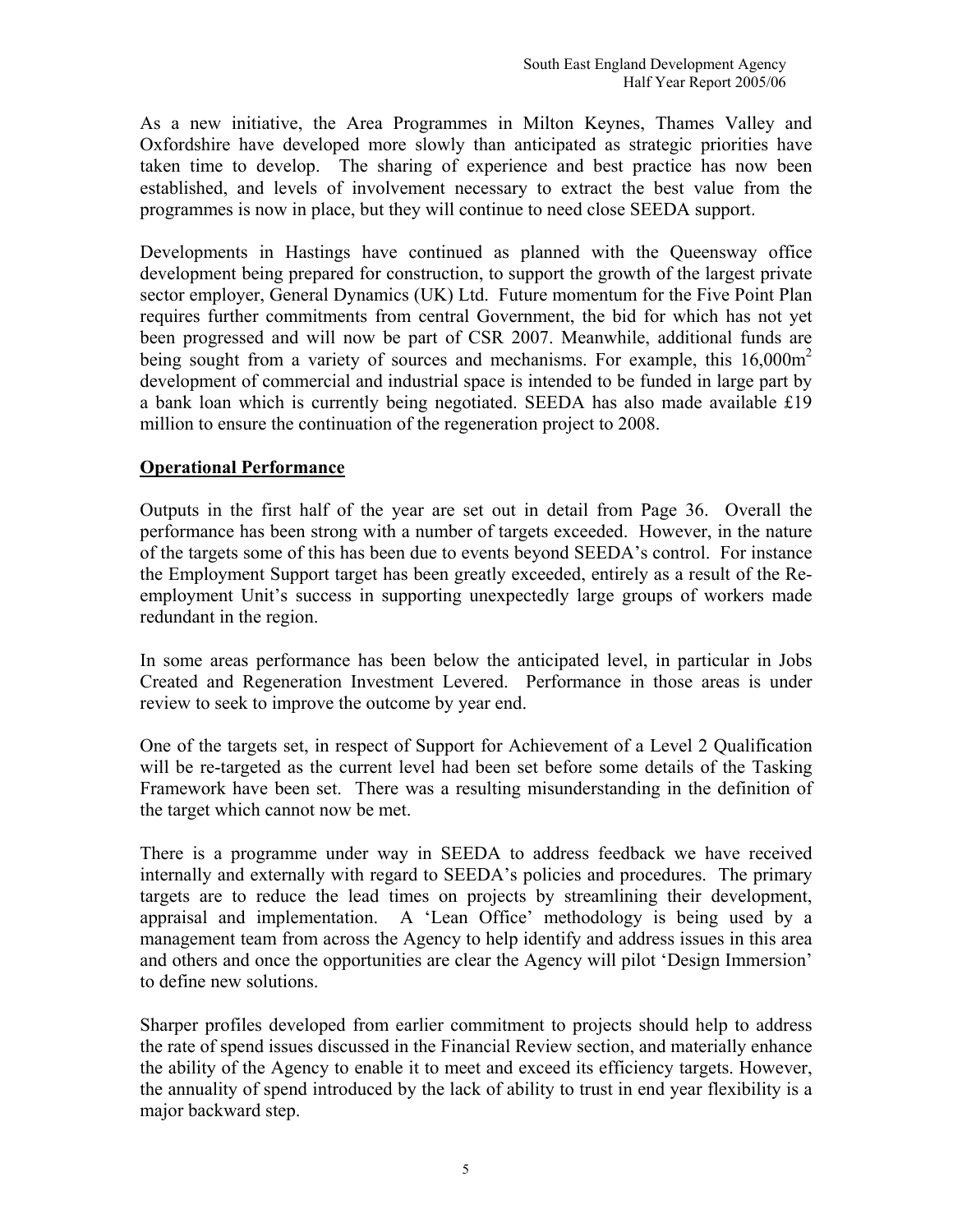## **ECONOMIC BACKGROUND**

The latest estimates of the UK GDP growth in the third quarter of 2005 show that GDP rose by 0.4%, down from 0.5% in the previous quarter.<sup>1</sup> Service sector output rose by 0.6%, followed by 0.4% increase in manufacturing and a fall of output from the production industries by 0.6%.

The latest survey results from British Chambers of Commerce (BCC) for Q3 show that the home manufacturing market in the South East suffered a downturn for both deliveries and orders, though deliveries were still strong in relation to the national average, for instance, +12% of manufacturers report an increase in home sales, down 24 points from the previous quarter but 9 points above the national average.

The export market was more positive, with deliveries remaining stable and orders accelerating, with +32% of manufacturers report an increase in home orders, up 22 points from the previous quarter and 24 points above the national average.

In the service sector, the picture was less encouraging, the export market deteriorated significantly and moved into negative territory. -6% of service sector firms report an increase in export sales, down 20 points from the previous quarter and 13 points below the national average.

The home market likewise slowed, but was still positive, +8% of service sector firms report an increase in home orders, down 9 points from the previous quarter and 5 points below the national average.

The latest independent forecasts from Experian (Experian Business Strategies) show total GVA in the region expanding by 0.32% in quarter two (1.5% on a year ago). In the third quarter of the year, total output growth had accelerated to 0.86% on the previous quarter or 2.1% on previous year (significantly above the national average).

The labour market in the region remained subdued over the past six months, with total employment in the region remaining broadly the same as a year ago.

Between April 2005 and September 2005, claimant count unemployment had increased from 69,700 to 72,800, an increase of 3,100 or 4.4% over the period. The South East had experienced a similar trend to national average, and all English regions had seen an increase in claimant count unemployment over the past six months. Scotland and Northern Ireland were the only parts of the UK experiencing a decline in claimant count unemployment. In spite of a small increase in unemployment over the past six months, the labour market in the region remains rather healthy, with the latest independent forecasts showing a recovery towards the end of the year and early in 2006.

In spite of this, the latest Labour Force Survey (LFS) data indicate that the trend in the employment rate may be starting to increase.

 $\overline{a}$ 

<sup>&</sup>lt;sup>1</sup> Quarter three is the second quarter of this financial year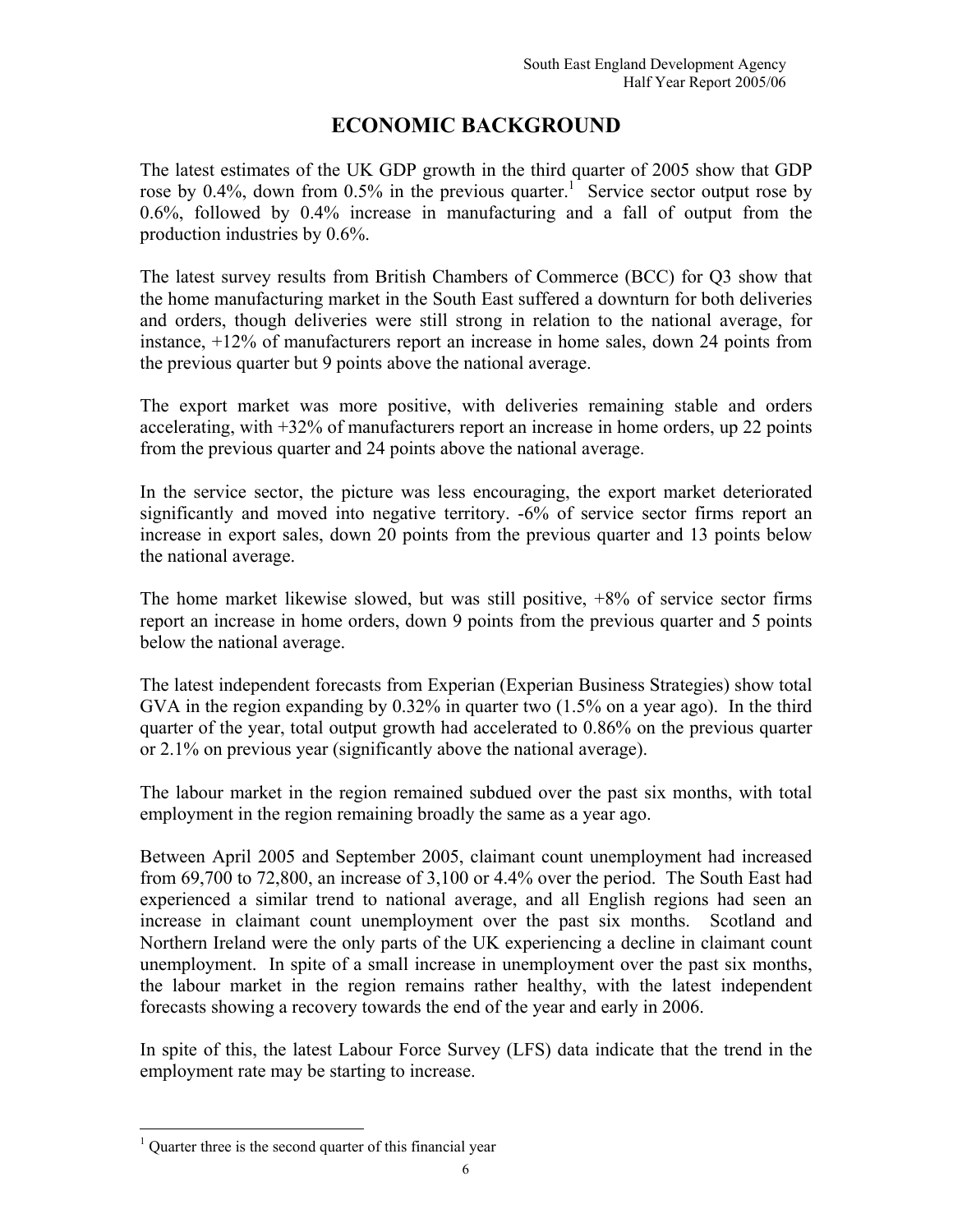## **CORPORATE PLAN STRATEGIC THEME**

## **STRATEGIC INFLUENCING**

#### **The Review of the Regional Economic Strategy 2006-2016 (RES)**

The first phase of review of the Regional Economic Strategy sought active engagement with South East stakeholders through a series of 16 thematic and sub-regional events launched on 15<sup>th</sup> July, addressing three key challenges: global competitiveness; productivity through 'smart growth and securing increased employment by greater yet participation in the labour market; and sustainability. More than 2000 people took part in these events across the region and in Whitehall. Event feedback and responses since the launch of the consultation have been favourable in terms of the perceived quality of debate, geographical coverage of the region in the engagement phase and the inclusiveness of the RES events. A detailed exercise in gathering stakeholder opinion will be sought during the statutory consultation phase until  $17<sup>th</sup>$  February 2006.

The Consultation Document was launched on  $16<sup>th</sup>$  November at a plenary session of the Regional Assembly and received a broad and warm welcome, particularly for an innovative approach to the definition of three different economic types of sub-region. This approach is being developed further to define growth points around our key cities – 'diamonds for growth' – and the unique assets of the 'string of pearls' that is our coastal towns. A strong theme of the review sees the need for regeneration not as disadvantage but as opportunity. It is backed by a strong body of evidence which is summarised in several companion documents: the Economic Impact Assessment of the RES 2002; the Interim Evidence Base Document and the Strategic Environmental Assessment and Sustainability Appraisal. Ensuring that the new RES, the South East Plan and the region's advice on the Regional Funding Allocation are mutually reinforcing in their priorities is a top priority for the coming six months.

The independent Economic Impact Assessment of the RES was commissioned from KPMG to assess how far the 2002 Strategy met its key objectives and was overseen by a steering group comprising representatives from across SEEDA. The Interim Evidence Base involved data collection from March to August 2005, with data analysis feeding in to the RES "engagement phase" from July to early October. Overall over 150 different indicators have been used in the data analysis at regional and sub-regional level. Qualitative evidence (largely from surveys) has been used to further strengthen the document and to identify those policy pointers which provide a link to the RES consultation document.

The Strategic Environmental Assessment and Sustainability Appraisal of the RES consultation document has been commissioned from ERM to ensure that the consultation document and final version of the RES contribute positively to the sustainability of the South East, and that potential negative impacts of the RES on the sustainability of the region are mitigated

All four documents are being given wide exposure through SEEDA's website, through the issue of a printed version and through a planned schedule of presentations to and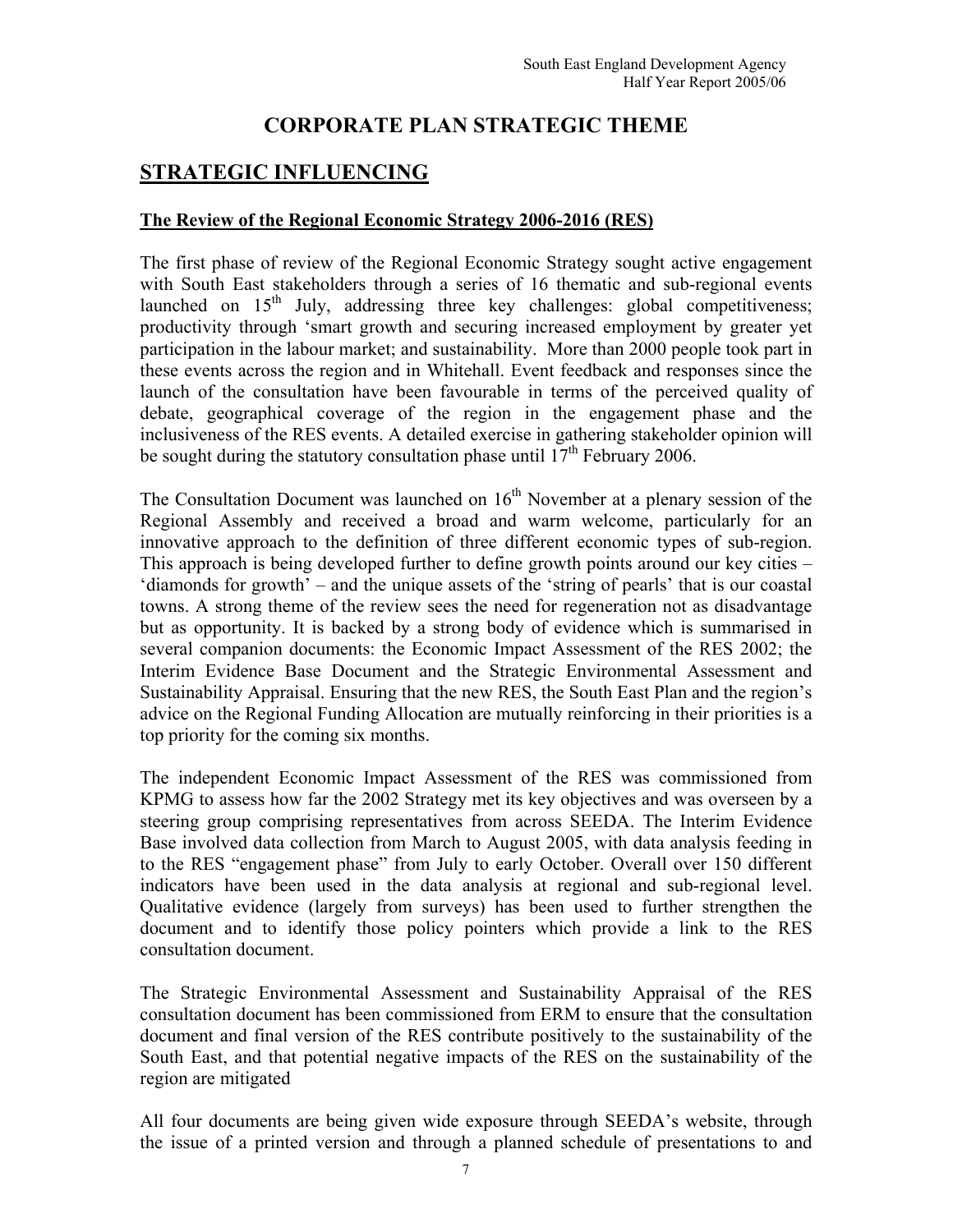discussions with key partners. The new Regional Economic Strategy will be deposited with Government towards the end of this financial year/beginning of next.

#### **The RES Leadership Group**

The RES review process has been informed by a "RES Leadership Group", which met for the first time on  $9<sup>th</sup>$  September. This has brought together the expertise of business, science, higher education, innovation, culture, sport and skills, alongside elected members and economic and social partners from the Regional Assembly. The Group has shaped the direction and content of the consultation document to date. GOSE has been involved and central government has attended this Group as an observer.

#### **Regional Funding Allocations**

Initial work was undertaken on the preparation of guidance for Regional Funding Allocations, leading up to the completion of a first draft for consultation produced by GOSE with input from SEEDA and the Regional Assembly in early November. SEEDA's Board is the regional Board responsible for the economic development element and has a close interest in the transport and housing elements. SEEDA's Chief Executive sits on the Steering Group while SEEDA's Director of Strategy and Sustainability attends the working group. The coincidence of this work with the development of the RES has been particularly challenging in terms of resources and coordination, however feedback suggests that SEEDA has still managed to make a substantial and valued contribution.

Early work has been informed by the emerging Regional Economic Strategy. The identification and mapping of economic areas within the South East has been commented upon as to be being valuable to partners. The ability to hold the region together on considered prioritisation of top priority projects within greatly constrained budgets is still being tested but the initial stages have had coherence and a practical and radical approach to options for delivery.

#### **Business South East**

Business South East was established early in 2005. One objective is to provide strategic, coherent and persuasive business input to influencing Government policy and investment programmes. The focus of Business South East in the first part of this year has been to capture their early views on the initial thinking by SEEDA on the review of the Regional Economic Strategy and the South East Spatial Strategy (South East Plan), which was discussed at a meeting, held on 14 June. Hope and expectation amongst Partners is that this will prove to be a powerful voice for business in the region and beyond.

## **Local Area Agreements**

During 2004-05, SEEDA worked closely with the two initial Local Area Agreements in the South East (Brighton & Hove and Kent), with SEEDA's Chairman and Chief Executive sitting on the Kent Public Service Board. This has continued during the first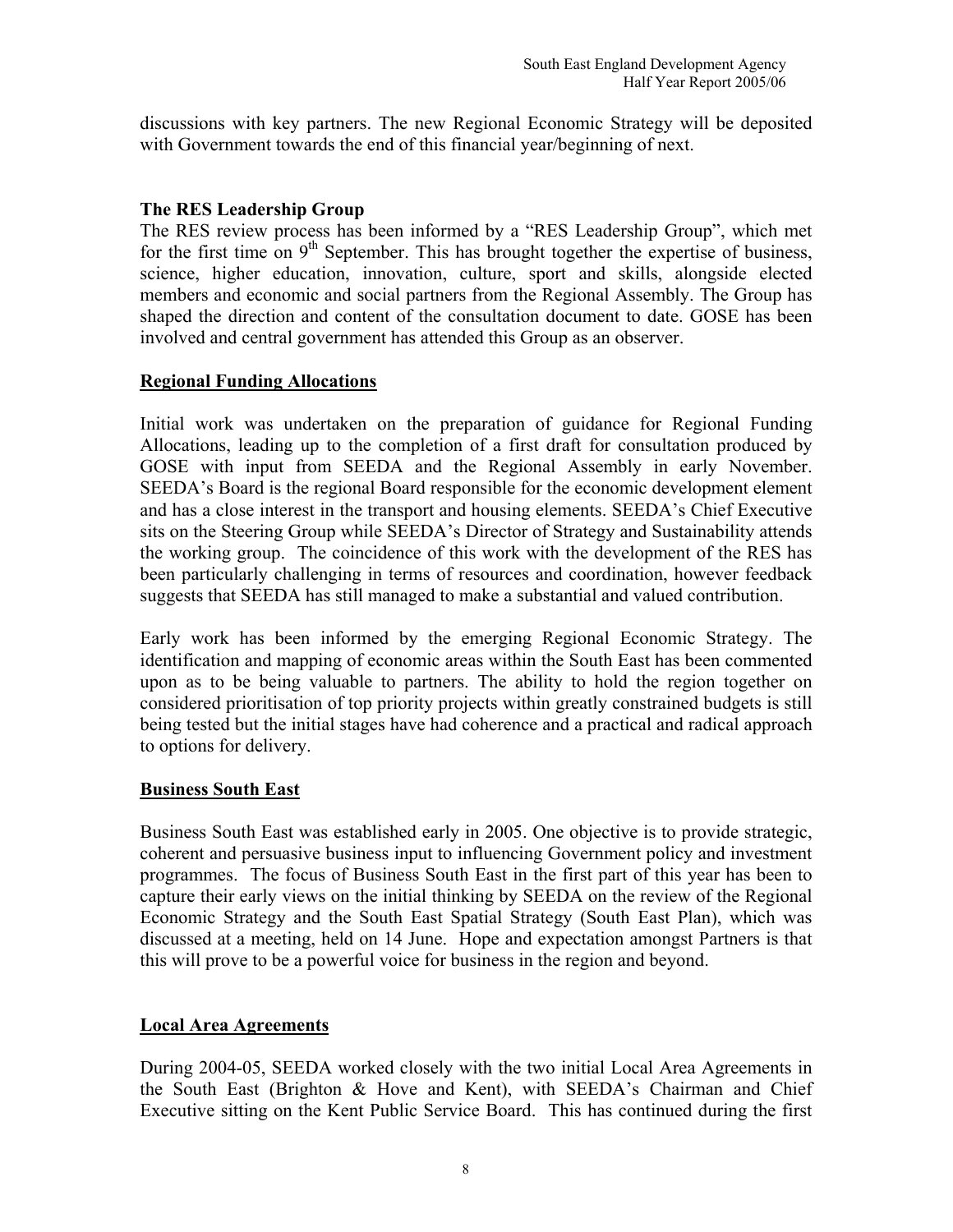half of 2005-06, with SEEDA's Area Teams providing close support (including secondment of staff to the Kent Local Area Agreement).

Building on this early progress, SEEDA has been involved across the second round of LAAS and was invited by the Government Office for the South East to lead and coordinate the development of the new 'fourth block' (Enterprise and Economic Development) by the 6 Counties and 2 Unitary Areas as they work up Local Area Agreements for introduction in April 2006.

SEEDA's Area Directors have worked closely with individual areas, advising and shaping the initial submissions that were sent to GOSE in September. A particular focus has been to encourage and equip Economic Partnerships to play a more effective part in this process by bringing business perspectives and an understanding of economic development issues to bear. The quality of initial submissions under Block 4 has been mixed, but feedback from partners and GOSE reports that SEEDA's involvement has been very beneficial.

#### **Sustainable Development**

A key area of activity has been in seeking to embed the principles of Sustainable Development into regional strategies, including the Draft South East Plan the development of the RES; continuing input to the development of the Integrated Regional Framework (IRF); and ongoing contributions to the delivery of the Regional Waste Management Strategy and Regional Energy Strategy.

SEEDA has continued to lead and engage broadly with external partnerships to promote best practice and behaviour change in business and other sectors. Significant activities on the first half of this year have included the establishment of the South East Sustainable Energy Partnership, ongoing refinement and wider dissemination of the Sustainability Checklist for Developers, the 2005 Waste Summit, and the South East Water Resources Forum's focus on water efficiency.

SEEDA has also offered financial support for research, 'flagship' and best practice demonstration projects in the areas of waste, water and energy, including an anaerobic digestion scoping study.

The forward plan includes closer working with developers on sustainable construction to continue to support more sustainable developments than would otherwise be the case; earlier engagement in key schemes would improve the opportunities for influence. There is still progress to be made on the adoption of whole-life costings and in articulating a specific SEEDA policy for Sustainable Construction across the region.

## **Economic Partnerships**

The Economic Partnerships have been encouraged to continue and develop their role in enabling the business sector to contribute actively to the economic development agenda. Many provided a high level of support during the initial RES Consultation. In particular,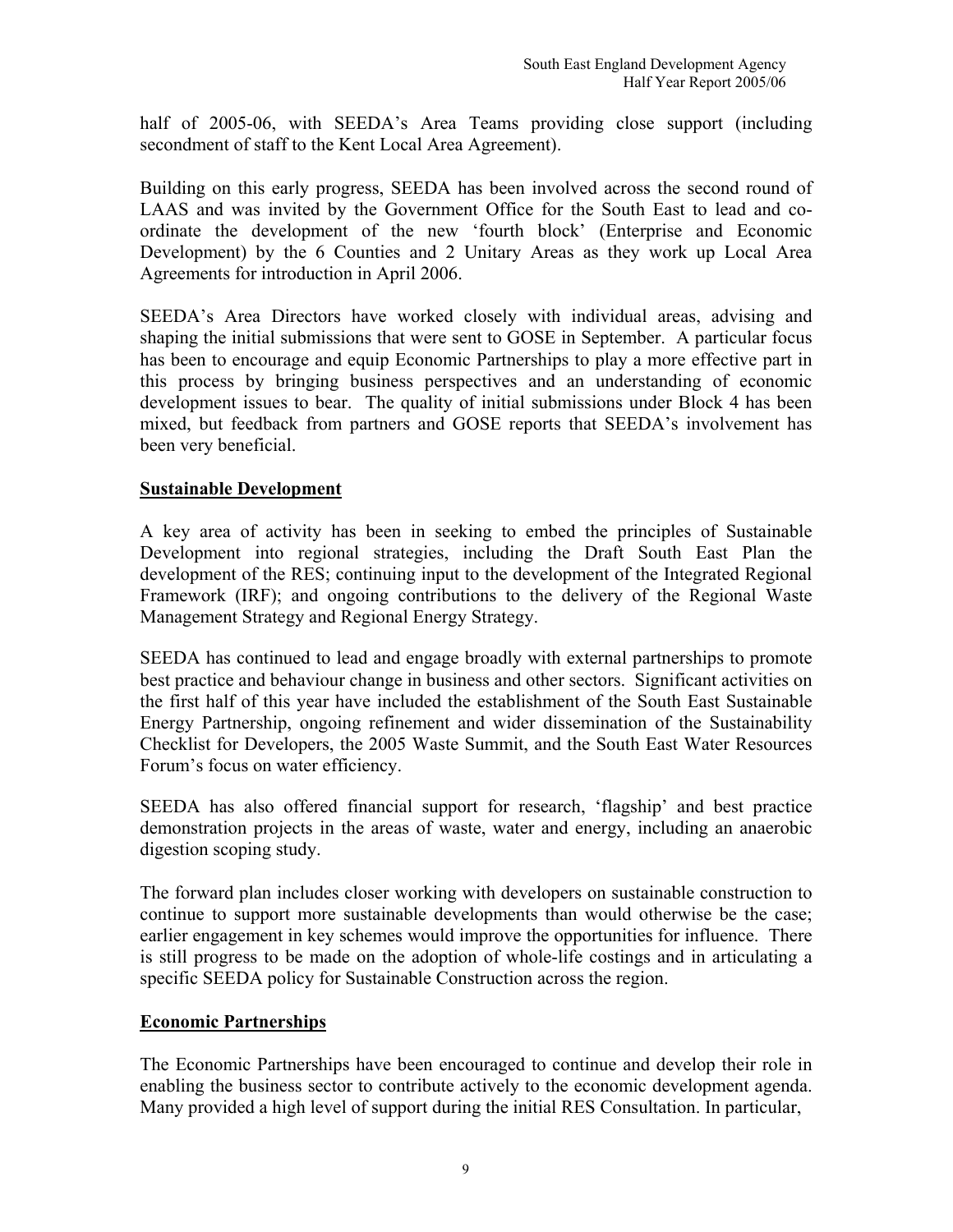Hampshire Economic Partnership took a strong lead on the SE Plan, holding a series of meetings for businesses to explain the process and draw in views, which led to a very good quality discussion with substantial business presence at their RES event.

## **O2C (Oxford 2 Cambridge) Arc**

A review of the O2C Arc and its future re-launch has been instigated by SEEDA Milton Keynes, Oxfordshire, Berkshire, Buckinghamshire (MKOBB) team. It has now been reformed with much stronger commitment from East Midlands Development Agency (EMDA) and East England Development Agency (EEDA) and the surrounding Economic Partnerships in Bedfordshire and Northamptonshire. At SEEDA's request the cross regional partners have agreed to undertake a comprehensive research assignment to baseline indicators and suggest policy recommendations.

## **Europe and ESF**

SEEDA's ESF Co-financing programme has continued to deliver, with the research projects contracted in March 2004 coming to an end and the delivery projects passing the halfway point. Despite the programme being only 42% committed at this stage outputs are ahead of profile in most areas. A regional mentoring project for businesses in high tech knowledge based industries aims to support 250 newly started Small Medium Enterprises (SMEs) and 20 entrepreneurs. They are well on the way to meeting their SME target and have found a much higher number of entrepreneurs seeking support than anticipated.

An interim report from the Greenwich research project into gender and the labour market in the South East was the focus of a well-attended conference at the University of Greenwich and was mentioned in *Jobs for the Girls*, a report by the House of Commons Trade and Industry Committee. The findings of the Healthy Working Centres project continue to feed into SEEDA's growing flexible working agenda which will be progressed by a cross functional team in SEEDA.

Good progress was made in taking forward the **Grow** initiative - a  $\epsilon$ 7.5 million Interreg IIIC project developed by SEEDA as lead partner in collaboration with the South England Regional Assembly and the Environment Agency. The programme aims to achieve balanced, sustainable and economic growth across a network of five high growth regions in Italy, Spain, the Netherlands, Poland and England.

Between 18-25 projects will be approved for the duration of the programme with an aim to support strategic co-operations in:

- **Green Growth** Environment
- **Business Growth** Business cooperation, innovation and entrepreneurship
- **Inclusive Growth** Employment and social inclusion

Work in the first half of the year laid the foundations for a successful first call for projects which ended in November with the approval of eight projects.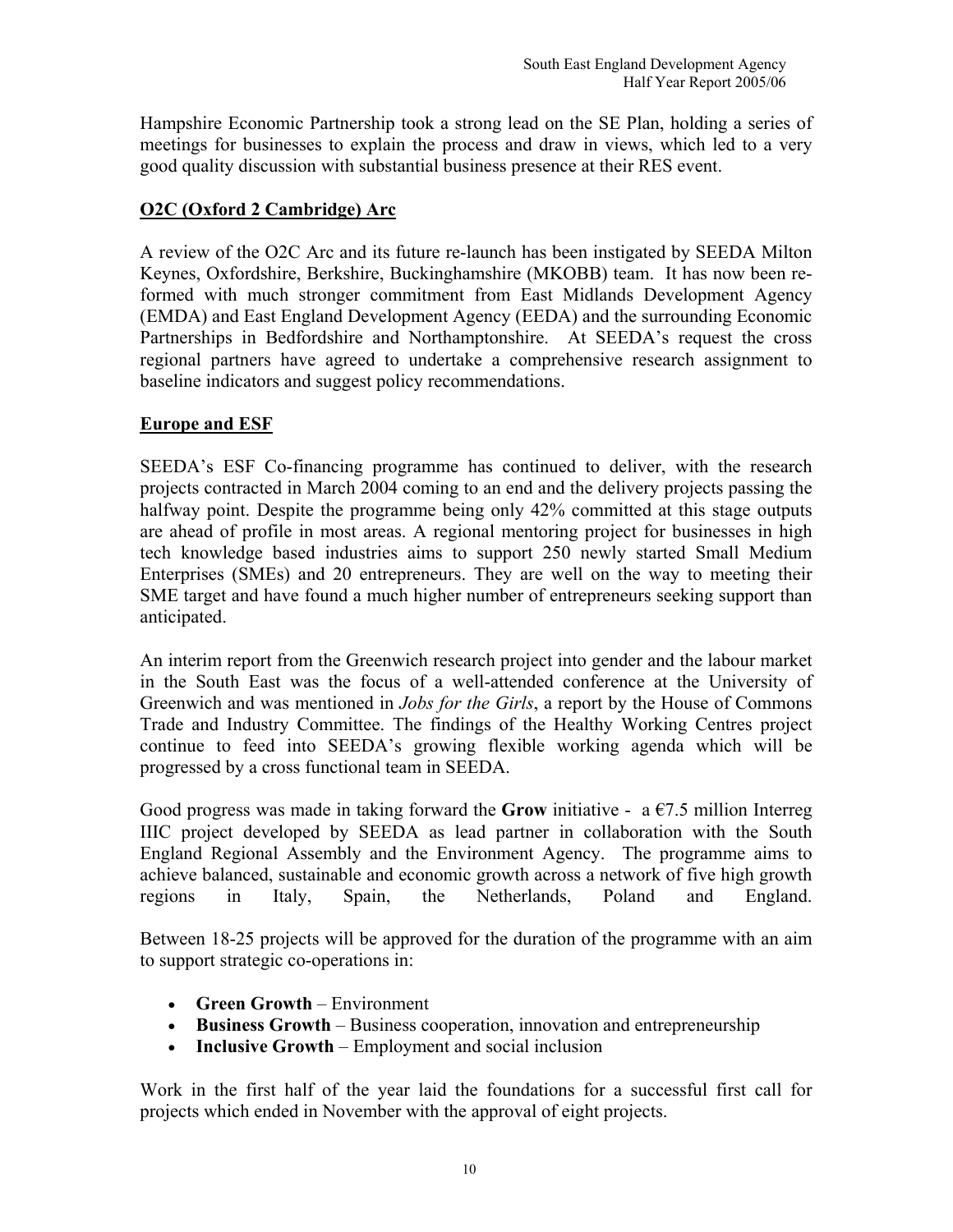## **CORPORATE PLAN STRATEGIC THEME**

## **WORLD CLASS INNOVATION**

As lead RDA SEEDA is closely involved in the developing national strategy and priorities for Science and Innovation within the framework of the 10 Year Plan, working with the Funders' Forum, the Technology Strategy Board and the RDA working group RIST and network of Science and Industry Councils, as well as with OST and DTI. This year is year one of a three year plan for innovation in the South East. Over the next three years we plan to pilot a number of approaches to drive up innovation in the South East and bring business and the knowledge base together to share ideas and development.

#### **South East Science, Engineering and Technology Advisory Council (SESETAC)**

RDAs continue to collaborate on sharing good practice at working level. In the South East this work is led by the South East Science and Industry Council the **South East Science, Engineering and Technology Advisory Council (SESETAC).** Recently SESETAC have appointed a new chair, (Anne Doherty, Vice President of Pfizer) and the council is working well. SESETAC is now moving to implementation and strategy and has identified 3 priority themes to work on: emerging technologies for knowledge transfer, innovation support and SET skills. A member of SESETAC oversees work in each of these themes.

SEEDA is now focusing collaborations on a small number of technologies linked to those highlighted by the Government's Technology Strategy Board and where the region has unique strengths and capabilities (nanotechnology, complex systems and extreme environments, technologies underpinning the healthcare sector, and sustainable technologies for energy and the environment.). Support will focus on and fund activities intended to speed up the commercial application of emerging technologies. This period has seen the launch of the **emerging technologies programme** with a flagship project on the nanotechnology theme now underway and development of three knowledge networks.

SEEDA has funded a Nano and Micro expert, Dr Jason Wiggins. As a direct result of his work, a further £3m has been received from the DTI this year for three Nano projects. A project was also agreed with University of Oxford that will lead to an investment of £900k for the fitting out of state of the art laboratories at the Begbroke Science Park, for Nano, and Microtechnology companies.

**Support to companies seeking to innovate will be delivered in several forms.** A pilot for **Business Fellows** builds on the model successfully developed over the last 3 years in London by the London Technology Network and to increase the number and quality of interactions between companies and the technology research base in selected HEIs in the South East. The project has successfully recruiting the target number of 12 Business Fellows, with an intensive  $3\frac{1}{2}$  day training programme in May attended by the Business Fellows to help them acquire the necessary skills and understanding. The main achievement has been raising industry demand for HE-based knowledge by helping companies understand benefits from a range of knowledge transfer mechanisms and enabling companies to be more efficient in accessing knowledge from London's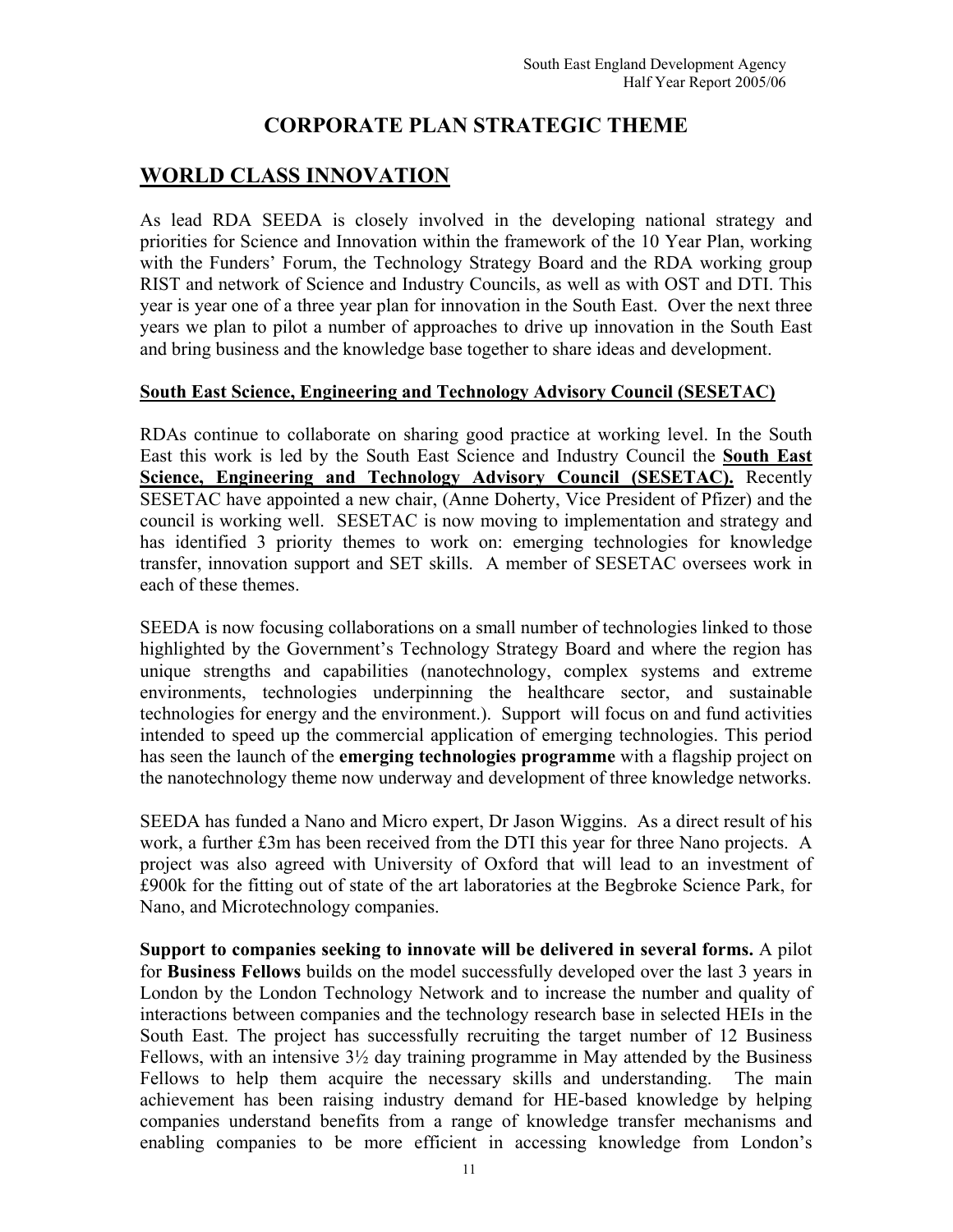universities. The project has now been extended with a further 24 fellows from HEIs across the region being recruited and trained in January 06.

**Grant for Research and Development** was transferred to SEEDA from DTI (Small Business Service). In the first six months of the year, SEEDA focused on the transfer and integration of the scheme with the existing team to create a new 'Business Grants' team. SEEDA established a network of innovative partners and business support intermediaries to increase the quality of grant applications and improve success levels.

A major focus has been to strongly promote the availability of grant funding to R&D small and medium sized enterprises with key partners such as Finance South East, Federation of Small Businesses, Oxford Innovation Trust, UKT&I, Farnborough Aerospace Consortium. Grant applications were fewer and slower to materialise than anticipated in the first six months of this year for several reasons including last year's change in strategy from 'rolling application' to 'competitions. However, applications are much higher quality and our success rate has continuously increased to the current 58% from 2004-05 12% (competition basis) and 2003-04 of 44% (application basis).

**The Innovation Advisory Service is underway, with** a team of 7 Innovation Advisors based in the region in formation. These advisors will be industry experts, each with different sector experience. The Project is now contracted, interim advisors have been identified and are being trained, and a marketing plan is in development.

**Projects focussing on skills for leadership and management essential to innovation are also underway.** Two Student Entrepreneurship Events were held across the region to raise awareness among undergraduates and graduates of the benefits of starting a business, with a third,,week-long residential entrepreneurship programme for those wishing to develop confidence and competencies to take entrepreneurship opportunities further.

The Business Owner Managers – Skills for Success (BOSS) programme to improve business survival rates by increasing the skills and knowledge of owner managers of new and early stage businesses has continued. At the heart of the process was the Small Firms Enterprise Development Initiative standards, which has been accredited by the Qualifications and Curriculum Authority (QCA) and awarded by Edexcel as an NVQ 3 in Business Start Up. So far 378 managers have been trained.

**The new PoCKeT** fund offers repayable awards of up to £30k to innovative SMEs or entrepreneurs to undertake collaborative work with a Higher Education partner at the proof of concept phase of commercialisation. Activity to date includes eight awards over twelve months. PoCKeT has received a significant amount of interest and a large number of enquires. We are responding to the success by substantially increasing the fund. Feedback from SMEs, HEIs and others strongly suggests that the level of funding (£30,000) is appropriate and the structure of the fund supports the proof of concept stage of development.

The **Research Expertise Directory (SEE RED)** was developed by the University of Sussex to understand the strengths and excellence of the science base across the South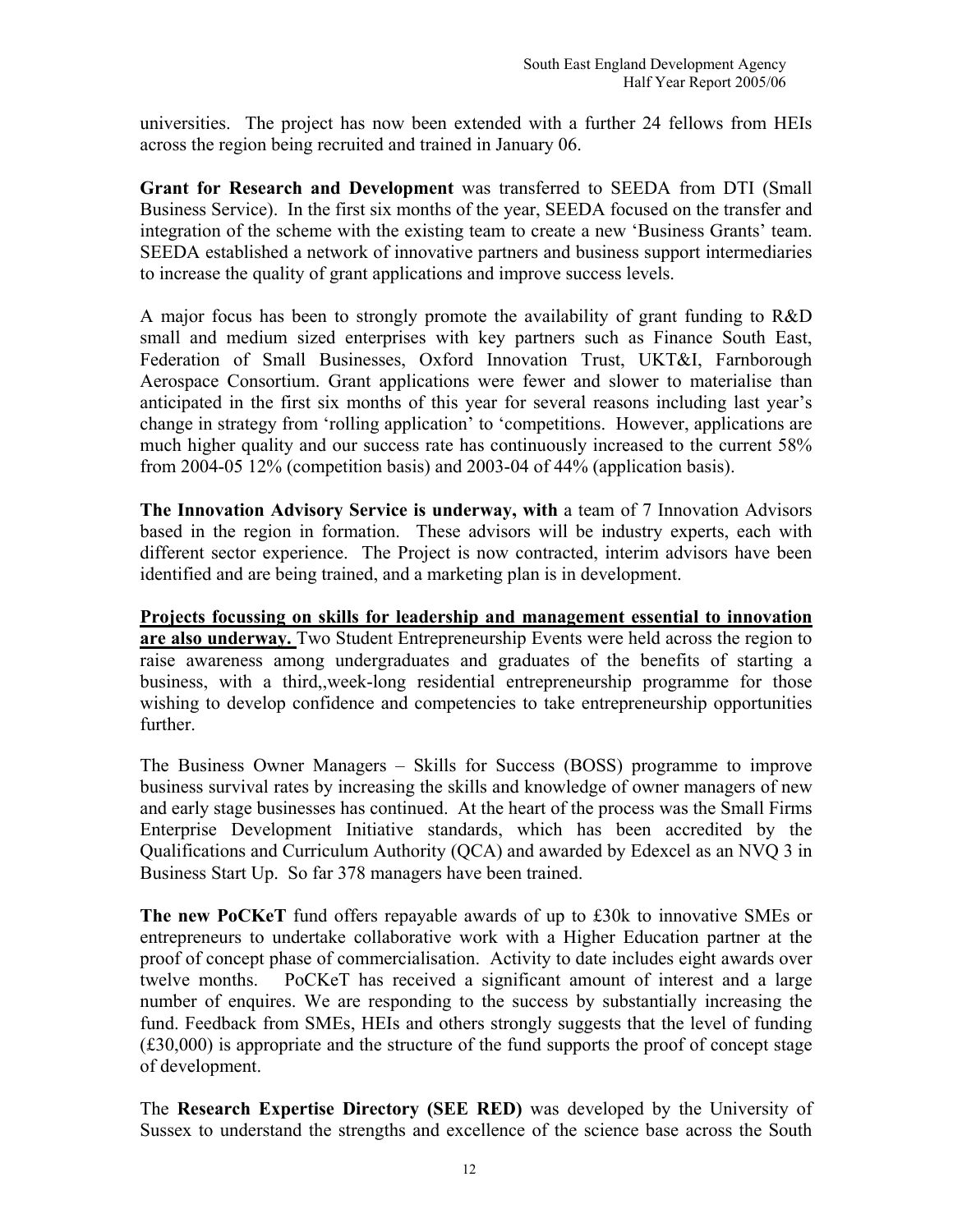East and to identify those more vulnerable areas for further action. Areas of research strengths were mapped against the South East's business sectors, DTI Technology Strategy themes and Higher Education Statistics Agency (HESA) disciplines. The tool is an effective way for businesses both in the UK and the rest of the world to locate and select a Higher Education Institute (HEI) to work with on collaborative projects. It is also invaluable for businesses locating in the region to find good quality graduates to employ.

#### **Sector Development Skills**

#### **Regional Skills Brokerage Model**:

Within the **Regional Skills Brokerage Model,** the three key partners established supporting structures, includeing the Workforce Development sub group providing strategic direction and the Implementation Group to operate as an active network developing the building blocks. A regional portal has been built to capture data on skills support offered across the South East, and Service Level Agreement and lead handling protocols have been created and agreed at regional levels.

SEEDA has entered into a new regional partnership with **Science Engineering Technology Network (SETNET)**, the national organisation whose purpose is to help stimulate the interest of young people in science, technology, engineering and mathematics (STEM). SETNET has recently appointed Regional Directors to coordinate this work. SEEDA are facilitating partnerships between industry Further Education (FE), Higher Education (HE), and schools to address the whole continuum of SET skills and at all levels. Sir Gareth Roberts, Chair of SETNET, has asked us to pilot ways of getting the best out of science initiatives in schools, including work with teachers, to inform Lord Sainsbury and the science strategy.

## **Manufacturing Advisory Service – South East (MAS-SE)**

SEEDA has built its new **Manufacturing Advisory Service – South East (MAS-SE)** Phase II programme (commenced in July 2005) around the core national MAS programme and aligned its offerings with the needs of the South East manufacturers specifically. SEEDA's role in developing MAS-SE programme has been evolving from a "delivery partner" model to a "broker" model. SEEDA has brought together consortium stakeholders: SMEs, the major manufacturers, and the delivery partners to ensure that genuine best practice is offered to manufacturing in the South East and that sectors gain maximum leverage from the lean offering.

#### **Wired Region**

**SEEDA's Wired Region initiative,** was initiated last financial year with Broadband Partnerships set up in Hampshire, West Sussex and East Sussex. The project has been broadened this year to include Partnerships in Berkshire, Surrey and Oxfordshire. Partnerships have been successful in raising matched financial and other contributions equal to or exceeding SEEDA's funding support.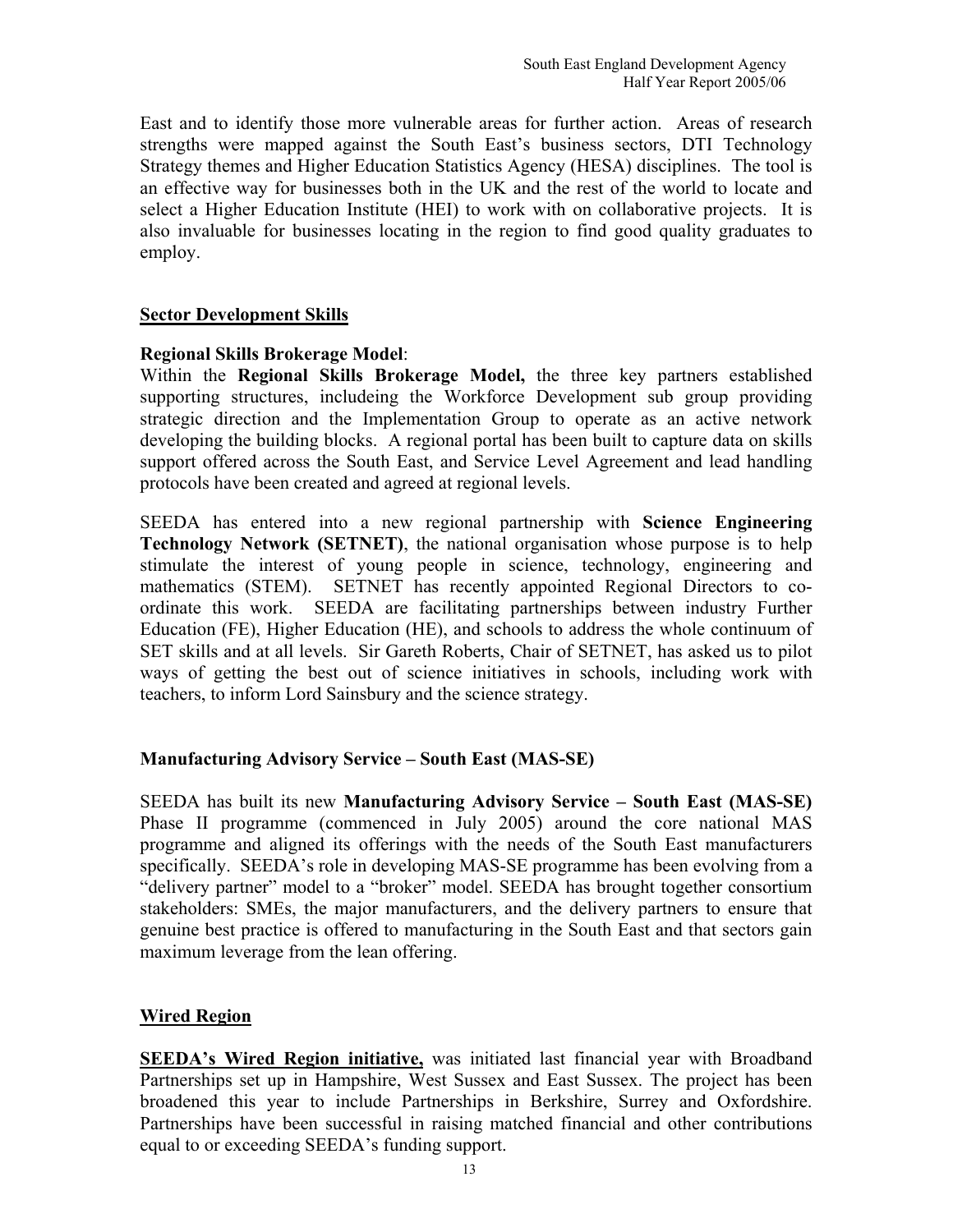## **Enterprise Hubs**

The **Enterprise Hub Network** (EHN) has now been working to its joint business plan for eighteen months; this business plan is now under review, led by the Enterprise Hub Directors .Examples of particular successes in the individual hubs in this period include:

Canterbury Enterprise Hub - The Automatic Number Plate Recognition (ANPR) data centre solution that the company developed in association with Kent Police was launched in October 2005 and has assisted with a national strategy for the commercialisation of ANPR – thereby reducing crime and increasing public safety.

Reading – Reading Hub's life sciences sector group (Thames Valley Life Sciences Network) is rapidly developing and is delivering additional services to its member base including specific educational workshops, e.g. intellectual property for life sciences businesses.

Eastbourne – A series of lunchtime workshops combined with 'Engineer Your Business' (with University of Brighton) have proved effective at engaging businesses locally and helping to expand network activity.

A recent survey undertaken by the Work Foundation showed that overall 81% of EHN Portfolio members were very satisfied with the support they had received in relation to their business activities. However, the survey also concluded that levels of awareness for certain services were low in areas, particularly among wider network members. We will be seeking to address this in the near future.

## **Global Regions: Inward Investment**

Full advantage was taken of the opportunities created by the visit by the Chair and CEO to China in February (including the signing of a Memorandum of Understanding with Shanghai Foreign Economic Relations and Trade Commission). For example a further MOU was signed in June 2005 with the Beijing Municipal Bureau of Industrial Development. Together with the Shanghai MOU, this will allow SEEDA to collaborate on a broad range of economic development programmes increasing the region's competitiveness in this fast developing global market. Tangible results are already being delivered both in business interest and research collaborations.

The Inward Investment team has assisted fifteen international companies to create a projected 977 jobs over the next three years. This has exceeded the half year target of 765. This was primarily due to one large investment from Chinese company, Huawei Technologies, who are expanding their operation in Basingstoke to create an extra 750 jobs over the next three years. This is the largest mainland Chinese investment in to the UK to date. These jobs will be recognised as outputs when they are filled.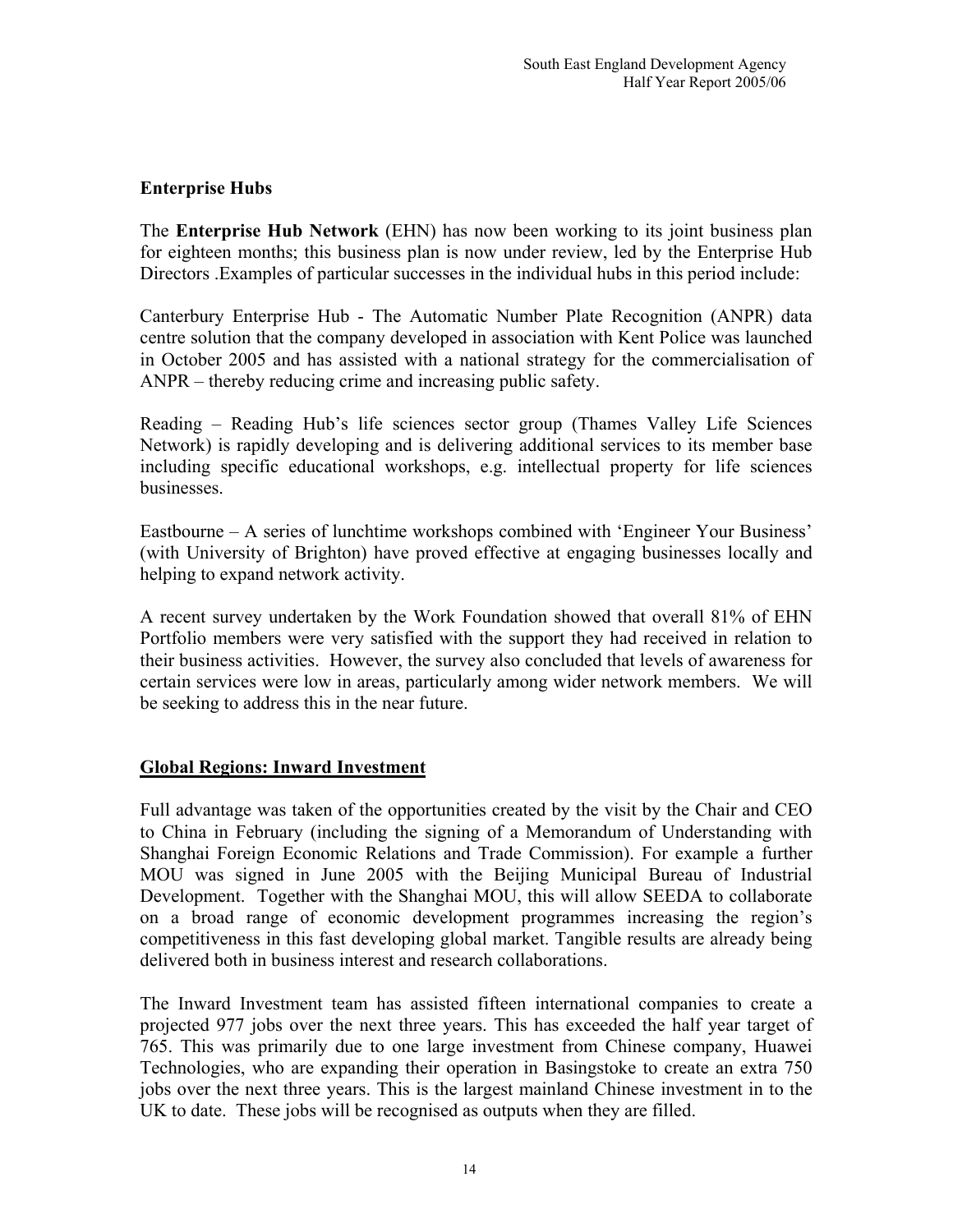In this period SEEDA developed plans to bring together its International Team with the UKTI regional team to achieve a single team reporting to both SEEDA and UKTI. The Head of Investor Development has recently been appointed Chair of the National Investor Development Forum which brings together all of the Heads of Investor Development from the RDAs and DAs, as well as representatives from UKTI and DTI's Business Relations teams. This group meet quarterly to formulate/influence national policy on investor development and to share best practice. For example, this Forum is developing a pilot programme to encourage joint working between RDAs on a number of major foreign owned companies that have operations across a number of regions. UKTI will be co-ordinating this activity for the pilot, as well as providing input from partner companies through Embassies and Consulates overseas. Six companies have been identified for the pilot, which will operate from January to December next year.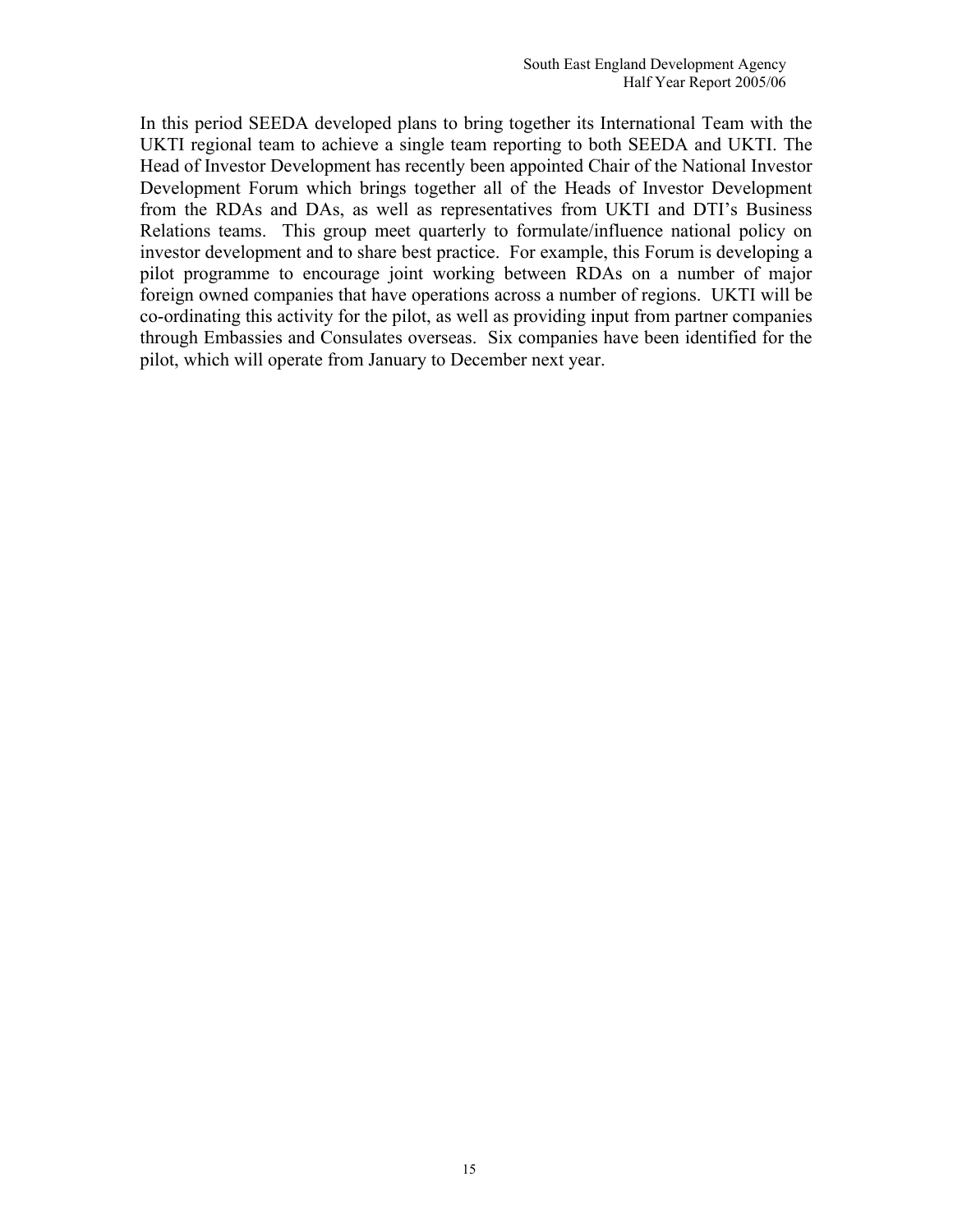## **CORPORATE PLAN STRATEGIC THEME**

## **COMPETITIVE ENTERPRISE**

The transfer of the Business Link network and contracts was completed successfully and SEEDA has built on this considerable throughout the first half of the year through leading the Joining Forces programme. SEEDA Chairs the Enterprise Directors Group and has membership of the Business Link Strategy Board and the Business Link Implementation Group. We have been actively involved in issues such as the future of the Performance Management Framework, National Consultants' Register, Brand Guidelines and BL marketing.

## **Access to Finance - Finance South East (FSE)**

SEEDA agreed to provide £330k core funding over the next three years to enable FSE to undertake several specific tasks including, deliver the Early Growth Fund (Accelerator Fund) which has been awarded by the SBS to FSE, participate in a bid to establish an Enterprise Capital Fund, establish a Business Angel programme to increase deal completion through regional co-ordination, and work with the region's Business Links to deliver an investment readiness service across the South East.

FSE have already delivered successfully the South East Proof of Concept Fund (a £1m fund awarded from the Higher Education Innovation Fund to support innovation and technology transfer at the Universities of Brighton, Kent, Greenwich (Medway), Portsmouth and Oxford Brookes.

## **The Regional Skills for Productivity Alliance (RSPA)**

RSPA involves a number of key partners on the supply side, including the Learning and Skills Council (LSC), Job Centre +, Government Office for the South East (GOSE), Higher Education Funding Council for England (HEFCE), Regional Action and Involvement South East (RAISE) and Business Links. A number of key employers and employer's organisations are also represented. The RSPA is also supported by six local Skills for Productivity Alliances which operate in Kent & Medway, Berkshire, MKOB, Sussex, Hants & IOW and Surrey. They are key local bodies aimed at stimulating the supply of skills to meet the needs of local businesses.

In April 2005 the RSPA produced a delivery framework detailing the key areas of activity that the Regional Alliance will take forward over the period April 2005 to April 2007. Recent activity includes:

**Action for Business Colleges (A4BC)** is a joint flagship programme backed by SEEDA and the SE Learning and Skills Council. The programme focuses on improving the responsiveness of FE colleges in meeting the training and business needs of employers. To date their have been seven colleges awarded A4BC status with the hope of thirteen more within the next year.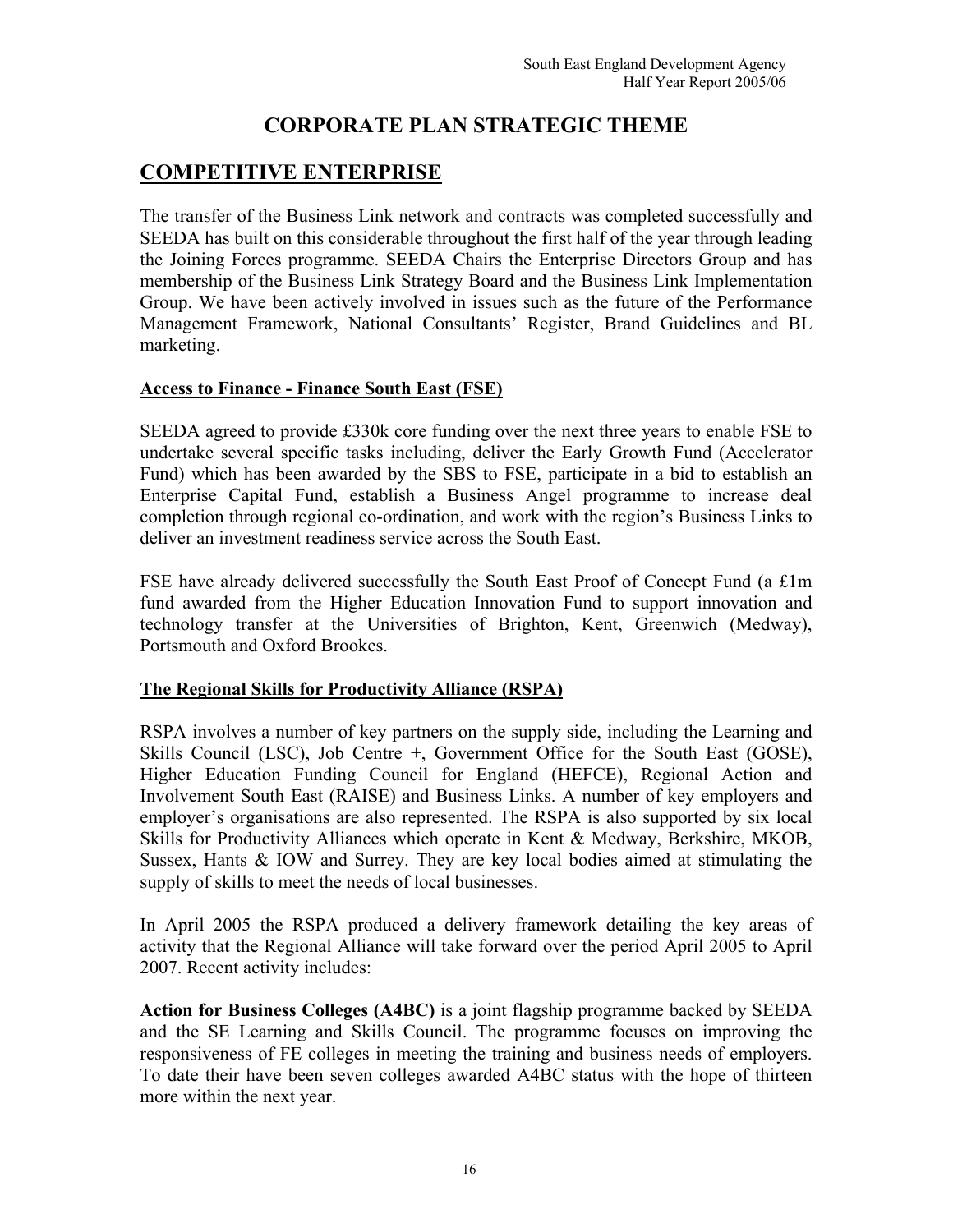## **Business Support – Joining Forces**

SEEDA successfully took on responsibility for the Business Link service in the region on 1 April. The prime initial objective of no drop in the quality of service provided was met. SEEDA's ambitious plans for making maximum use of the opportunity to drive up the efficiency and quality of publicly funded business support was taken forward through the Joining Forces initiative also involving the BLOs, LSC, UKTI and GOSE. Joining Forces proved increasingly effective in providing and integrated framework for business support encompassing, for example:

- agreement of higher (in quantity and quality) output targets for the BLOs reflecting efficiency gains achievable through a more integrated approach and delivery through brokerage rather than direct provision of specialist advice;
- increased numbers of referrals of customers between providers in all sectors ("no wrong door");
- the Skills Advice Service providing quality employer-focused brokerage services across the region;
- new integrated arrangements for the delivery of trade services by UKTI and the BLOs
- a consistent offer to Business Start ups;
- an agreed region-wide 'Access to Finance' service through Finance South East;
- the first regional marketing plan to increase take up of business support.

## **Enterprise for the Young**

Includes the following projects:

**Up 4 Enterprise:** SEEDA funded the development of teaching materials that were used to build primary and secondary school children's skills for of enterprise by delivered lessons in emotional intelligence, a competency required for enterprise and employability. After a very successful pilot in Portsmouth the project is now being extended to 50 schools in Hampshire and Kent. SEEDA has influenced the LEA, LSC and local businesses to engage in enterprise learning for school children.

**Project View** provides young people with virtual access to real workplaces. The project has been designed to meet the demand of young people wishing to access an employers workplace. SEEDA has already produced a number of CDs focusing on BAA at Gatwick Airport, Ford Motor Company, Construction, Stoke Mandeville, Coastguard Station (IT), Eli Lilly Pharmaceuticals. Three Enterprise CDs were also developed to support the 5 days of Enterprise Education required by Schools.

## **Basic Skills/Basic Skills NHS**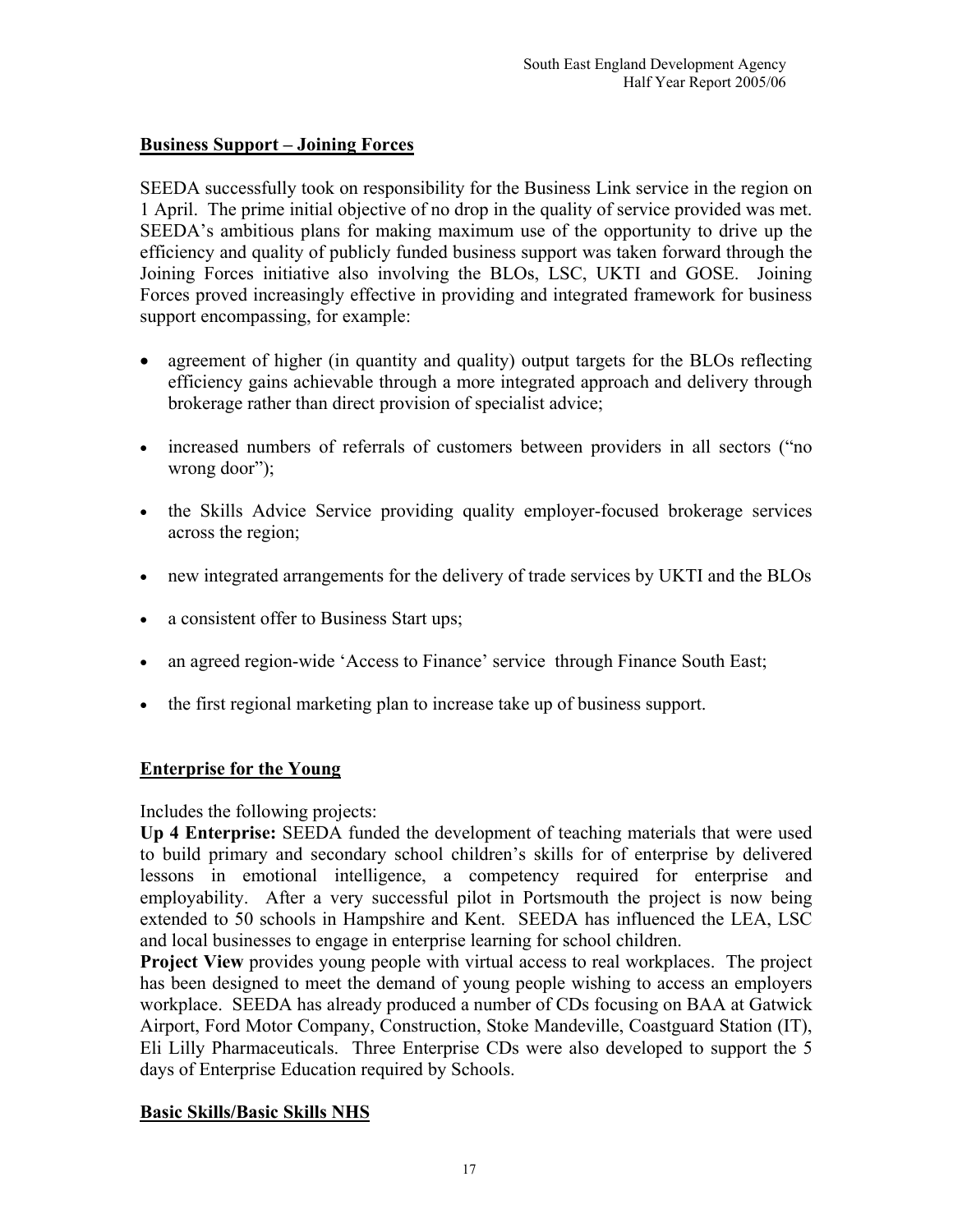## **Basic Skills Academy**

There has been a major change of direction in terms of approach to this which is now sectoral. A feasibility study re a public sector health academy is currently underway. The project is now at the scoping stage and is looking at the work of the NHSU and identifying what may be used in the possible new academy.

## **Oxfordshire Skills for Health (OSfH)**

OSfH have been working with stakeholders to develop a model of organisational learning that can be rolled out to NHS and other workplaces across the region. Strategic Health Authority has offered funds to NHS organisations to develop a learning infrastructure for low paid workers. The OSfH work is likely to receive funding through this and will be badged as a Skills Escalator. There will be opportunities to work in partnership with Bucks CC (Get on Board project) and the Workwise project (WEA) under this funding.

**Learning through Work:** The SEEDA Basic Skills Programme has created learning partnerships centred on the low-paid workplace in NHS trusts across the South East Region. These learning partnerships offer a unique opportunity to investigate simultaneously, across a number of sites, how to widen participation in learning, supporting both organisational performance and the skills development of low-paid workers in the NHS. The project is in three phases and is currently in phase one which is gathering practice evidence and expert evaluation to determine what opportunities the low-paid workplace offers for "on-the-job" learning

## **Sector Consortia**

In the past six months the planned Sector Consortia network has been completed. The strength and credibility of the Chairmen and Board members demonstrates that from the outset the Consortia are seen by both the business community and regional stakeholders as champions for priority sector activity and growth.

The past six months has also witnessed some early collaborative activity particularly through Farnborough Aerospace Consortium (FAC) and South East Centre for the Built Environment (SECBE) in terms of coordinating bids to SEEDA for support through ASTREA a national defence and aerospace programme and the more recent GROW Interreg II funded programme that the Enterprise Team is managing

SECBE has set up four working groups, comprising of 30 businesses and 15 stakeholders. The workgroups have met to develop and agree focused action plans to address the sectors agreed priorities. SECBE have also identified a list of 1,450 key businesses to target for engagement and SECBE membership**.**

## **Enterprise Gateways**

In the past six months the Enterprise Gateway Programme has started to position itself as an access point to wider business support services and programmes delivered by other regional partners and stakeholders.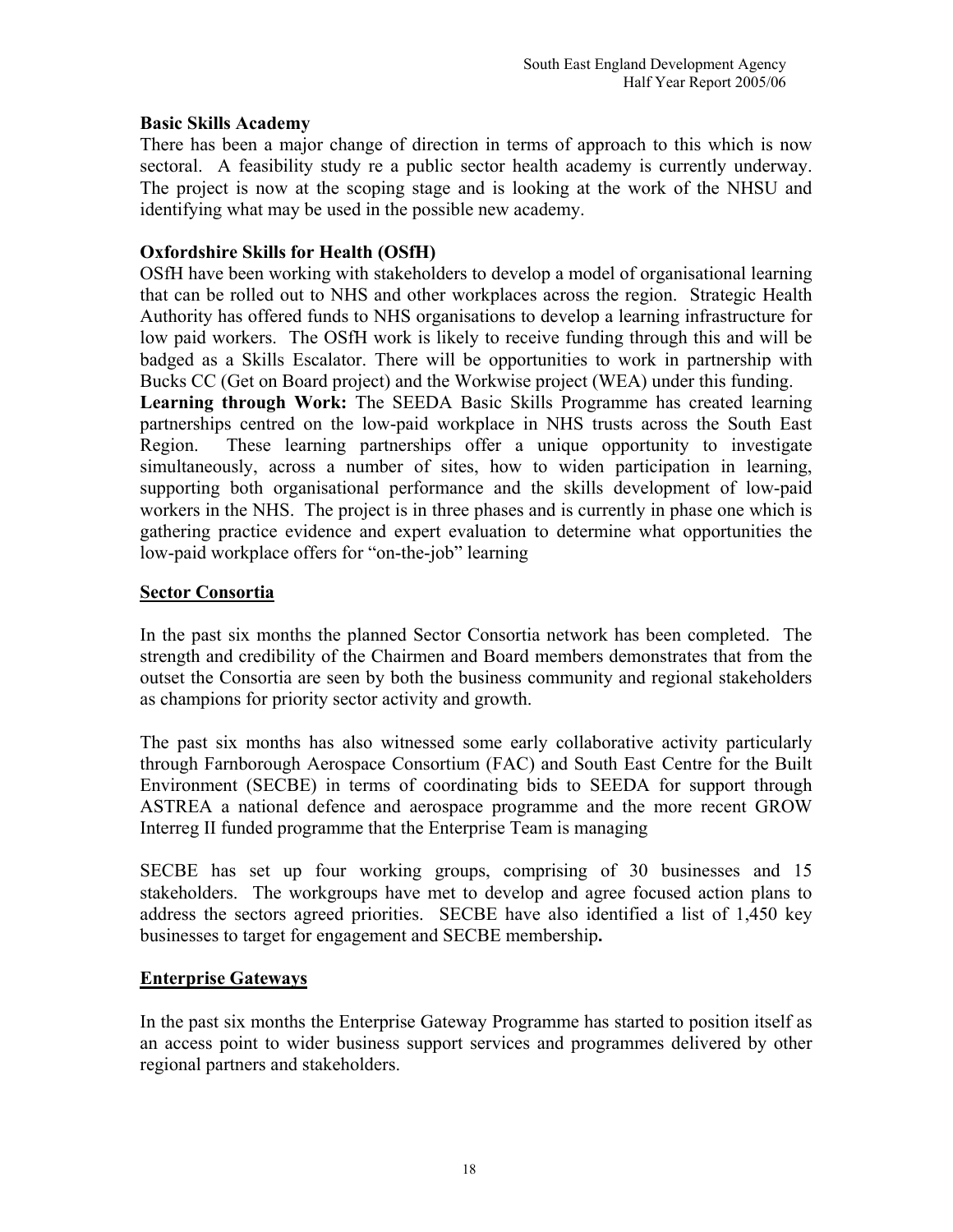Achievements have included the establishment of a critical mass of Gateway Directors to the extent that work has commenced on an Enterprise Gateway network business plan along similar lines to that developed by the Enterprise Hub Directors.

Gateways are increasingly being seen as a medium for wider social enterprise issues such as Women's Enterprise with three Gateways currently contributing to a pilot project under the Enterprise Team's Strategic Development programme.

In Newhaven, clients are doing business amongst themselves, supporting other clients, learning from other client's mistakes and building stronger businesses through these effective relationships. Several new Gateway companies have been referred from companies that are already being supported by the Gateway indicating the companies are pleased with the level and quality of support that they are getting.

## **Selective Finance for Investment (SFIE)**

With the Business Link move away from 'delivery' to a 'brokerage' service, SFIE has focused on strengthening the knowledge of SFIE to enable businesses to receive some level of support at application stage from other sources.

SEEDA worked closely with Kent International Airport following the receivership of the airport owners, Planestation, and encouraged the retention of the airport as a 'going concern' and put measures in place to reinstate/support employees made redundant. Grant funding which has provided strategic added value includes the retention of a large internationally mobile specialist call centre in an Assisted Area, which has initiated linkage between the local region and SEEDA with Corporate Social Responsibility. The GKN Aerospace element of the new Composites Knowledge Transfer Network (KTN) has been supported and we have worked closely to maximize and expand upon the current network, interlinking with the East Cowes Marine Cluster and the Portsmouth City Growth Strategy to encompass a wider region of the South Coast.

#### **Enterprise Insight**

Our 'Understanding Enterprise' events have been particularly successful learning events for local schools engaging around 60 Key Stage four pupils per event. The business angle is provided through SEEDA's Enterprise Hub and Gateway Networks. In the past six months 12 of these events have been held around the region engaging with over 750 young people and 60 businesses.

In June, a major event was held on the Isle of Wight engaging with the Isle of Wight Economic Partnership and five High Schools. Over a three month period, 60 students were challenged to form competitive teams to race against each other in the 'Round the Island Race'. This included learning and experiencing all relevant business skills: sponsorship, PR/Marketing, budget management, team management, technology analysis, project management etc.

## **Women's Enterprise**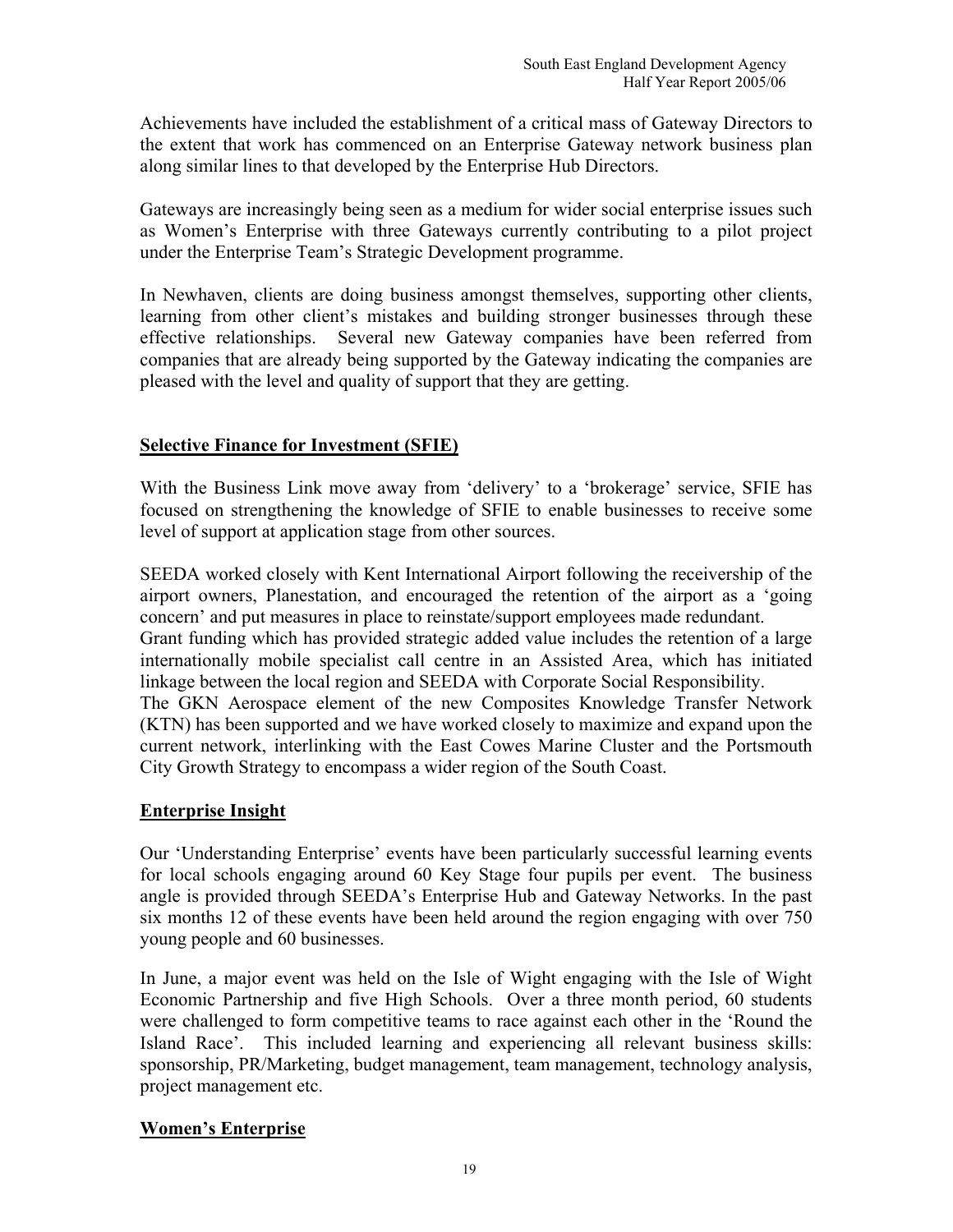The SE Women's Enterprise Steering Group has been focusing on developing a strategy to significantly increase the number of women-owned businesses in the region, with strategy consultation events to be held in Q3.

Over the last six months, SEEDA has established an excellent relationship with Prowess, the UK association of organisations and individuals who support women to start and grow businesses. We have also published a regional women's business support directory to help women find business support organisations that understand their specific needs. Over 1,000 of these have been distributed to date.

#### **Corporate Social Responsibility (CSR) & Sustainable Business**

Significant work has been focussed on the Sustainable Business Awards. Regional entries have now been completed and short-listing of finalists is currently underway. We continue to nurture relationships with businesses and organisations who lead in CSR activity, these include meetings with Microsoft, Slough Business Community Partnership and Business in the Community. A joint RDA meeting is planned for early 2006.

#### **Re-Employment Unit**

This is a regional three year pilot project delivered in partnership with Jobcentre Plus South East Region. Performance in the first half of the year has been well ahead of expectations.

So far 269 companies have been supported and 8265 employees. In one particular case, brokers have worked closely with P&O in Dover and Hampshire. In Hants the brokers went out on the boats to and from France to enable them to meet with as many staff as possible. They were able to make presentations to approx 460 staff in all.

## **Rural**

## **Rural Business Support programme**

SEEDA is working with Business Links to look at the future support for farm business advice for the time in 2007 when the current Defra support ends. A specific project the Community planning database project is acting as catalyst for SEEDA with contributions that are leading to the broader policy development and intelligence for the future by bringing together all the community planning work in one central place.

#### **Rural Skills Programme**

This programme contributes to SEEDA's development of its Leadership and catalytic role with the South East through two significant projects whose activities highlight this activity:

Entrepreneurial Leadership involved setting up twelve employer groups or networks for existing and new rural start up businesses across the region. The networks will enable rural businesses to build and develop management and leadership capacity to improve their productivity. By the end of December, all the groups will have had an inaugural meeting and established objectives for forthcoming months.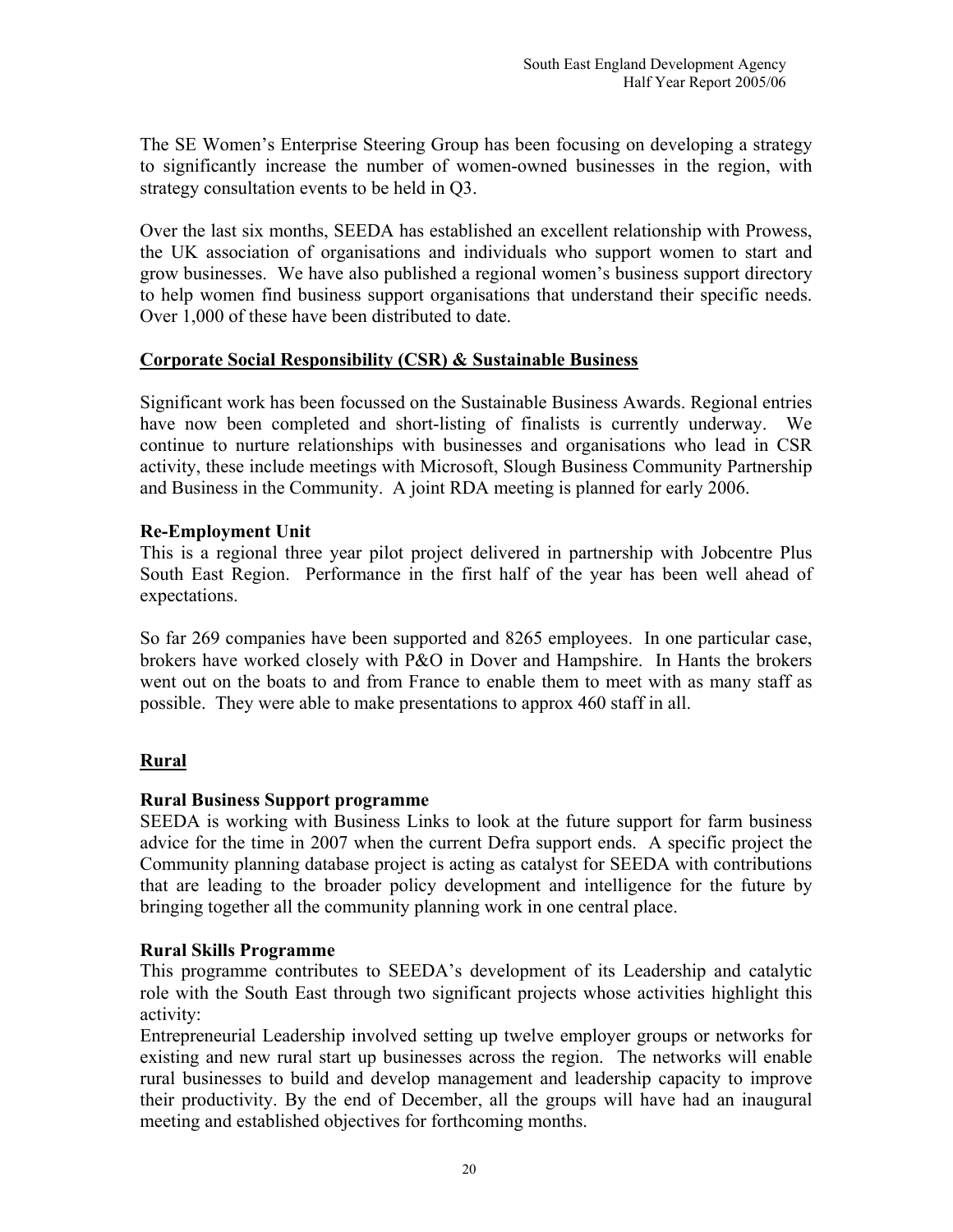### **Rural Local Produce**

SEEDA is continuing to deliver the approved Sustainable Food and Farming Action Plan for the region. (SSFF board) held in August and next in November. The selection and support for specific sector champions within the agriculture industry are being seen as exemplars of good practice. The food programme continues to support brokerage between producers, market outlets and skills providers and research organisations.

SEEDA has provided support for partners' events that influence and reinforce the value of rural enterprise in food production, and maintenance of high quality landscape has raised the profile and understanding of these areas of work amongst policy makers and the general public.

The Red meat project has a role that acts to influence as a broker for the Food standards Agency and Meat Hygiene service, and abattoirs and cutting plants, to facilitate compliance with new regulations and pragmatic enforcement for the industry. The Cross regional partnership between producers and processors is facilitated by Eblex on behalf of SEEDA.

In Marine fisheries, our role has been instrumental in obtaining finance for a regional grants facilitator, and obtaining consensus amongst the industry and DEFRA for a development programme.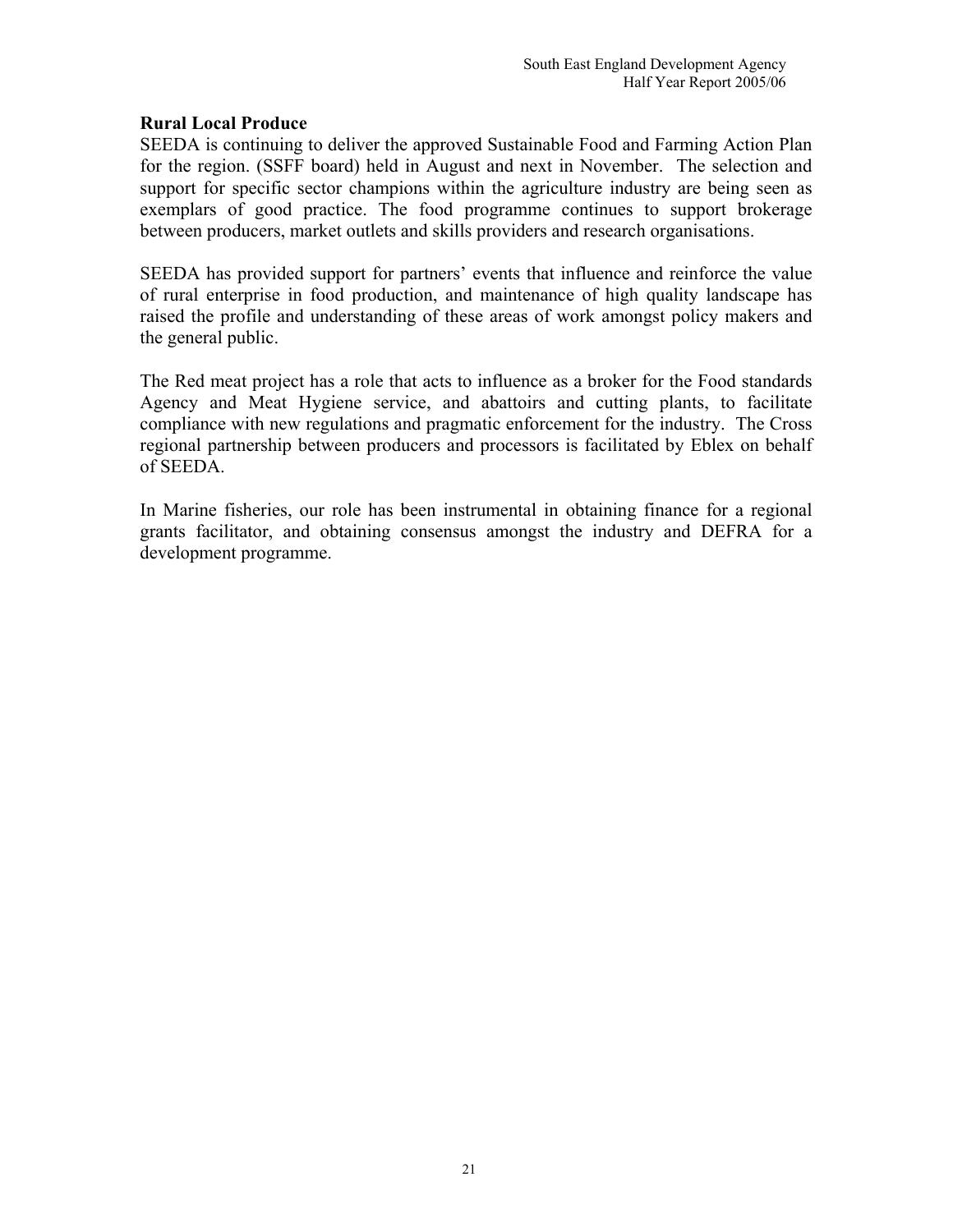## **CORPORATE PLAN STRATEGIC THEME**

## **QUALITY PLACES**

#### **Sustainable Communities Plan: The Growth Areas**

**In the Thames Gateway,** SEEDA has undertaken a masterplanning exercise for the Northfleet Embankment as a basis for a comprehensive planning application. SEEDA's close consultation with Gravesham Borough Council and GOSE, along with high quality background work will hopefully result in a planning permission secured well in advance of the adoption of the Local Development Framework (LDF), enabling early progress against ODPM objectives.

In Dartford, SEEDA is working closely with the private sector to ensure development proposals for redundant sites in the town centre are aligned with the emerging masterplan for the area, building in economic and environmental sustainability issues at the outset. Consultations on the masterplan have begun with key stakeholders such as Kent County Council, the Primary Care Trust, Network Rail and the Environment Agency.

**On the Isle of Sheppey, SEEDA's** resources have been coordinated to ensure a mix of environmental, business, skills and development expertise provides a cohesive regeneration delivery programme. Partnership links with the ODPM, Kent County Council, Swale Borough Council, Swale Forward, Queenborough Town Council and the community are of key importance.

The local community of Queenborough and Rushenden has been fully engaged by developing a masterplan for the area using the "Planning for Real" technique. The objective of Planning for Real is to ensure communities are given a stake in the regeneration of their area, from the very start of the process, to promote ownership and to empower. In total, twenty five consultation events were held with nearly 1000 people attending and generating 5000 responses.

The key to the successful regeneration of the area is much better links into and out of the island; current bottlenecks are likely to be aggravated further by projected increases in the volume of traffic. SEEDA has initiated with partners the submission of a bid to the Community Infrastructure Fund (CIF) for approximately £20m to fund the construction of the Rushenden Link Road to the new Swale Bridge. A final decision is expected to be announced in early 2006.

The 84 acre **Rochester Riverside** project reached a key milestone when the planning applications, submitted jointly by SEEDA and Medway Council were considered by the council's Development Control Committee on the 22<sup>nd</sup> of June. A resolution was proposed to approve both, subject to a comprehensive S106 agreement to ensure that the scheme provides all the necessary facilities for the new community, of about 4,000 people.

At **Chatham Maritime**, work began on Dickens World, a major new leisure development adjacent to the retail centre. The Universities at Medway reached a major milestone with the completion of the Drill Hall conversion into a hearing Resource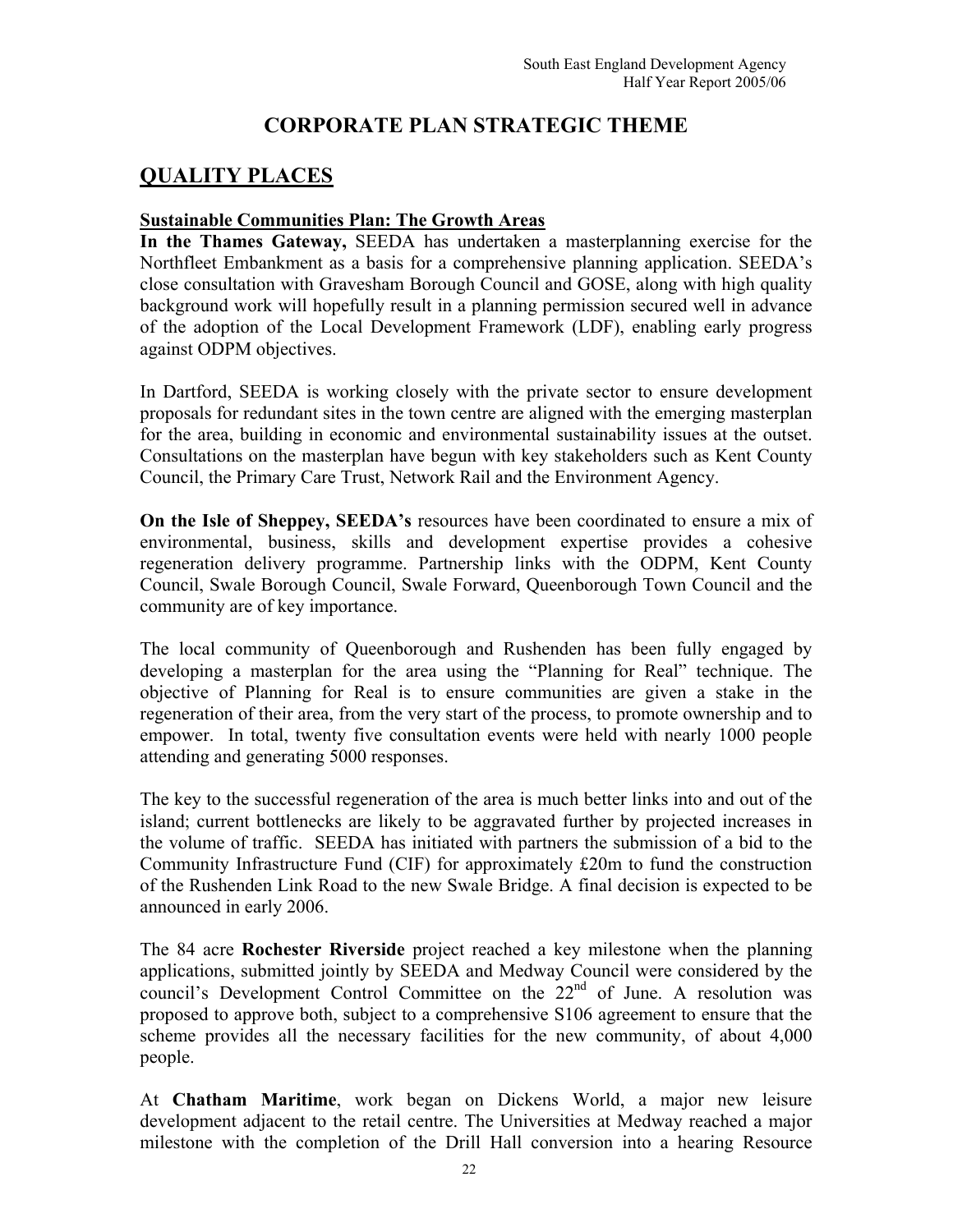Centre to serve the four institutions based at Chatham Maritime. The total development programme is some £50m, of this £23m is being provided by SEEDA and ODPM. The lonely elements of commercial development are now in place with new buildings for MHS Homes and Lloyds of London under construction.

In the **Ashford** growth area, SEEDA progressed the land assembly programme adjacent to the station with the purchase of the former Crouches Garage site. This is a major acquisition to implement the purchase of International House, the comprehensive refurbishment of which is now well underway.

In the **Milton Keynes** Growth Area SEEDA development is led by English Partnerships. SEEDA has continued to support work in central Milton Keynes and the regeneration programmes at Wolverton and Bletchley. Our main involvement is in Aylesbury Vale through membership of Aylesbury Vale Advance (AVA), the local delivery company. AVA has now commissioned a baseline assessment and comparator analysis from external consultants.

#### **Strategic Direct Delivery**

Apart from the Growth Areas, SEEDA's physical development programme is concentrated largely on the Coastal towns. South Hampshire is a major focus for activity, with the remediation of the former Vosper Thornycroft shipyard at Woolston in Southampton now well underway, and the developer selection process started in partnership with the City Council. On the Isle of Wight, similar site clearance and remediation programmes have begun at East Cowes and West Medina Mills.

## **Housing and Construction**

Led by SEEDA, the joint RDA Best Practice in Construction document was published in April 05. This included showcasing two SEEDA's initiatives, the Regional Design Panel and the Design Champions Club.

SEEDA is a full and active member of the Regional Housing Board, whose Regional Housing Strategy was submitted to Government in July 2005 if contained SEEDA input such as the inclusion of the sustainable construction agenda, the promotion of good eco design, and the BLAT initiative to increase the supply of small brownfield sites for affordable housing.

## **Statutory Consultee**

Under SEEDA's new role as a statutory consultee, a total of 19 planning applications have been received and responded to over the last 6 months.

The largest submission was for a scheme in Milton Keynes encompassing 222 Ha of agricultural land. The application proposed to deliver 4320 dwellings, of which 30% would be affordable. SEEDA unconditionally supported the application as the site is identified within the Urban Development Area and is part of the proposal to expand MK by an additional 44,900 dwellings in the period up to 2021. It also aligns with the priorities in the RES of affordable housing, providing jobs, and raising ICT standards by building in high speed internet access.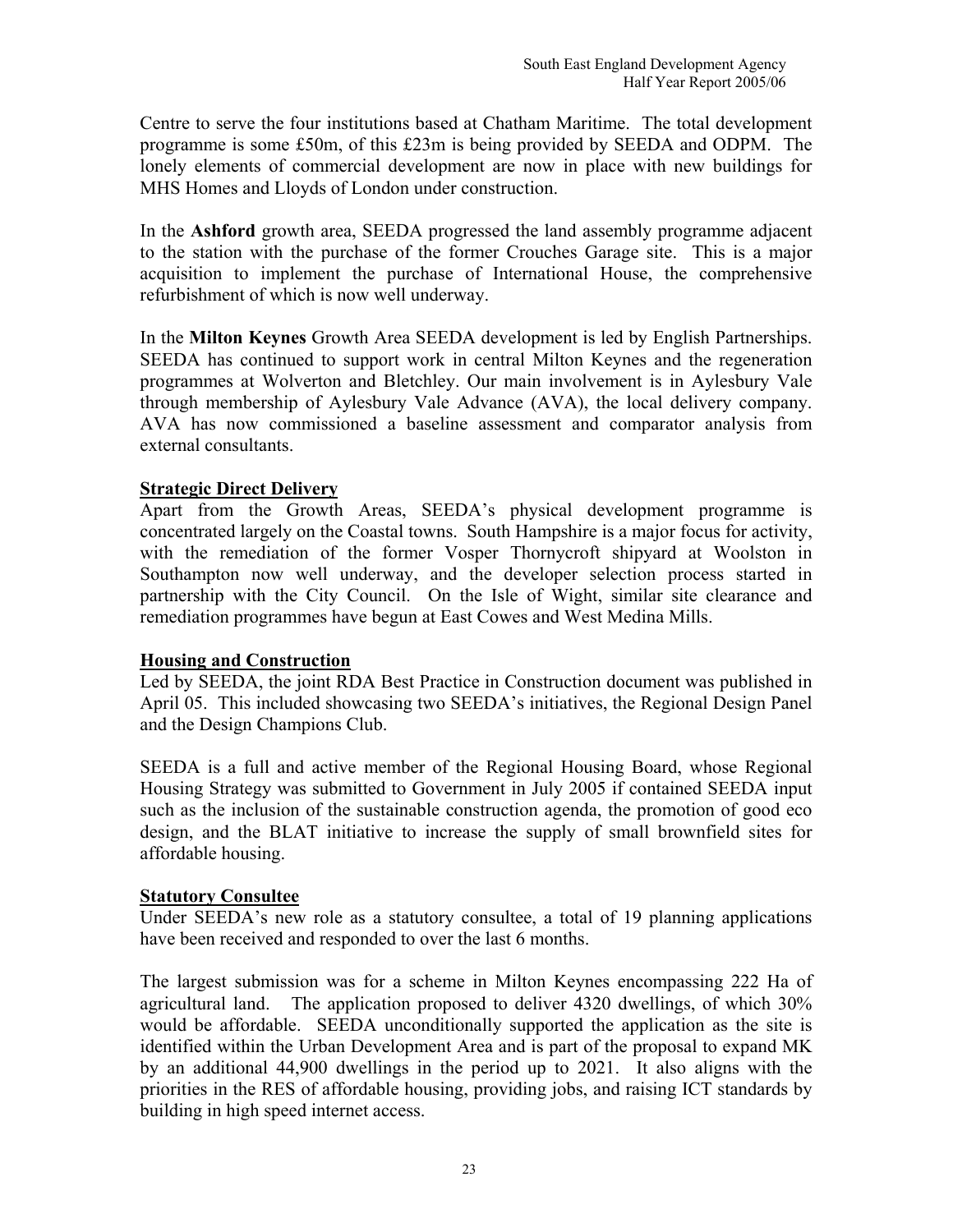Applications for development of land to the south of Marine Parade, Folkestone have been the most contentious SEEDA has dealt with so far. The proposed development is for a 150 bedroom hotel, leisure and food and drink uses plus residential development of 671 dwellings. Folkestone is considered a priority regeneration area for SEEDA and the seafront is currently a much underused resource. SEEDA believes this area should be used to promote tourism and contribute towards the regeneration of the town centre

### **Increasing Co-ordination, Alignment & Partnership**

Work with partners to align investment and activity towards regional priorities is a key focus for the Agency. SEEDA has long established relationships with the Ministry of Defence (MoD) to influence the release of land to the best strategic effect and wider economic benefit. Over the last six months discussions between SEEDA and the MoD have increased, reflecting the number of potential opportunities. In particular, Daedalus, a 186 hectare site on the border of Gosport and Fareham, has been the focus of such discussions and the Agency is currently in negotiations for the purchase of this large site.

SEEDA's role in transport is to exert influence and provide leadership in the Region. Most notable is the Agency's success in bringing together a transnational partnership consisting of private port operators and public sector bodies to work together in developing an ERDF investment project that would revive multi-modal port access across the South of the UK, France and Belgium. Membership includes SWRDA, AWM, local authorities and port authorities in France and Belgium. The group has support from GOSE, DfT Rail, DfT Port Division and the DTI. The group developed a bid for  $\epsilon$ 10.5m that has been submitted to the European Commission. If successful, the project will lever  $E2m$  into rail access investments for port projects in the South East.

SEEDA's response to the consultation draft of the master plan for Heathrow was to continue to support its growth in line with previously expressed views and Government policy, including the option of a third runway, and to reaffirm the need to improve surface access to Heathrow, particularly by rail from the South West (AirTrack).

In the much longer term, SEEDA sees an increasing potential for High Speed Train transport. To this end SEEDA is a lead partner in HSTconnect, an INTERREG IIIB NWE project that concentrates on two key issues: developing the secondary public transport system to feed efficiently and economically into the primary HST network and making stations better places to travel to, through and from – and to do business in.

The project held an 'HSTconnect Day' in April at which 250 delegates witnessed the award of the first HST Certificate of Excellence in Liege for the contribution to improvement in quality high speed train access in Europe and the inaugural signing of the HST Concordat in Maastricht. SEEDA's key achievement was the demonstration of the potential to secure additional ERDF leverage into existing transport projects of 'domestic' regional significance while adding value to those projects by facilitating better design, faster implementation, additional infrastructure or increased knowledge.

#### **South East Excellence**

In response to the Egan Report and the Government's Sustainable Communities Plan, SEEDA has launched the Regional Centre of Excellence for the South East. The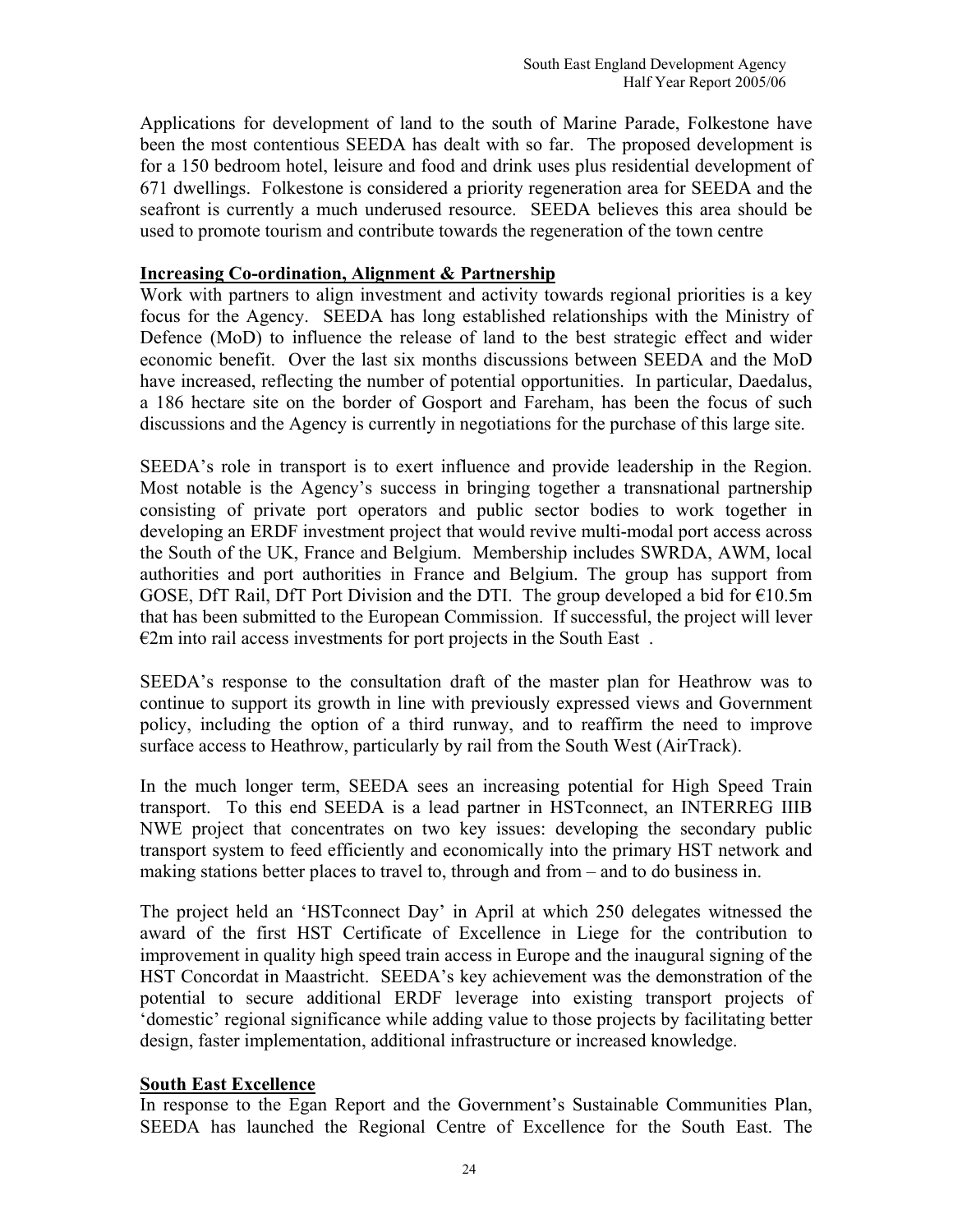objective of South East Excellence is to bring together organisations that have the skills needed to build, maintain and renew the region's communities, to share learning and best practice, and help them reach new groups. The project launch event took place at the Madeiski Stadium in Reading on 14<sup>th</sup> September 2005.

A 3 year action plan has been agreed and the Agency is working to secure a framework panel to provide support for taking the plan forward.

### **Design Champions Club**

This year the club has taken the Design Champions to Southampton to share best practice in public art and public realm. In June, the group also visited Chelmsford, Essex and reviewed residential planning including how to develop mechanisms and strategies to embed design quality.

Last year the Design Champions model was adopted by CABE who are now stimulating the inception of events in other regions. This year, Kent Architecture Centre (KAC) undertook a review of the club which concluded that it was working to good effect, increasing in membership and that feedback from participants was extremely positive. It proposed a next stage which will be to look at the impact of the club on member's behaviour and on advancing organisational change.

#### **Institute of Urban Renaissance**

SEEDA is providing three years' core start-up funding for the Institute for Urban Renaissance, located at the University of Greenwich to include the appointment of a Professor of Urban Renaissance to provide leadership and direction. Through South East Excellence the project links into the Academy for Sustainable Community, delivering knowledge through events, conferences and CPD programmes to built environment professionals. The Chief Executive of SEEDA has been invited to join a new and limited leadership group, the Academy of Urbanism.

#### **Market Towns & Small Market Towns**

In Kent a first project under the Small Rural Towns (SRT) scheme was approved to redevelop Sandwich Community Centre, to provide a location for community activities and learning space. This corresponds to a number of other projects within the regions, like Market Town Managers in New Milton and Whitehill/Bordon, where the posts will lead to improvements of the infrastructure of both town centres, and a package of business support measures with an anticipated spend of £480k from the SRT programme. Whitehill is an instrumental part for the developing 'Whitehill/Bordon Opportunity' which could see the town becoming a significant centre for housing growth in the region.

#### **Europe**

In Europe the South East region and the Randstadt region of Holland set up a network for the more crowded and pressured rural regions around major cities of Europe during late 2004. The first conference of the network was held in Paris in April where we were joined by two other regions. Surrey County Council represents the region - with David Davis – the Leader of the Council acting as Vice President. SEEDA is the supporting agency and has also been involved with negotiations with the EU and met DG Agriculture in Brussels in September. Surrey is hosting the next conference in October.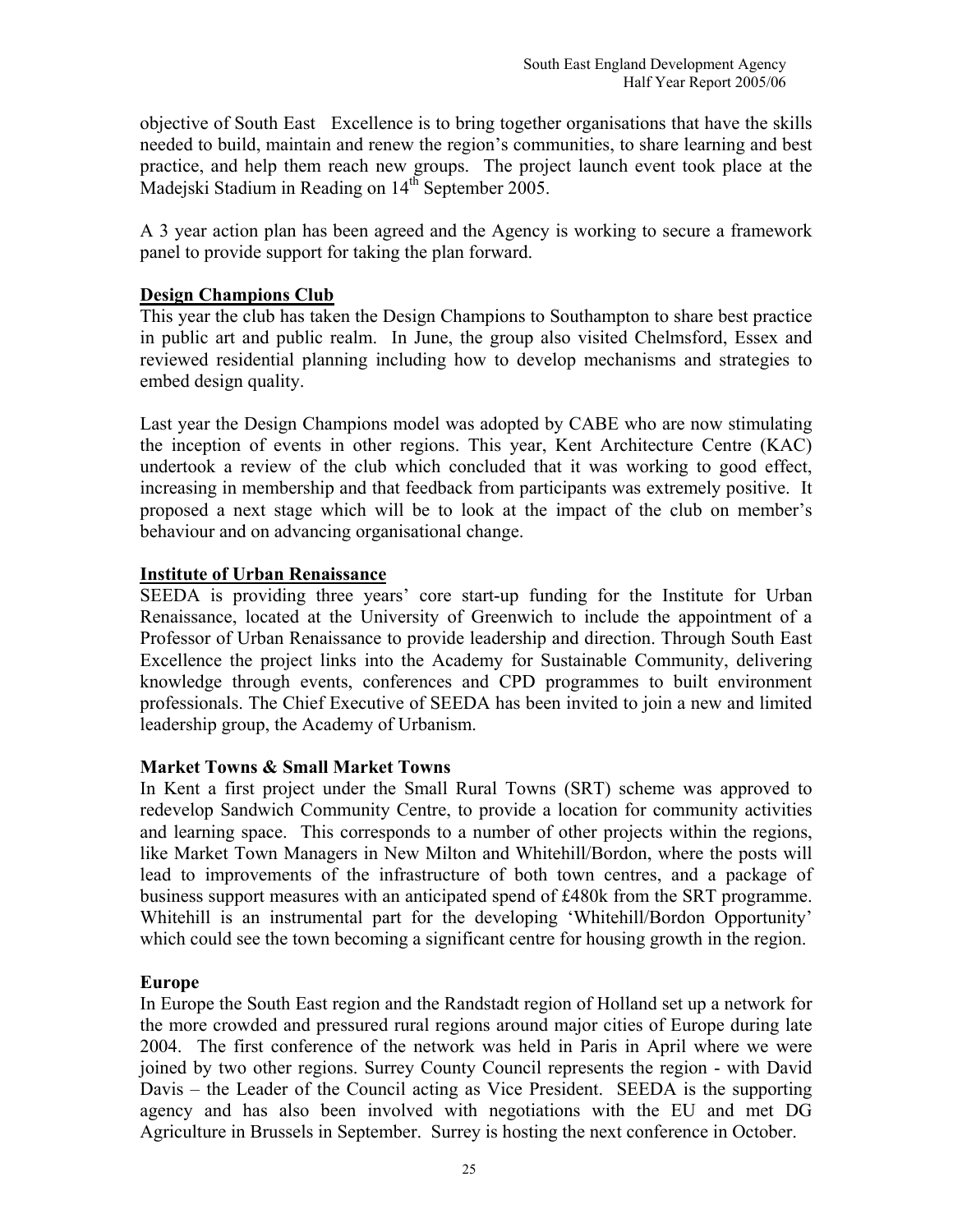## **CORPORATE PLAN STRATEGIC THEME**

## **AREA BASED REGENERATION**

#### **Kent Area Team**

#### **Kent Thames Gateway**

The area team continues to working closely with the Thames Gateway Kent Partnership (TGKP), the three ODPM funded Local Regeneration Partnerships (Kent Thameside, Medway Renaissance, Swale Forward) and the North Kent Community Forum to prepare an Investment Plan for SEEDA funding for the next two years. This includes reconfiguring the current AIF programme into the new plan. Three key themes will be developed, community regeneration, skills and learning and enterprise. Strategic advice on locally prioritised proposals will be sought from thematic specialist advisors (Business Link Kent, Gateway Knowledge Alliance and North Kent Community Forum) to help decide which projects have the best strategic fit and impact against priorities.

In Dartford and further to stage 2 of the masterplan and initial public consultation, SEEDA has facilitated in depth discussions with key service providers at Kent County Council (KCC) and the Dartford and Gravesham PCT to determine spatial requirement for incorporation into area specific plans. A service provider meeting took place on 11th November, attended by the PCT, social service, youth services educational and libraries, sports, culture and heritage. A detailed position statement identifying spatial requirement, phasing and funding routes has been developed.

#### **Queenborough and Rushenden**

SEEDA continues to work to ensure a holistic approach to redevelopment in the community. Activity included delivery of a holistic Health Impact Assessment in association with Swale PCT, discussions with key partners regarding a potential employment initiative and support for community action groups to develop quick win projects.

#### **Ashford**

SEEDA has provided a part time resource to work with key partners to develop the Economic Sub Group and Action Plan. We have also coordinated compilation of 'Priorities for Growth', a document of 60 priority projects approved by Ashford Future board in May 2005

#### **Hants and Isle of Wight**

#### **AIF**

All AIF partnerships have developed well established processes for the identification of priority investment gaps. The Area teams have worked with the partnerships to get them to draw in more partners and to develop even closer ties with local LSPs. The LAA process has caused some confusion as it appeared to cut across AIF plans. We have helped partners see the links and encouraged LAA partnerships to build on the AIF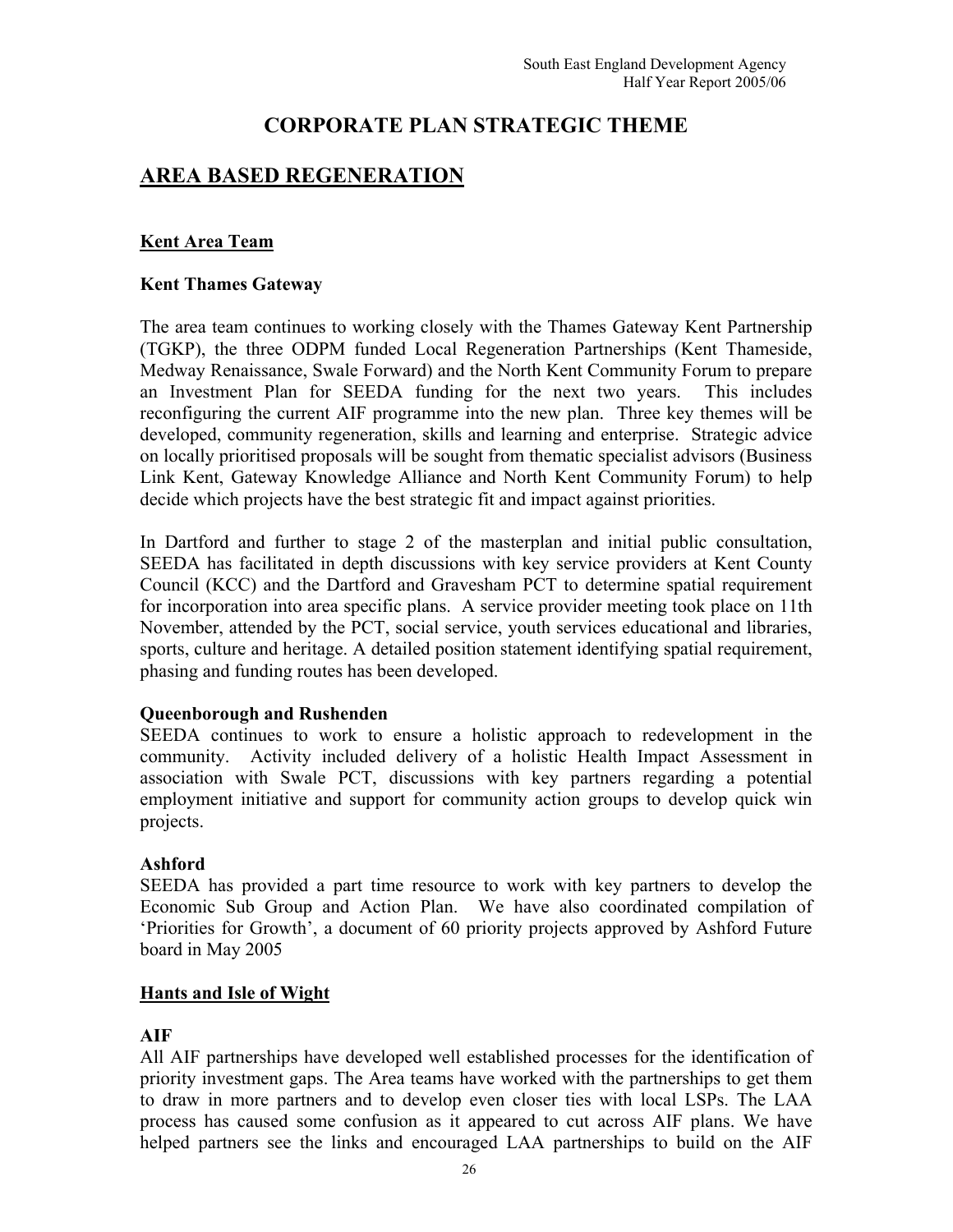process and learn from our experiences. The IOW LAA has recognised the AIF as a building block and the LAA has helped sharpen priorities.

The AIF partnerships of SE Hants and Southampton are now working to support the aims of PUSH and a number of joint AIF proposals have developed.

#### **Inspire IoW**

Inspire IoW is a project aimed to change attitudes about the Island from within and externally. It has a particular focus on raising the aspirations of the young. It has held some high profile events around the revamped Gipsy Moth and sporting facilities. Several other towns e.g. Plymouth have requested help with similar activity and the team have been asked to speak at several national events.

The Inspire programme has the greatest amount of SEEDA devolved funding to deliver in the context of overall AIF funding for the Island and is a cross-cutting programme that if successful could deliver many tangible and intangible gains. There is risk, which lies not in what we are trying to achieve but how we try to achieve it. We are planning a case study exemplar for how this can be done. Our intervention and project management will be key to achieving the desired result. We are taking a stronger role with the project and are directly contracting with this project in future as Isle of Wight Economic Partnership (IOWEP) will be delivering this project with the IOW Council.

#### **Solent Synergy Cross AIF South Hants**

Solent Synergy champions the need for innovation and high value added growth, exploiting the link between business & university. This initiative arose as a direct result of a SEEDA funded university/local authority study tour to San Diego to learn from the successful knowledge transfer models in operation. Southampton, Portsmouth & Solent Universities are involved along with key businesses such as VT Group and local authorities. Paul Lester the Chief Executive of VT Group Chairs the group and has drawn in investment from the private sector.

Solent Synergy has secured funding from both the Southampton and SE Hampshire Area Investment Frameworks and represents an excellent example of cross- PUSH area working. Following their involvement in this work Southampton University has recently received a £1.5m DTI award to further US-UK collaborations.

## **Gateways to the City, Southampton**

The AIF has funded several linked activities aimed at improved the physical appearance of the major gateways and using them to generate wealth for Southampton. In Southampton the AIF is encouraging private sector involvement in areas of work that they might otherwise ignore, such as Central Station and the Cruise Industry where the AIF funded studies have involved key private sector companies Network Rail and Sea Trade.

## **Portsmouth City Centre Learning Campus**

This is a £550k AIF capital to part-fund purchase of a development site owned by Portsmouth City Council. Our money unlocked LSC funds (about £10m) and persuaded council to not release land for housing. Highbury (lead) and Portsmouth Colleges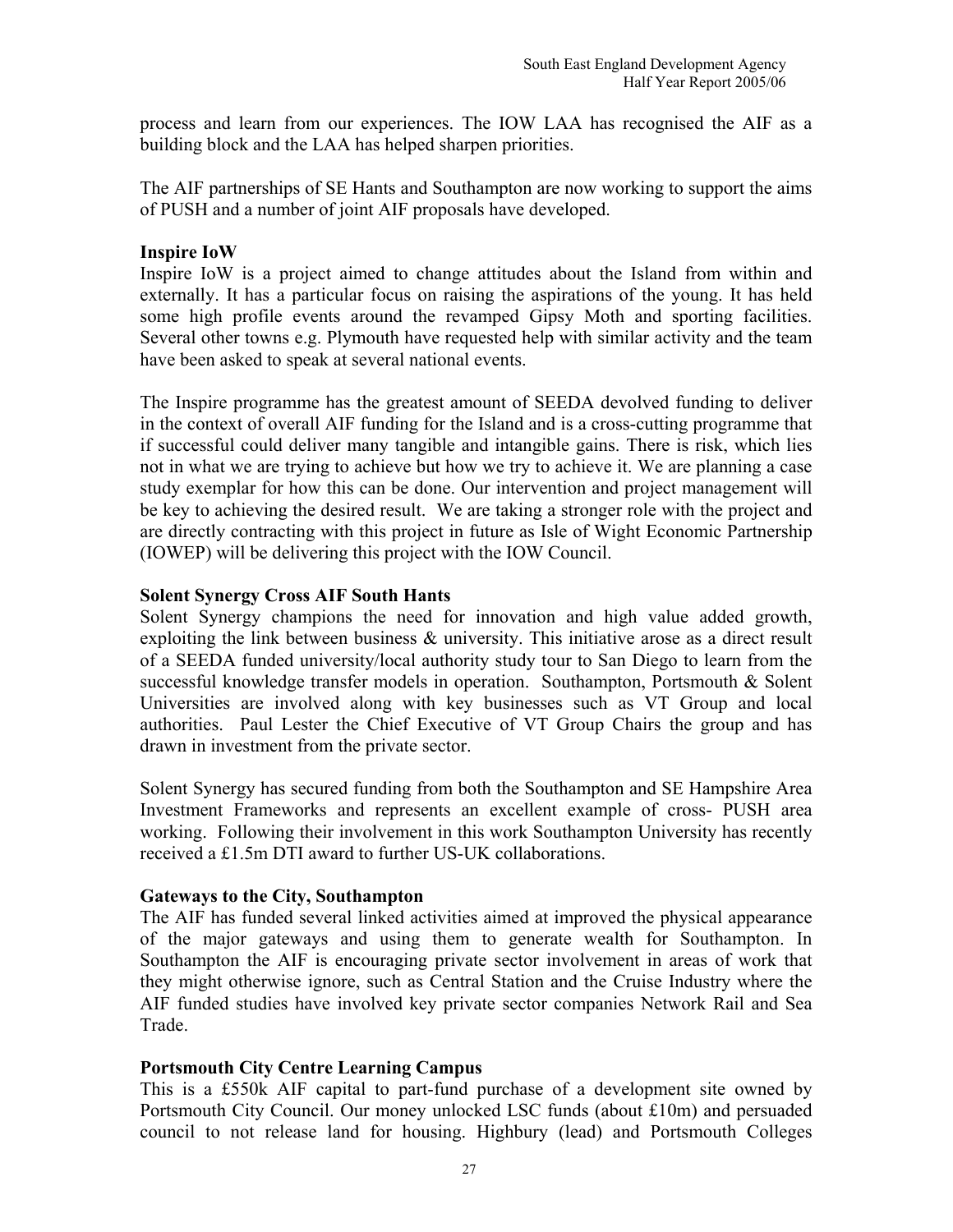involved. The centre is in one of the most deprived areas. Its objectives include enticing young people back into education, particularly those who are disengaged at beginning Key Stage 4 and 16-18, improving essential skill levels, opportunities and improving the employment prospects of young people.

## **SRB**

As schemes approach the end of their funding lifecycle SEEDA is assisting SRB partnerships to consider exit strategies for key projects and is investigating the potential of development trusts as a vehicle for sustaining regeneration activity in these areas. SRB partnerships are being challenged to develop strong business plans for future income generation. Our early intervention has helped dispel concerns over "life when SRB finishes" and have helped partners value the Voluntary and Community Sector. We have worked especially hard on this on the Isle of Wight, where our efforts are paying off as the VCS have a clear role in the LAA and their paper on community engagement has been widely praised and held up as a role model across the SE.

The strategic added value of SEEDA's intervention lies in the capacity-building it has enabled amongst local partner organisations. Particularly the not-for-profit sector partners have shown a profound understanding of local need, vision, excellent project development and management and a commitment to developing a strengthening crosssector partnership working.

We continue to experience project delays on some of the larger capital schemes especially with Southampton. The **Combined Heat and Power Scheme** has reviewed the source of fuel, as gas prices have made the original scheme unviable. The new scheme using biofuels is more imaginative and fits with emerging plans for sustainable energy. It is also likely that the scheme will generate more income than originally planned which will flow back into the SRB area for further developments. These changes have meant that the scheme is fast running out of time as the end of SRB approaches.

## **Whitehill, Borden and Andover**

In **Whitehill and Borden** we have worked with the consortium to help plan the redevelopment of the town should the Defence Training establishment transfer elsewhere. We were one of the first partners to put in funding towards the masterplaning work, which has brought in others funds. Our involvement has helped bring some realism to their plans and also helped them lift their game.

In **Andover,** we decided to act because of the potential loss of the major employer, HSA. Our initial contribution to the development of a vision has allowed then to draw in employers who have also invested, and use a top name in town and City design, Charles Laudry .The increased confidence of the council is very evident and they have taken the innovative step of allowing the project to be led by the Chief Executive of HSA, Des Benjamin. The LSC as a result have now recognised Andover as a key development need and established an area team to link with this initiative. The Area Director has helped get business involved with the project though presentations and working with individual businesses.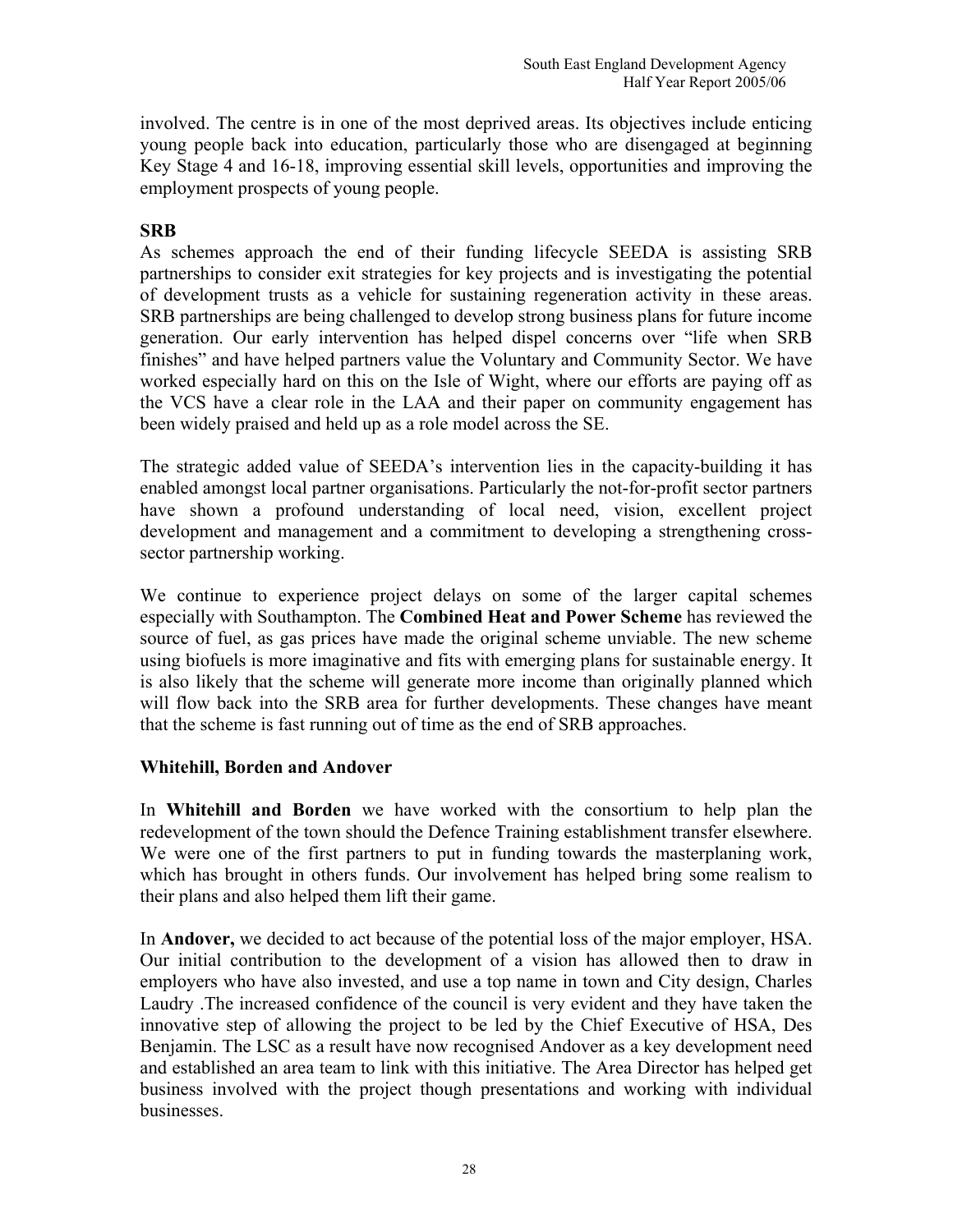## **Work with Business**

We have sought to ensure that business leaders are closely involved in all key partnerships and projects that concern business. We have supported the development of two strong business networks, City Growth Portsmouth and Business Southampton. Additionally we have made sure other business organisations are engaged in developments and have pushed business networks in Southampton and IOW.

### **Milton Keynes Oxfordshire Berkshire and Buckinghamshire**

#### **Area Programmes**

Three Area Programmes address the needs of communities falling within pockets of deprivation that fall in the bottom 20% nationally. In the first year of establishing Area Programmes in affluent areas with pockets of deprivation, progress has been slow. Bringing together key stakeholders to work together and agree their strategic priorities for disadvantaged communities has taken longer than anticipated. The right representation and level of involvement is now beginning to reap some positive impact. The Thames Valley (TV) has proved to be a greater challenge as the Unitary Authorities have not previously worked closely together. They are now modelling certain programmes on good practice from each other and have broadened their engagement to include High Wycombe, which in the past was considered to be outside the boundary.

A broad policy framework has emerged independently from each of the three Area Programmes. The framework priorities for the local neighbourhoods are community learning, employment ladders, entrepreneurship and interestingly for this prosperous subregion, Corporate Responsibility. This has led to a cross county debate around consolidating the approach of a proliferation of organisations operating in this field. The team have been leading on the co-ordination of this activity.Three Local Futures Audits were commissioned to provide an evidence base for the LAAs in Bucks, West Berkshire and Wokingham as the evidence was lacking.

## **Solar Cities Congress**

The Area Team has supported an Oxfordshire partnership to enable them to hold an International three day conference on renewable energies and environmental technologies focussing in particular on solar energy and establishing an international profile for Oxfordshire.

## **Surrey and Sussex**

The four AIF partnerships and to integrate with LAA are beginning to focus on drawing up their strategic and forward programmes and to integrate with the LAA. Brighton has a much more cohesive approach, helped by their tighter geographic coverage and the LAA pilot on 04/05 decided to participate in the economic development block.

The team have worked closely on the development of AIF's across the coastal strip, looking to build on synergies. This has translated into two AIF groups, one strategic and one operational which meets quarterly and looks for synergies and developments. This has led to some joint projects, notably work to develop a methodology for their impact assessment. This work will inform other AIFs and also join with SEEDA's own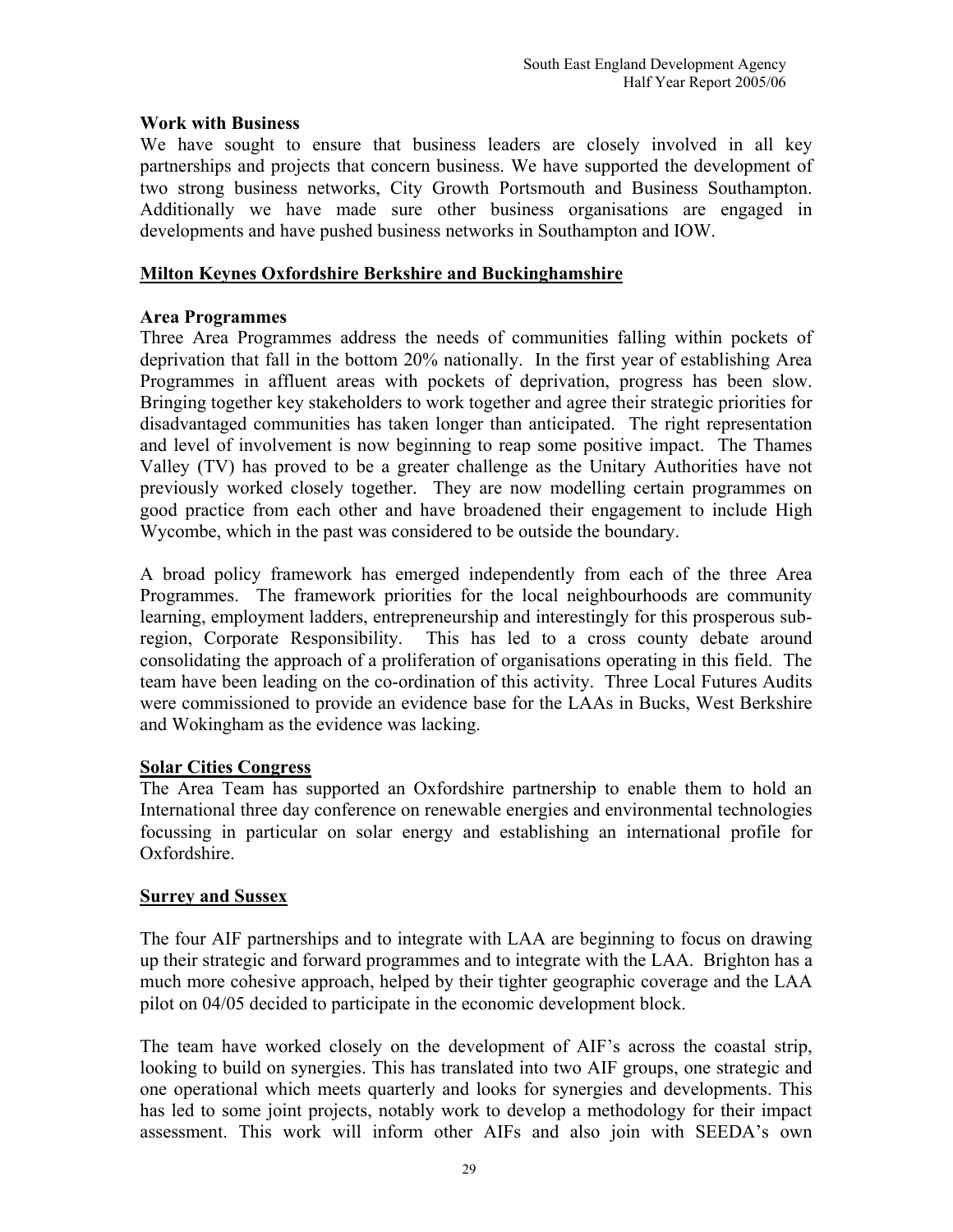evaluation. Gatwick Diamond also joins this meeting (covering the Gatwick and Crawley economic area) as a quasi AIF.

AIF are streamlining their operations. Coastal West Sussex AIF has realigned its Board, reducing its membership from 30 to 9. This is significant and displays an increase in partnership working, as the councils have agreed to be represented by one person as have the LSP's and Primary Core Trusts (PCTs). A similar approach is being considered by Hastings.

#### **Hastings and Bexhill: 5 Point Plan**

#### **Enterprise and Incubation**

The development of the Creative Media Centre and in particular the successful opening of the second phase in September has strengthened collaborative working with the Media Industries, attracting both the BBC and Meridian TV to take space in the Centre and to look to developing the film and TV sector locally. The team have worked with local production companies to put together an E-Film bid to Interreg which will support the development of local talent.

The team have also been in detailed negotiation with GOSE and the AIF Partnership to secure further funding to continue the highly successful SEPIA funded Broadband Centre, which has assisted 320 companies to date. Additional funding has also been secured from Arts South East and the Phoenix Fund as part of a regional initiative to provide specialist business advice to the arts sector.

## **Pre Development and Infrastructure**

Following the granting of planning approval for the comprehensive redevelopment of Station Plaza a multi agency steering group has been established to progress the detailed design in the light of the final outcome of the Post 16 Review. Partners include the LSC, Hastings College and Hastings and St Leonards PCT. The development will act as the catalyst for the provision of new centrally based facilities at the heart of Hastings Town Centre, within the  $18,000 \text{ m}^2$  of commercial space.

The major area of concern is the direction of the Post 16 Review which remains uncertain, and until such time as this is finally resolved the detailed development of the Station Plaza scheme remains on hold. Efforts will concentrate on working with key partners to generate proposals that meet the criteria set by Government, local aspirations and are capable of being funded.

The Queensway Office development, which will provide  $16,000 \text{ m}^2$  of commercial and industrial space, is progressing. Sea Space has secured an offer of £17.6m loan from the Bank of Scotland to fund the major part of the cost of the development, a relationship which has the potential to be extended to further developments in the future thereby reducing the need for public sector funding.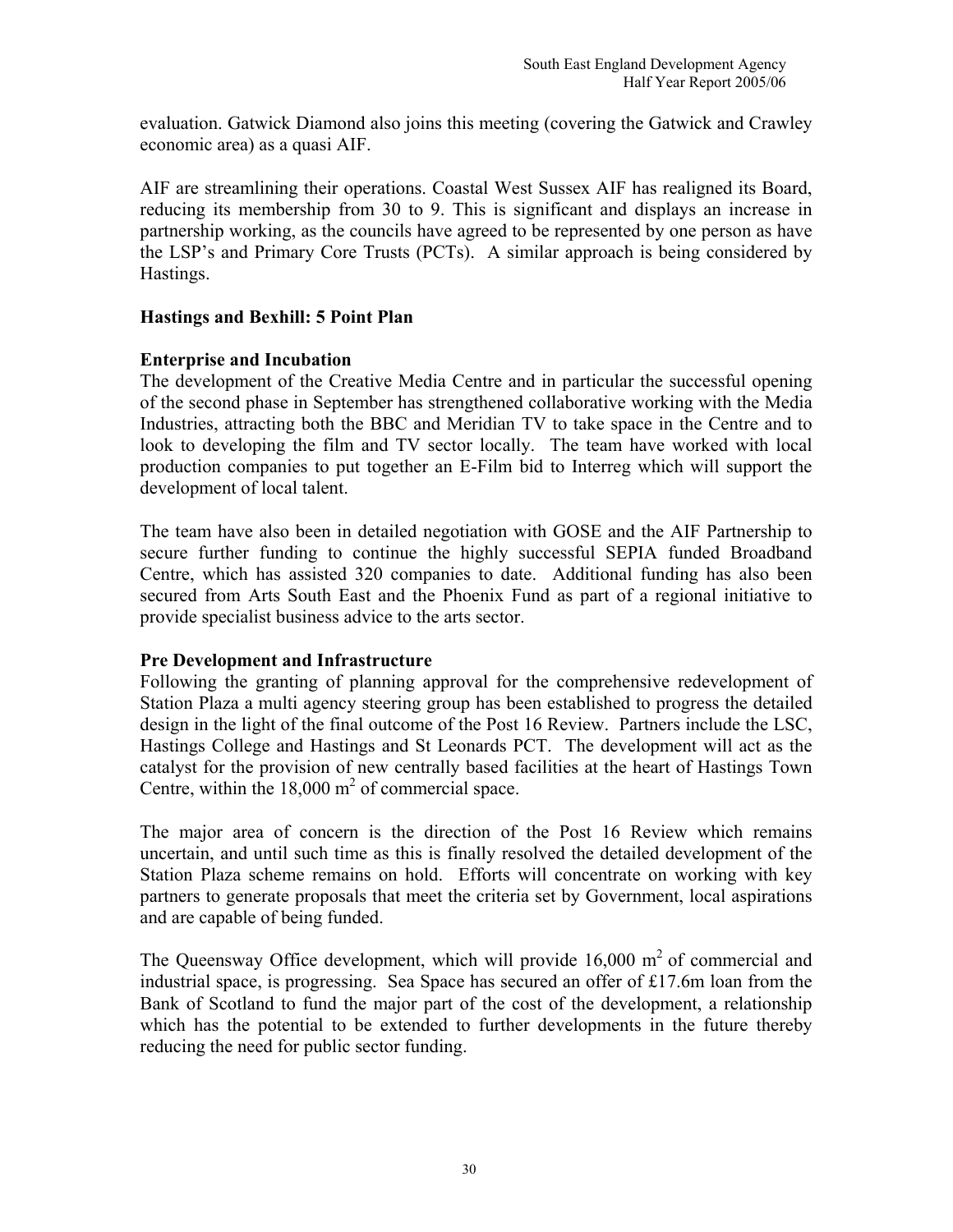## **Coalfield Regeneration Programme**

The major focus of activity over the past two quarters has been to progress the appraisal work for Snowdown. If approved, site works could commence mid 2006 and completion December 2007. The Snowdown Colliery is the most challenging of the Kent coalfield sites and SEEDA has been leading the project preparation work including site appraisal, investigation, surveys and reports, environmental and ecological assessments and traffic impact studies.

Closely linked with the colliery are the plans for Aylesham Village Expansion in which SEEDA, Dover District Council and English Partnerships have been working together to market the site and identify a suitable developer. Eventual works are hoped to produce up to 1,000 new homes and associated employment, education, recreational and commercial uses. A masterplan and design statement document have been produced in consultation with the community through the SEEDA funded 'Enquiry by Design' process.

At Betteshanger there has been good progress in relation to all the infrastructure, site preparation and landscaping works and the main works contract was completed at the end of August 2005. Betteshanger is now fully serviced to provide development plots of up to 10 hectares, business development floor space of up to  $240,000$  ft<sup>2</sup> and the potential for up to 500 new jobs.

The new Country Park and cycle circuit is currently subject to a final works programme and is due to open to the public in the spring 2006. The Park will include a new Visitor Centre and cycle hire facility. The cycle circuit has been designed and constructed to International Olympic Committee standards and SEEDA has already received requests from a number of cycle clubs to use the site as a training base in advance of the London Olympics in 2012.

## **Rural Programmes**

The majority of projects transferred from the Countryside Agency to SEEDA on 1<sup>st</sup> April 2005 supported rural transport. We inherited more than £1 million. The projects are delivering on target and most are expected to finish by the end of this financial year. The projects include support for local partnerships through Rural Transport Officer posts - which also have a small delegated fund to test initiatives, the operation of several community run bus schemes as well as other individual small projects.

SEEDA is already working on a new programme to deliver against the new PSA target 'to improve accessibility to services' and using the expertise of rural transport partnerships.'

In its third year, and firmly established in the South East, five rural partnerships each receives an annual grant under **Leader +**, and have provided a number of innovative and exciting projects that support the rural community, and sustain the economic prosperity within their community, as well as maintaining the quality of life. These partnerships, supported by SEEDA, provide a catalyst for leadership and partnership building, and their organisations involve partners from all parts of the community including the private,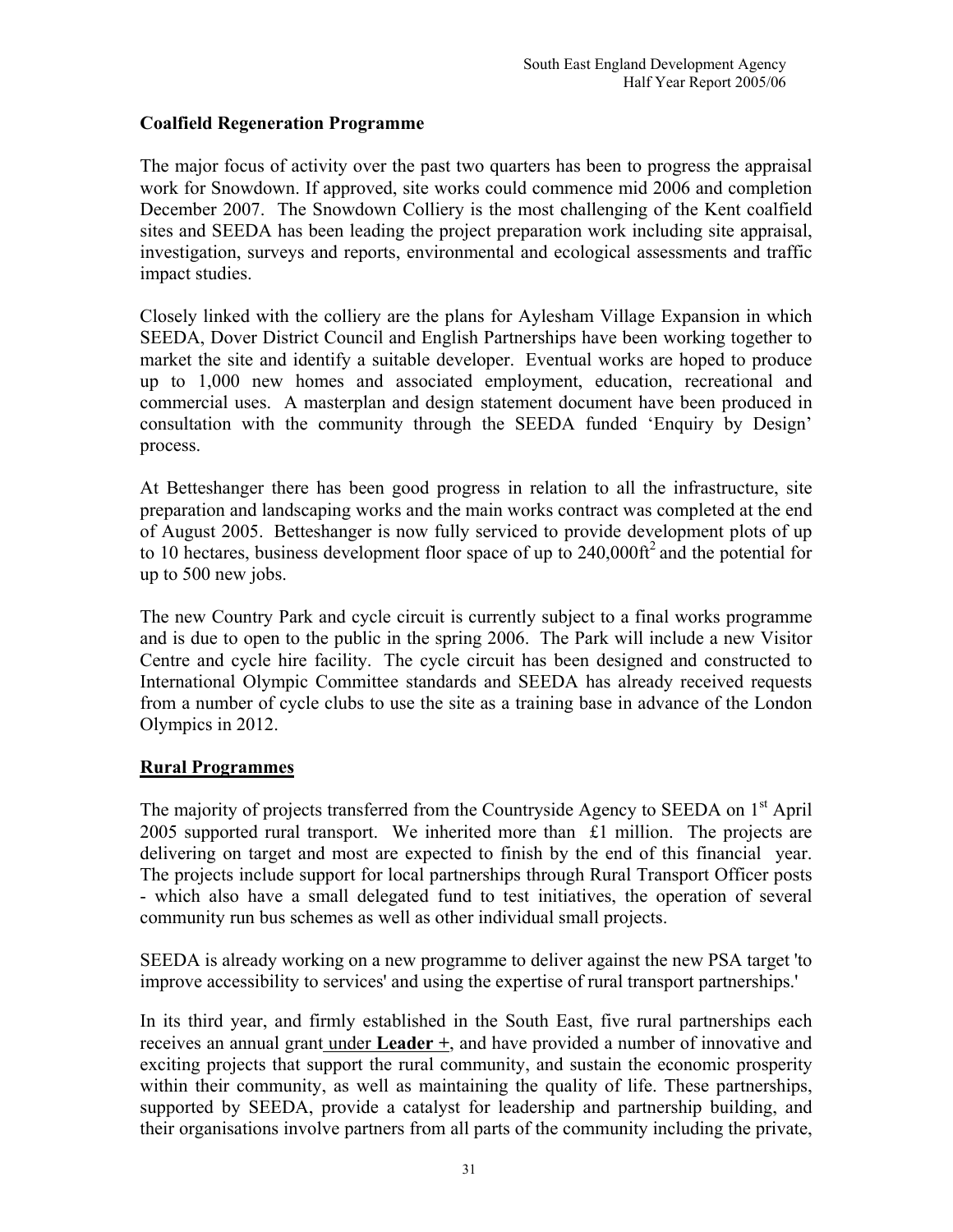public, and business sectors roles in the five areas. In particular one group, the Forest Friendly Farming Initiative in the New Forest, has been successful in delivering ICT training for Commoners who had previously been extremely hard to reach.

A SEEDA funded project was recently chosen for a visit by the new Rural Advocate Doctor Stuart Burgess as part of his regional visits throughout the UK visiting the rural communities. The project highlighted a number of major issues for food and farming, and included the cross regional training for Butchery and meat skills as part of the cross cutting group of all RDA's.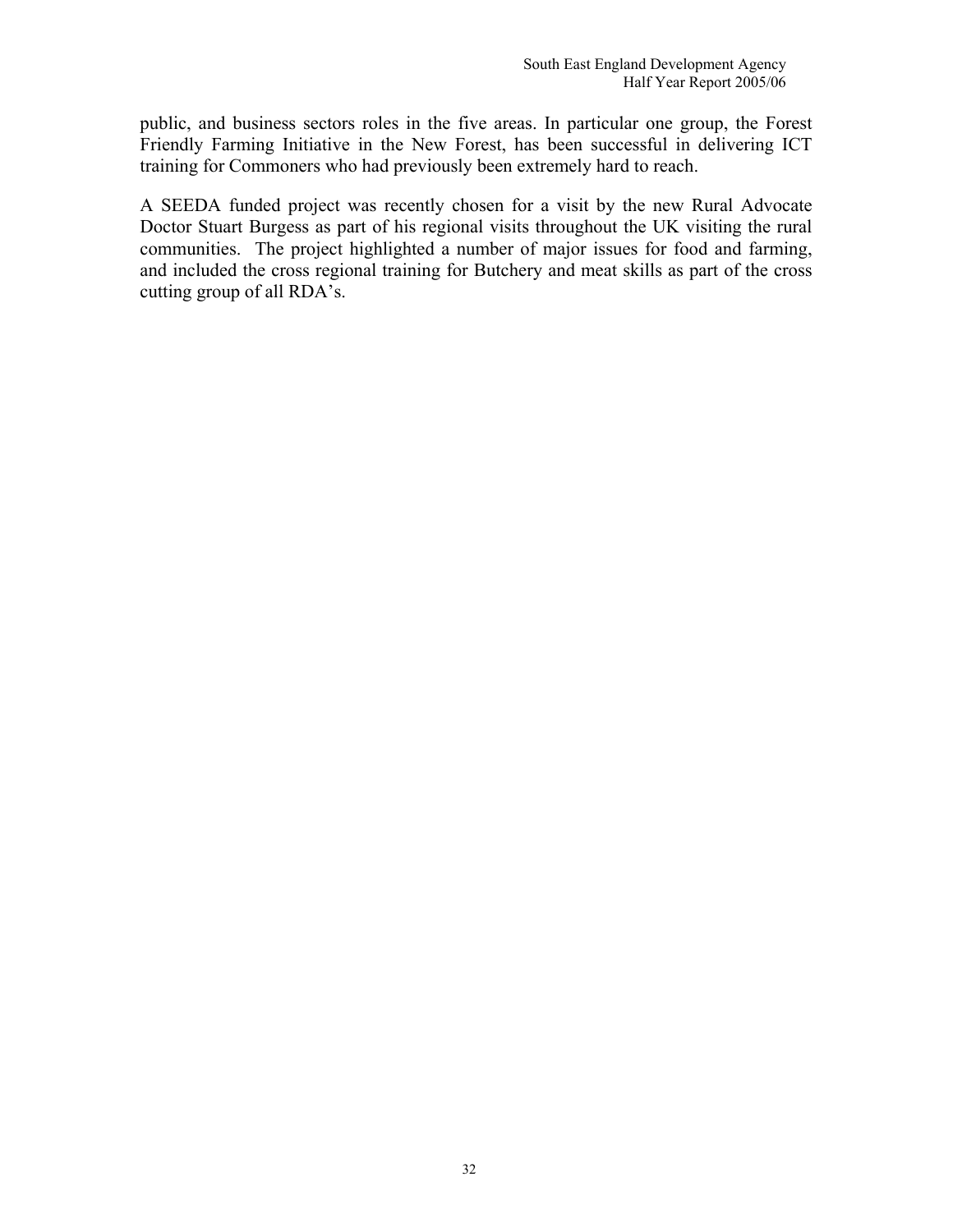## **CORPORATE PLAN STRATEGIC THEME**

## **LEAD ROLES AND CROSS-RDA WORKING**

## **Innovation**

Lead role activity includes:

- A SIC (Science Industry Council) in every region which SEEDA lead and helped to implement good practice.
- Co-ordination of the RDA response to the national DTI Technology Programme and relevant bids.
- Lead for RDAs and DTI on best practice in innovation support services, including analysis of best regional and global practice.
- The Skills for Innovation message is being accepted and repeated back to RDAs by government.
- Science Cities are under development in all regions, with 6 named already. A Greater South East Steering Group has been set up with SEEDA strategy team involved and facilitated by the Cambridge Massachusetts Institute (CMI) to develop the model of a tri-RDA Science City-Region.
- RDA lead on the Sir Gareth Roberts pilot for Regional SET Hubs, which will lead to a small number of national and regional initiatives which have a real impact.
- SEEDA led on the introduction of the new "Lambert" outputs for innovation and knowledge transfer including core output 4a (new business collaborations with the knowledge base), which have transformed RDA commitment to innovation. RDA expenditure on innovation has increased by 50% to £360m pa in 2005-06.

## **Enterprise**

The lead role for enterprise came to SEEDA on 1 July 2005, from EMDA (in exchange for the manufacturing lead role). SEEDA is currently pursuing discussions with DTI to set out an agreed programme of responsibilities and action.

Key achievements & progress include:

- Tackling the Confusion in Business Support: SEEDA led the collective RDA contribution into DTI's proposed approach to reducing the confusion caused by proliferation of business support schemes. RDAs suggested strongly that the level to tackle the issue was regional, with RDAs best placed to lead strong regional partnerships. This was accepted by Alan Johnson, who wrote to Cabinet Colleagues outlining the approach and asking for their commitment to pursuing this work.
- SME Procurement: SEEDA, as lead RDA, worked with the SBS to deliver training to small businesses on how to source suitable contract opportunities in the public sector and how to effectively bid for these contracts.
- Coaching for High Growth SMEs: SEEDA led the mapping of current provision at a national/regional and local level and developed an options paper on future coaching provision. SEEDA leads the RDA Task & Finish Group which is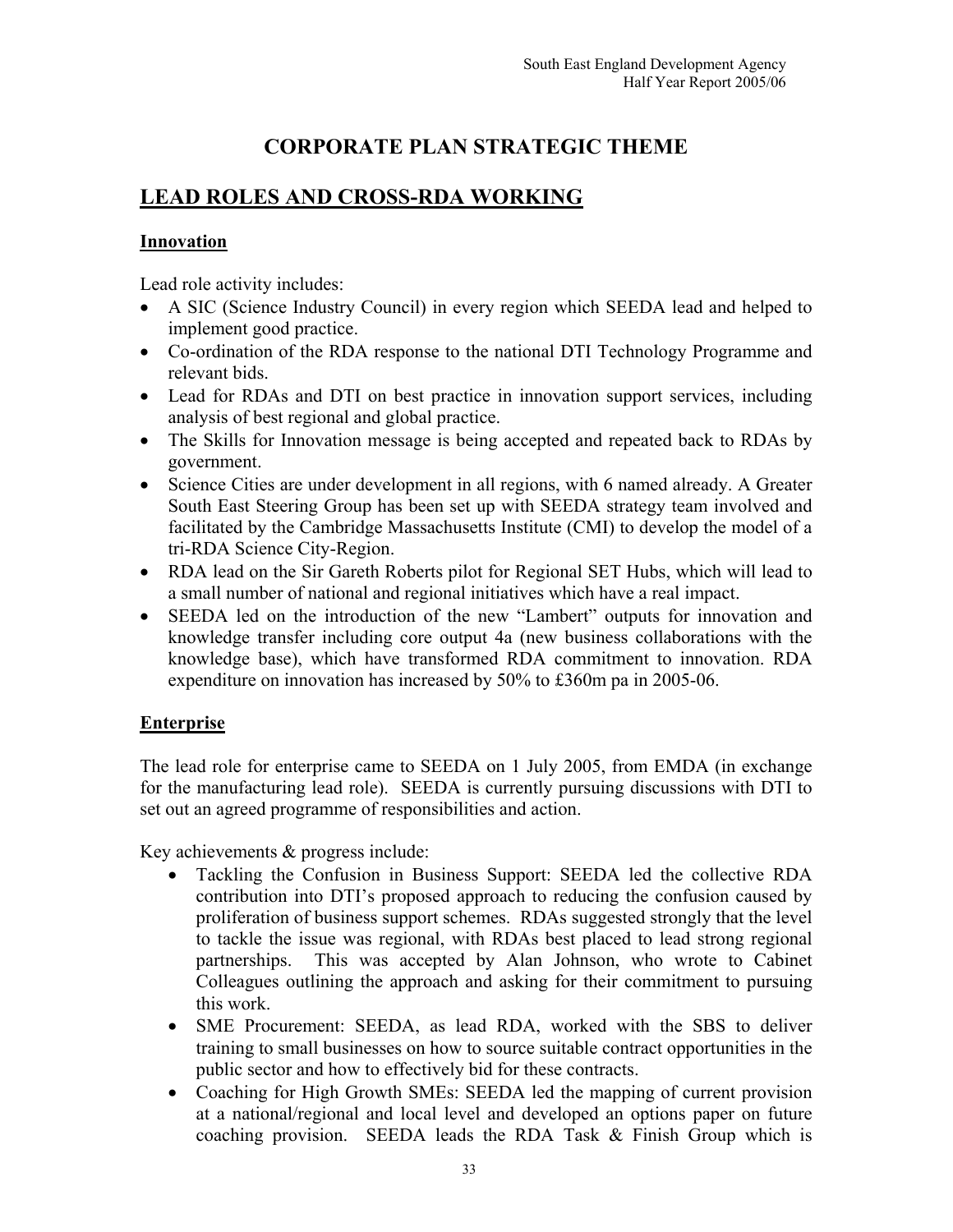developing a High Growth Business Coaching model approach for flexible adoption at the national and regional levels from April 2006. HM Treasury have made clear that RDAs should not expect additional funding through the CSR.

- Social Enterprise: In co-operation with DTI/SBS, SEEDA produced a joint RDA social enterprise supplement to be in the Observer on social enterprise day during Enterprise Week (14-20 November). An RDA national position statement on social enterprise is being developed to clarify RDA engagement in the social enterprise development agenda. SEEDA is representing the RDAs on the National Social Enterprise Strategy review group, chaired by Alun Michael.
- Local Enterprise Growth Initiative (LEGI): SEEDA is a core member of the LEGI interdepartmental working group, putting forward the views of all of the English regions in the policy development and implementation process. This has included the development of national assessment criteria (developed in partnership with EMDA) for RDAs and Government Offices. The Area Teams have worked closely to support bid from South East Local Authorities.
- Phoenix Fund: SEEDA sits on the devolution working group and will, in consultation with RDAs, develop recommendations for the process and content of devolved programmes resulting from the end of the Phoenix Funding stream.
- Enterprise Insight: SEEDA, together with other RDAs, played a key role in helping coordinate enterprise activity in their specific regions for Enterprise Week (14-20 November). SEEDA will be continuing the work started by EMDA, by coordinating the RDA approach to Enterprise Insight and Enterprise Week to ensure best practice is highlighted and duplication of work is avoided for the 2006 and 2007 campaigns.
- Pam Alexander, Chief Executive, SEEDA, represents all RDAs on the recently set up 'Enterprise Campaign Coalition' group which was set up by Enterprise Insight Chief Executive, Kevin Steele to provide high level strategic guidance to support the campaign.

## **Broadband**

## **E-agenda**

Responding to OFCOM Telecoms Review: As lead RDA for Broadband, SEEDA has responded to the three stages of the review; which aims to make sure the right regulations are in place to encourage competition in the Telecoms industry and pave the way for next generation networks

## **Lobbying**

To move forward this agenda, Wired Region is actively brokering relationships with parties including, Government departments and regulatory authorities, (particularly OFCOM), (however, more work needs to be done with ODPM) telecommunications companies, namely BT and other smaller providers, and developers.

## **4th Utility**

Wired Region is working with EMDA to improve and update a current ICT toolkit produced by EMDA for planners, developers and others involved in planning, land and property development or regeneration projects. The aim of the toolkit is to change planners' and property developers' thinking so that ICT supply is considered at the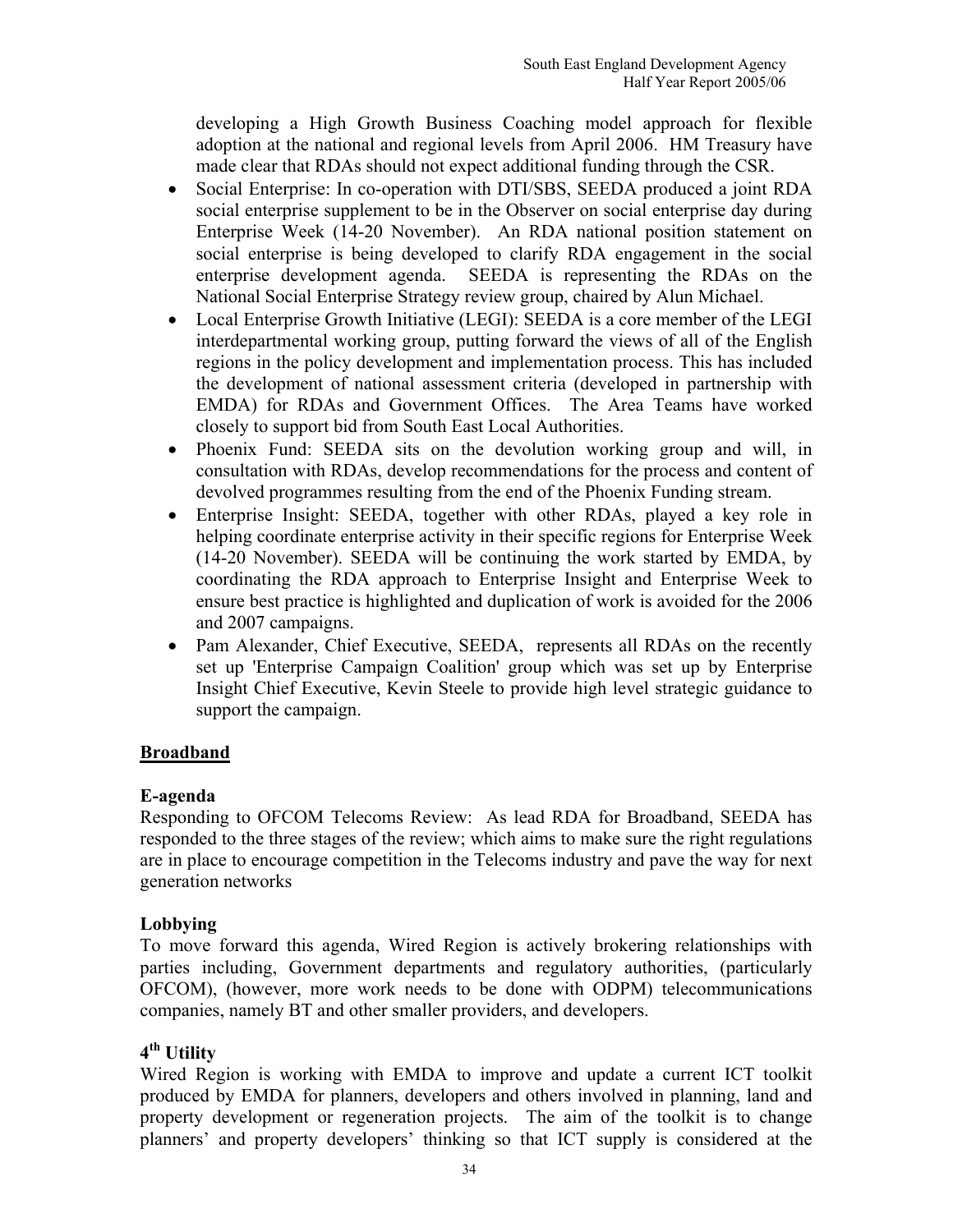beginning of the planning cycle along with the three utilities (Gas, Electricity and Water). There is further to go to get these changes implemented in development regulations.

### **Waste**

The Business Resource Efficiency and Waste Fund was set up as a three year fund commencing April 2005, with Defra and HM Treasury beginning consideration in 2006 as to whether this funding stream will continue after 2007/08.

RDA Network has been involved in a number of informal meetings to discuss aspects of the review of Waste Strategy 2000 (i.e. the role of RDA in delivering the move to resource management, commercial and industrial waste provision and the Business Resource Efficiency and Waste Fund).

SEEDA Chair, Jim Brathwaite, met the Parliamentary Secretary, Ben Bradshaw to discuss amongst others the key issues for the Comprehensive Spending Review above and the need for certainty and consistency in the implementation of EU Directives. The RDA network submitted a co-ordinated outline business plan for BREW Year 2 funding. The plan included some pan regional collaborative projects. The funding bid amounted to £11.6m slightly above the indicative RDA allocation.

Among the key continuing issues is the need to continue to lobby for an acceleration of the Landfill Tax escalator and a continued commitment to make tax financial neutral on business by recycling the revenue from the escalator back to business. There is also a requirement to review the effectiveness of the current Business Resource Efficiency and Waste Fund's use of national delivery bodies to deliver specialist support to business, and to look at alternative models such as channelling additional resources through RDA network to generic business organisations like Business Link and the Manufacturing Advice Service.

## **Energy**

Activity has included advice to Defra on the forthcoming review of the National Waste Strategy 2000, and developing stronger and closer working arrangements with DTI and other Government Departments on energy issues including membership of the government's Sustainable Energy Policy Network (SEPN).

SEEDA has also played a key role in establishing the national RDA & Regional Assemblies' funded 'SCPNet' (Sustainable Consumption & Production Network), which is intended to develop an evidence base in support of SCP polices, linking with Mass Balance studies and the World Wildlife Funds 'Ecobudget' work.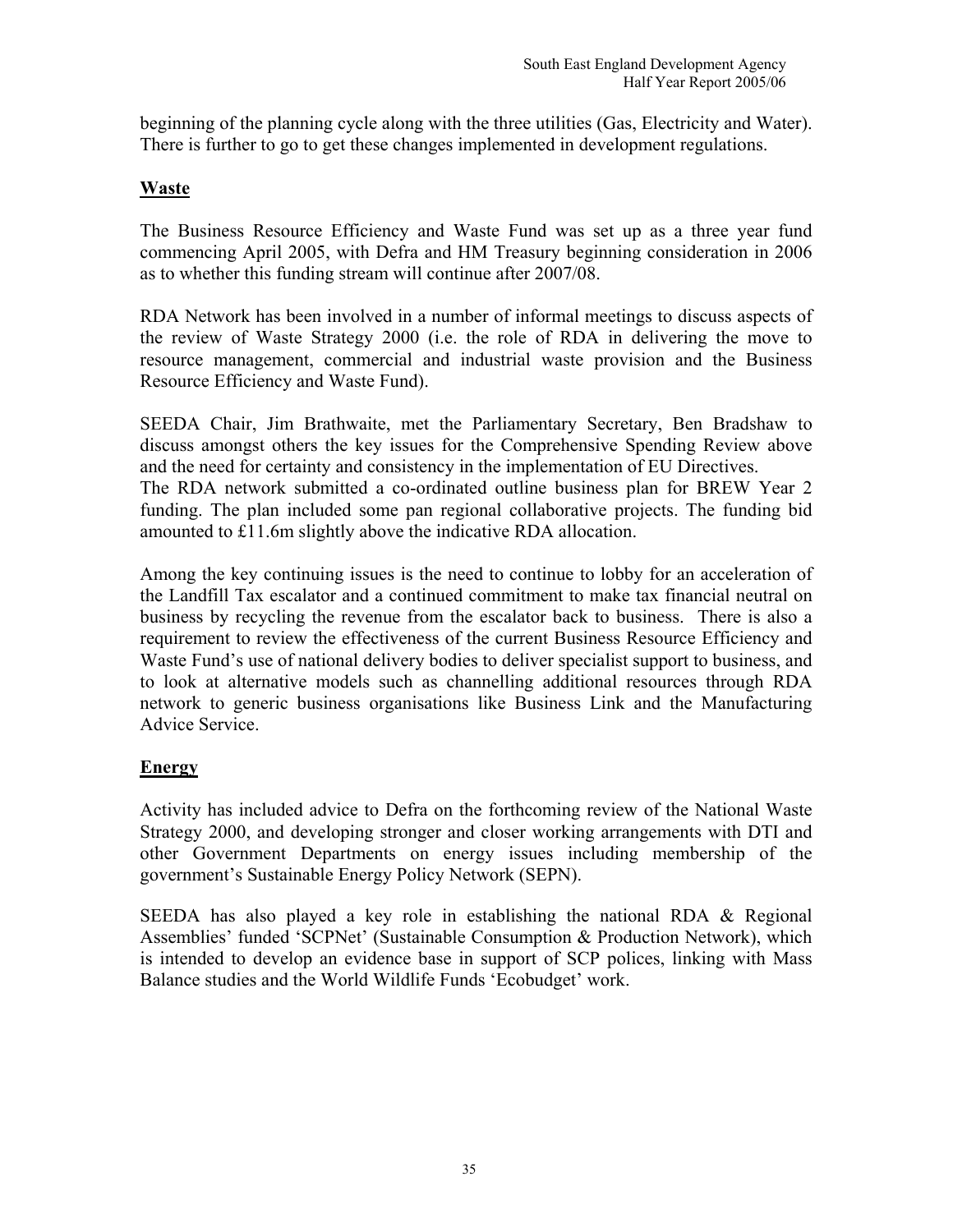## **CORPORATE PLAN STRATEGIC THEME**

## **OUTPUTS**

#### **Summary of Performance Against Output Targets First Half 2005-06**

The overall performance for first half 2005-06 exceeded Corporate Plan forecasts for seven of the headline targets.

- 2. Employment Support
- 3. Business Creation
- 4. Business Support
- 4a. Number of Businesses in New Collaborations with the Knowledge Base
- 5a. Brownfield Land Remediated
- 6. Skills
- 6a. Adults receiving Basic Skills training

Forecast outcomes were not met for three headline targets;

- 1. Job Creation
- 5. Public & Private Regeneration Infrastructure Investment Levered (£m)
- 6b. Adults Supported to Achieve a Level 2 Qualification

An in-depth analysis and review of progress has been carried out for Quarter 2, Half Year and Corporate Plan targets and current projections are included at **Annex I**.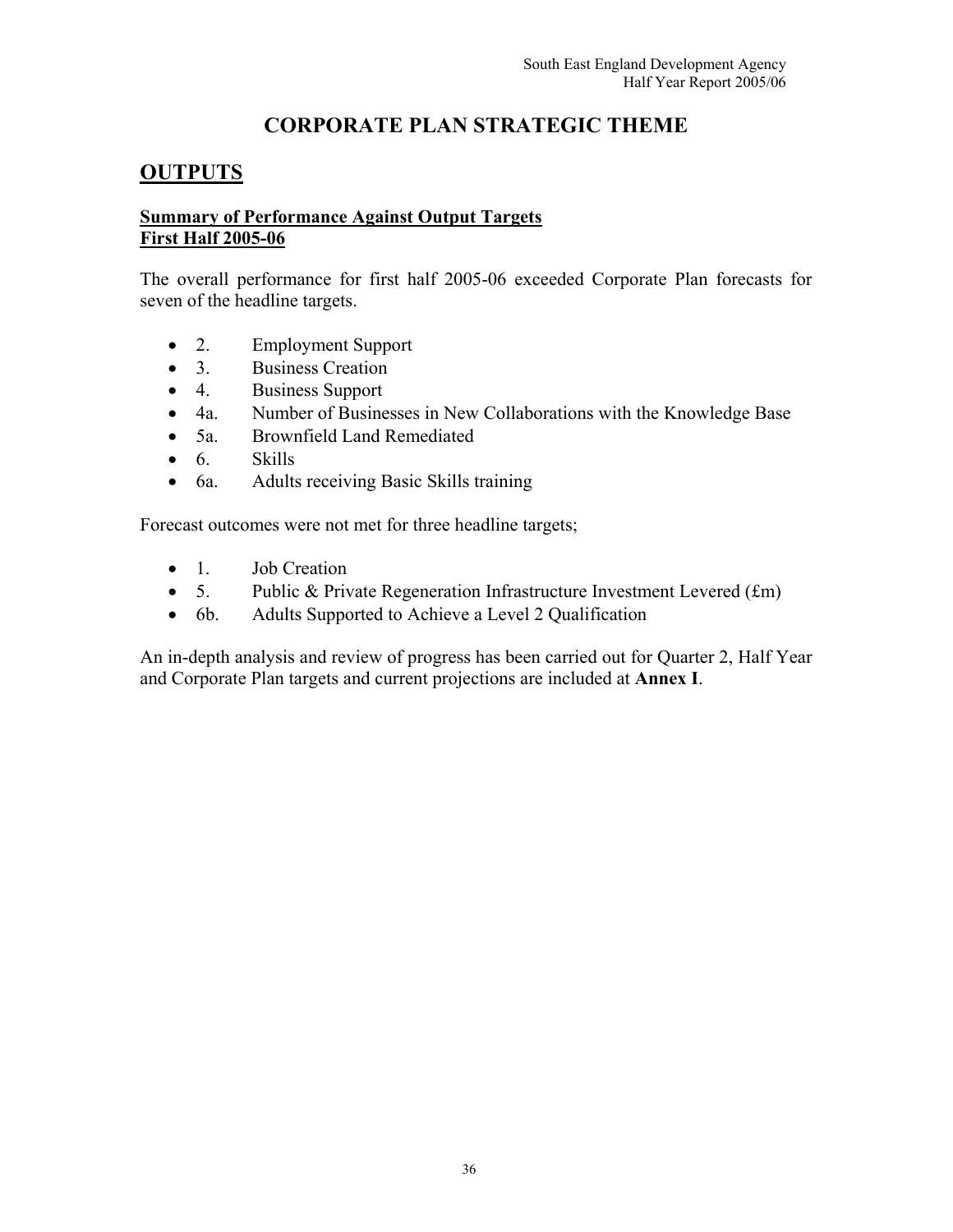

**Figure 1 Performance against Forecast and Corporate Plan at end of Quarter 2** 

## **1. Job Creation – No of Jobs Created or Safeguarded**

The actual of 1145 jobs created or safeguarded achieved in the first half fell short of its Corporate Plan forecast by 748 jobs, or 40%. A large project, which had been expected to come to fruition in quarter 2 has been postponed until January 2006. It is expected that it will create approximately 750 jobs, and will be captured in second reporting. SFIE outputs were affected by the loss of three projects and the delay of a fourth. The most noteworthy, EU Jet, was abandoned due to its parent company going into administration. These had a combined effect of reducing outputs by some 250 jobs.

Current forecasts combined with the loss of SFIE outputs suggest that SEEDA will undershoot its overall Corporate Plan target of 4100 jobs created/safeguarded by 10% at year end.

## **2. Employment Support – No of People Assisted to Get a Job**

In the first half SEEDA reported 4183 people assisted to get a job against the full year Corporate Plan forecast of 2400.

This target is entirely dependant on redundancies decisions which are difficult to predict. The Re-Employment Unit project in the Learning & Skills division achieved a high proportion of the outputs (1324 of the 1437) total. Their achievement was so high due to a spate of redundancies from some large employers. Nevertheless, a new development in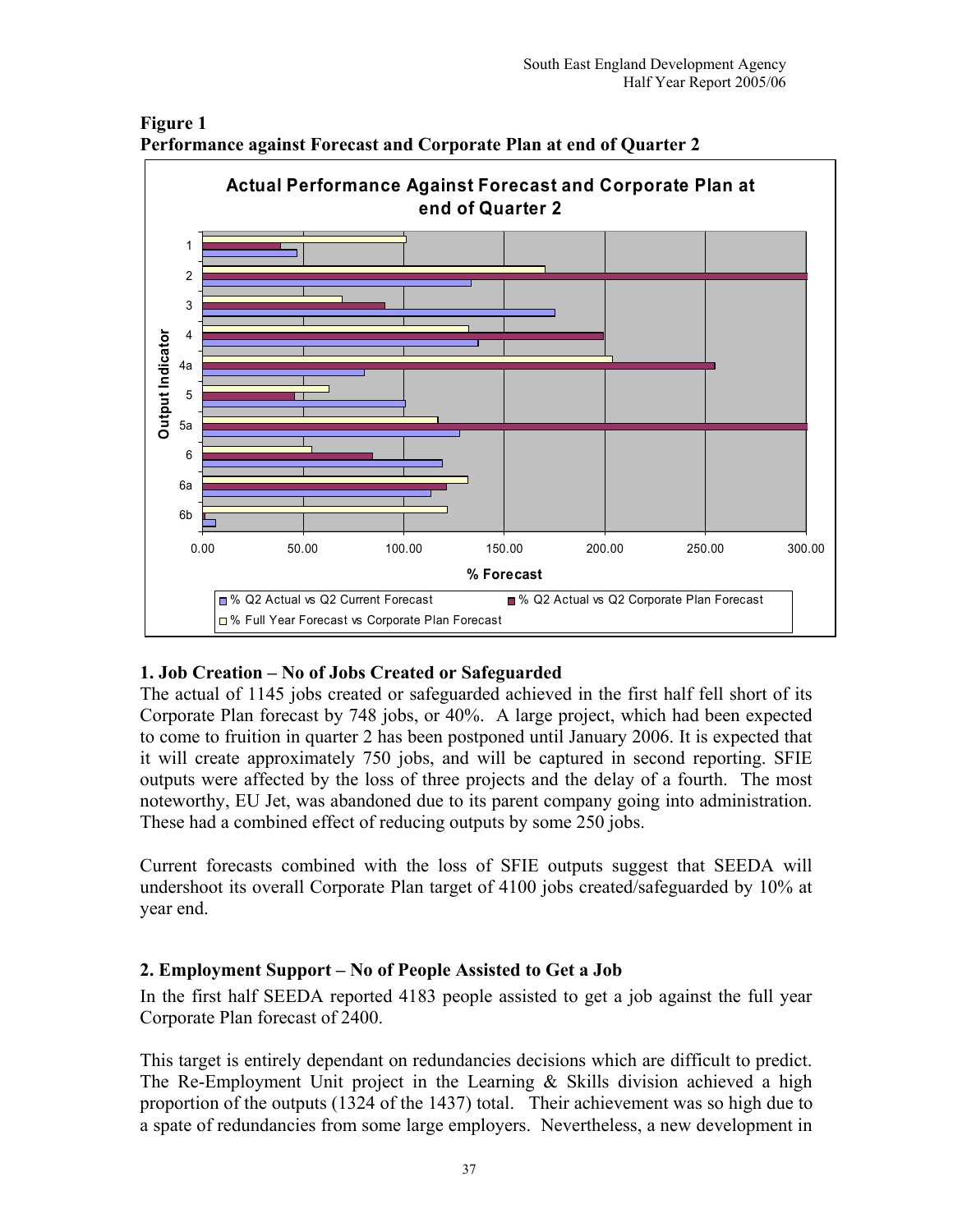this period is that the Enterprise Hubs and Gateways assisted a total of 171 people to get a job for the half year, against a forecast of zero.

These factors mean that SEEDA has exceeded its annual Corporate Plan forecast of 2400 by 74% target at half-year, achieving a total of 4183 people assisted to get a job.



## **Figure 4 People Assisted to Get a Job**

## **3. Business Creation - No of New Businesses Created and Demonstrating Growth after 12 Months and Businesses Attracted to the Region**

The actual of 948 new businesses created is comfortably in excess of the previous forecast despite a slow down in the second quarter.

One significant contributor was the result of the SRB projects under Surrey and Sussex changing their focus from building management to business support.

Business Links outperformed their forecast expectations for the first half to contribute over 50% of the total. It is worth noting that targets were set when the definition was to report the number of businesses created and sustained. The definition has been amended to report only on businesses created. The Business Links team have requested to reforecast their output targets at half year in light of their consistent over performance.

Internal forecasts and actual outputs achieved indicate that SEEDA are on track to meet its Corporate Plan target of 1920 for the year.

## **4. Business Support - No of Businesses Assisted to Improve their Performance**

These outputs exceeded forecast significantly in the year to date to show a 62% increase over target.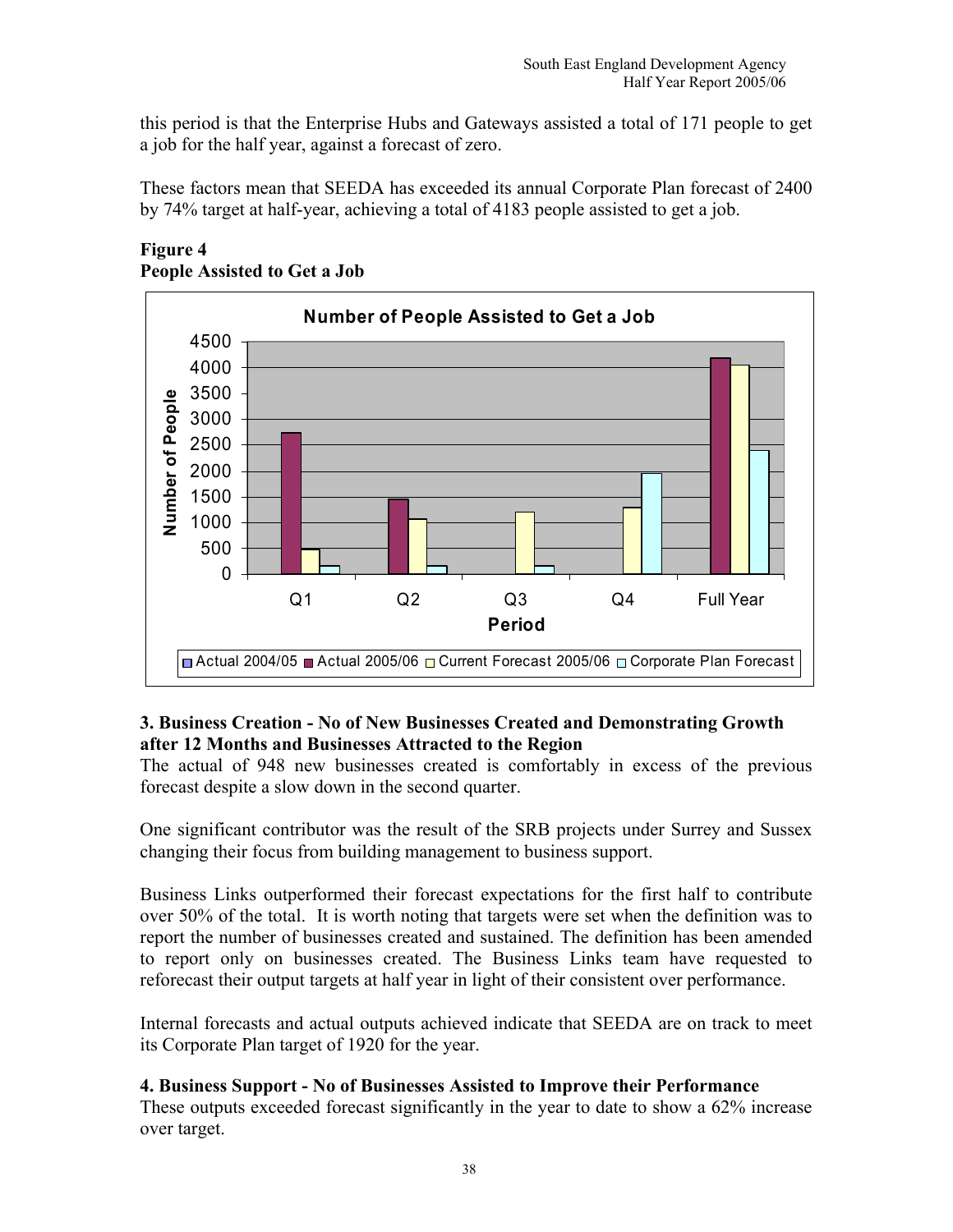The largest contribution to this variance was from the Tourism programme who were able to capture 2023 businesses against their Corporate Plan forecast of 850 this quarter, as a consequence of the launch programme for ENTICE which provides the back office function for VISIT and supplies the base business information and marketing data for England.net.

Business Links have also performed strongly and recorded an additional 1014 businesses this quarter against their Corporate Plan forecast of 1733; increasing the actual achieved figure to 2747.

The RAISE Core Funding project also achieved significant Business Support outputs against a Corporate Plan forecast of zero.

The Enterprise Hub and Gateway programmes had a very successful half year and broad range of initiatives across the network enabled them to more than double the numbers of businesses assisted. Examples include:

- The Newhaven Gateway continues to offer a comprehensive range of business support, including working with Sussex Downs College Learning Board to help with training needs and delivery of training, providing advice and guidance on a one to one basis with businesses on a range of subjects.
- There was broad out-performance across the region, in particular the Reading Enterprise Gateway is a new gateway and it was not expected that they would be established enough to be generating outputs. However the Gateway director organised a number of workshops which were oversubscribed. Subjects included Confidence building, Motivational and one on Job Scene.

## **4a. Business Support - No of Businesses within the Region Engaged in New Collaborations with the Knowledge Base**

There has been an overachievement in this new output target of 150%. Two new pilot schemes have proved extremely successful, creating 24 new collaborations with the knowledge base, and have been extended. They are the Knowledge Transfer Networks and the Proof of Concept (Knowledge Transfer) PocKet.

In the first quarter it was identified that there had been some misunderstanding in the definition by the Business Links. This has now been clarified and 91 businesses engaged in collaborations with the Knowledge Base were identified at this quarter, indicating a 49% increase against the Corporate Plan forecast of 100 for year to date. Forecast for the full year is the target range.

## **5. Regeneration - Public and Private Regeneration Infrastructure Investment Levered (£M)**

Regeneration Funding Levered fell short of its Corporate Plan forecast by £31.87m, in the first half.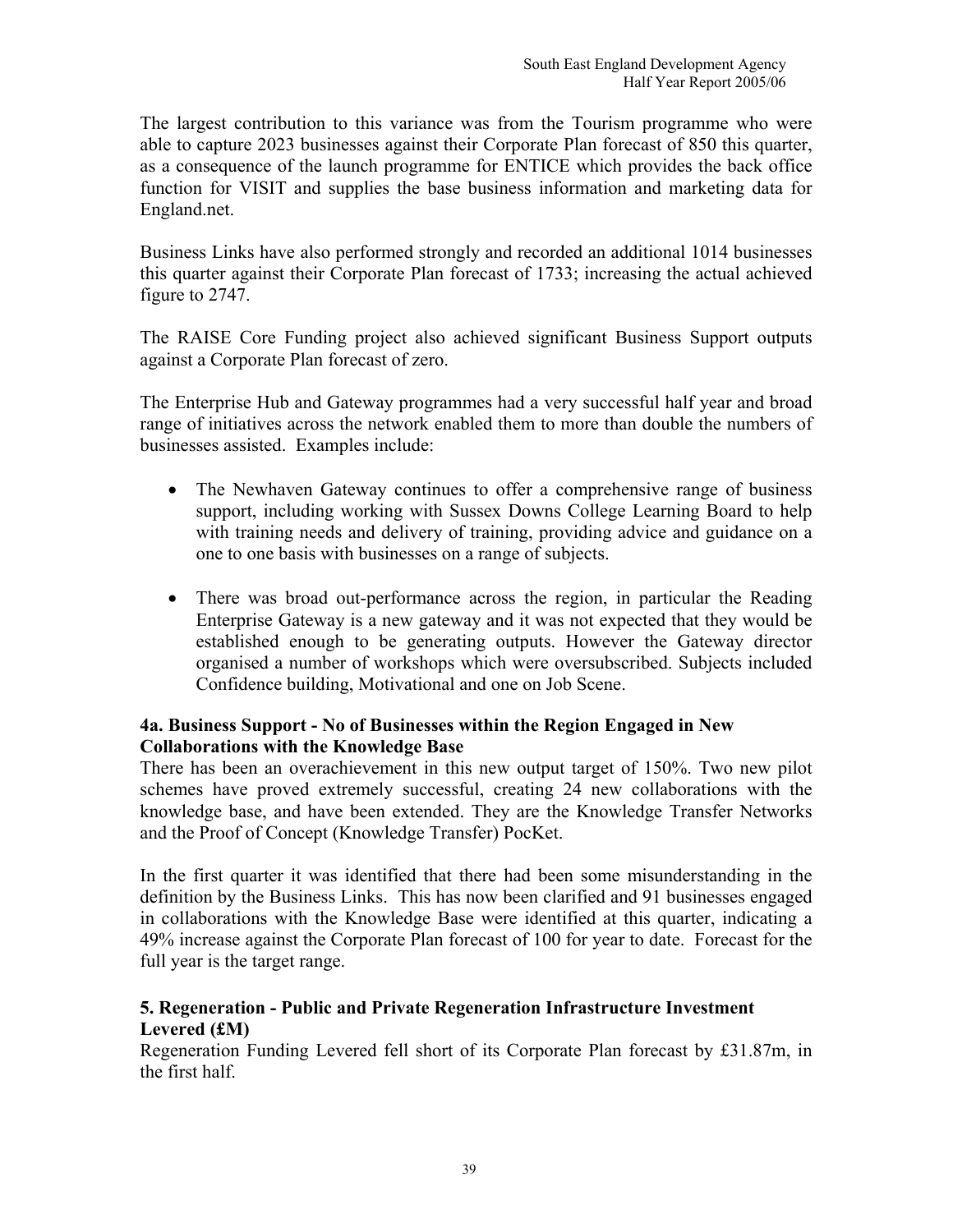The Queensway project, has had an offer of £17.6m bank finance subject to DTI approval. The project was presented at the Board meeting on the  $8<sup>th</sup>$  December, and now DTI approval will be sought as a novel financing structure is proposed.

Internal forecasts and actual outputs achieved indicate that SEEDA will not meet its Corporate Plan target of £130m for the year. It is currently 41% below target at £76.17m Regeneration Levered. As a result of the continued under-performance against this output, actions are being identified to improve this performance in the second half.

#### **5a. Reclamation and Redevelopment of Brownfield Land (Ha)**

Year to date 84 hectares have been reclaimed against the Corporate Plan forecast of the same amount. We remain on course to meet our target of 96 hectares for the full year. The majority of the area relates to the Kent Coalfields project with the 70 hectare forecast delivered in the first half year.

The East Cowes project contributed 2.5 hectares this quarter. Demolition and remediation of the buildings East of Castle Street/ Maresfield Road have been completed earlier than originally expected. Demolition and remediation on the West Medina Mills project was completed earlier than anticipated and allowed SEEDA to capture an additional 6 hectares not forecast.

## **6. Skills – No of People Assisted in their Skills Development as a result of RDA Programmes**

Whilst the target for the target for the actual number of people assisted in their skills development achieved in the first half was met, with nearly 15,000 people being assisted, current forecasting for the full year suggests that without further action SEEDA may not meet its overall Corporate Plan target of 37350 people assisted.

This is partly as a result of some lack of clarity in the definitions at the time some of our devolved partners were setting their targets. For instance the Kent Initiative on Drugs project within the Kent & Medway SRB programme achieved a total of 5 against their half-year forecast of 1608 people assisted. The profiles were generated whilst output definitions were being finalised, and are now being amended. However, the result remains within the target range.

#### **6a. Skills – No of Adults gaining Basic Skills as Part of the Skills for Life Strategy that Count Towards the Skills PSA Target**

SEEDA has exceeded its Corporate Plan forecast of 1444 by 631 adults gaining basic skills training, representing an over-achievement of 44% for the quarter. The Turning the Tide project within the Surrey & Sussex SRB programme, and an additional 80 adults gaining basic skills through Work Aid during quarter 2 contributed to the total.

The Basic Skills and Basic Skills–NHS programmes contributed strongly in the first half as a result of a greater release of staff than anticipated within the Trusts as managers begin to recognise the importance of Basic Skills within their workforce.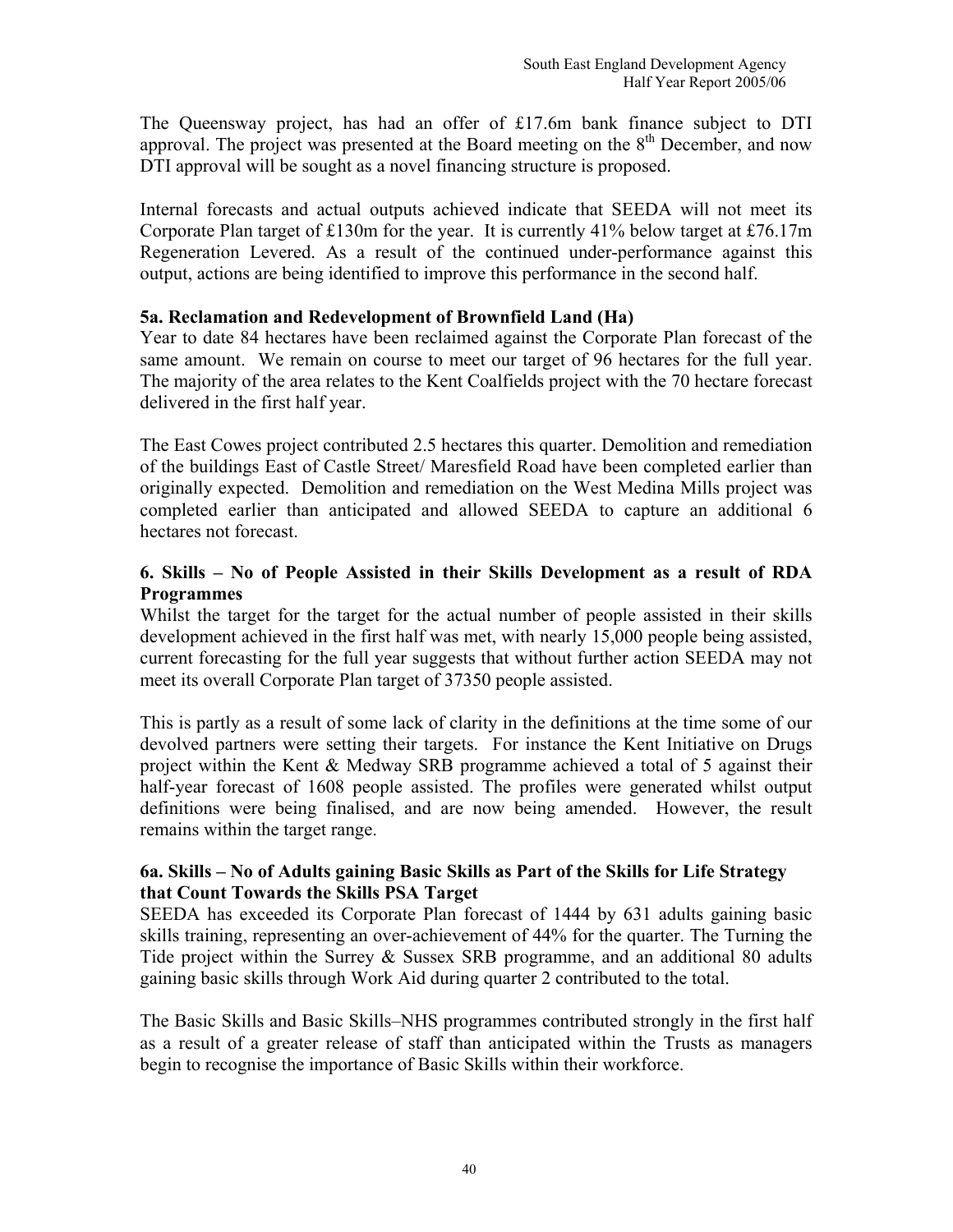## **6b. Skills - No of Adults in the Workforce who lack a full Level 2 or Equivalent Qualification who are Supported in Achieving at Least a Full Level 2 Qualification or Equivalent**

This measure was mis-forecast at the start of the year and very few outputs have actually been achieved, the result primarily of a lack of understanding of the definition which has now been addressed. For instance the Vocational skills for Life project achieved only 3 outputs against a forecast of 160 in the last quarter. The outputs were not recorded under 6b as forecasted because, at the time of forecasting, it was not understood that 6b's could only be reported if a level 2 qualification was completed.

Having only achieved 81 in total against a Corporate Plan forecast of 1740 for both quarters 1 and 2; this output will need to be re-profiled at half-year to a more realistically achievable and jointly understood target.

#### **Notes**

## • **Conversion of Tier 3 Reported Outputs to New Tasking Framework Outputs**

As not all projects are able to instantly switch reporting methodology, an internal process was devised to aid in the sole reporting of the new Tasking Framework outputs.

SEEDA have agreed that all SRB projects would continue reporting in Tier 3 outputs as most are in their final year. For Corporate Plan purposes, an educated guess was made to see how much of the Tier 3 could be 'mapped' across and reported under the new Tasking Framework Skills output, which can only capture people receiving skills assistance of 6 hrs+. This comprised of a % of C3A (3-30hrs) and C3B (30hrs+) Tier 3 outputs to make up this figure.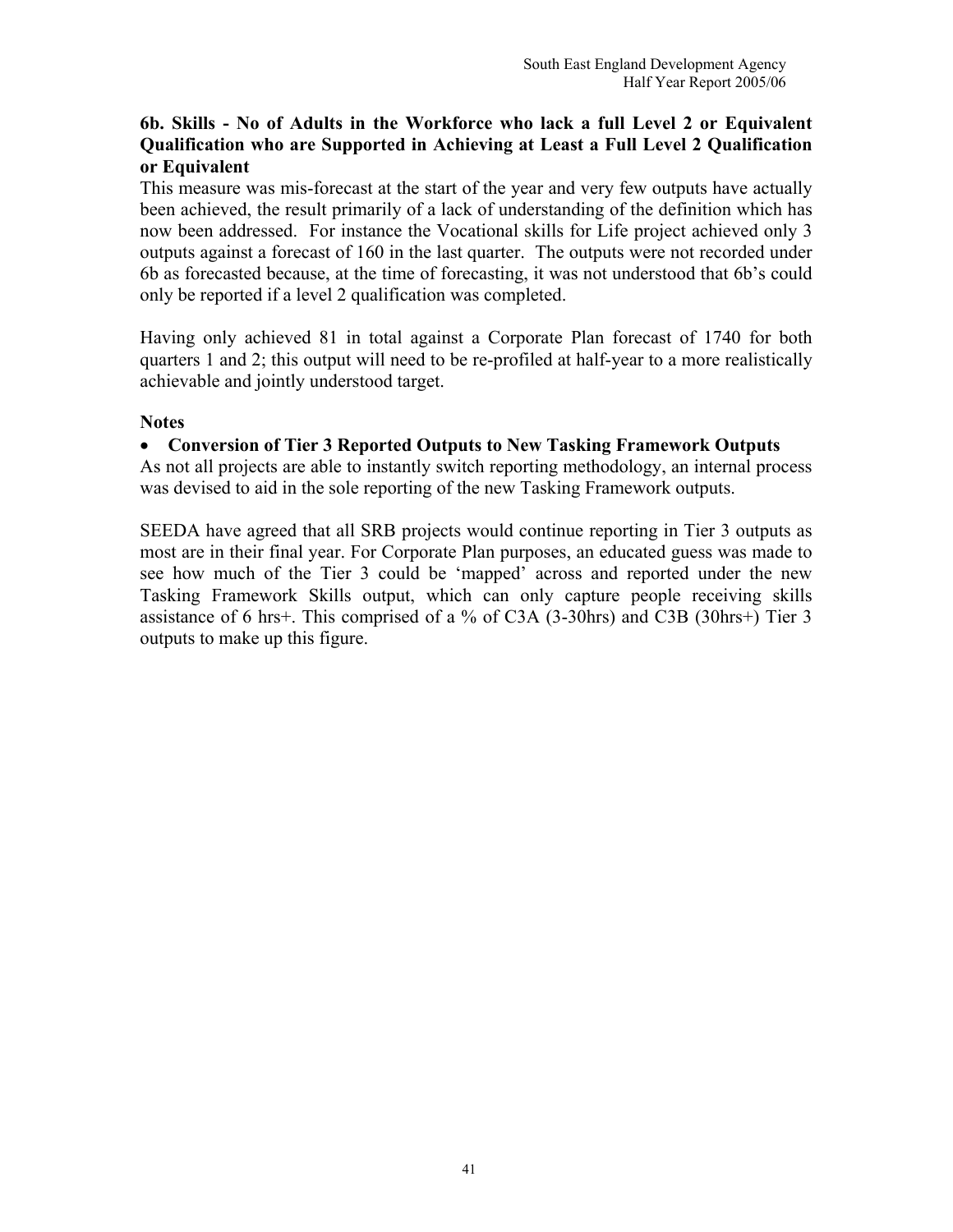## **Annex I** PERFORMANCE AGAINST OUTPUT TARGETS Quarter 2 2005-06

| Targets             |                                                                                                                                                                            |       | Quarter 2 |            | Year to Date |           |            | 2005-06 |        |             |
|---------------------|----------------------------------------------------------------------------------------------------------------------------------------------------------------------------|-------|-----------|------------|--------------|-----------|------------|---------|--------|-------------|
|                     |                                                                                                                                                                            | CP    | FC        | <b>ACT</b> | CP           | <b>FC</b> | <b>ACT</b> | CP      | FC     | <b>FYFC</b> |
|                     | Headline                                                                                                                                                                   |       |           |            |              |           |            |         |        |             |
|                     | Number of Jobs Created or Safequarded                                                                                                                                      | 981   | 815       | 383        | 1893         | 1611      | 1145       | 4100    | 4159   | 3693        |
| 2                   | Number of People Assisted to get a Job                                                                                                                                     | 150   | 1074      | 1437       | 300          | 1544      | 4183       | 2400    | 4252   | 6891        |
| $\overline{3}$      | Number of New Businesses Created and Demonstrating<br>Growth After 12 months and Businesses Attracted to the Region                                                        | 468   | 243       | 426        | 750          | 416       | 948        | 1920    | 1058   | 1590        |
| 4                   | Number of Businesses Assisted to Improve their Performance                                                                                                                 | 4315  | 6287      | 8618       | 9778         | 13293     | 15885      | 23000   | 29791  | 32382       |
| 4a                  | Number of Businesses Engaged in New Collaborations with the<br>Knowledge Base                                                                                              | 36    | 113       | 91         | 100          | 176       | 149        | 390     | 946    | 919         |
| 5                   | Public and Private Regeneration Infrastructure Investment<br>Levered (£m)                                                                                                  | 30.53 | 13.85     | 13.96      | 67.66        | 38.75     | 35.79      | 130     | 79.13  | 76.17       |
| 5a                  | Reclamation and Redevelopment of Brownfield Land (Ha)                                                                                                                      | 7.30  | 23.21     | 29.73      | 84.10        | 98.21     | 84.73      | 96.00   | 112.68 | 98.82       |
| $\ddot{\mathbf{6}}$ | Number of People Assisted in their Skills Development as a<br>result of RDA Programmes                                                                                     | 7220  | 5129      | 6135       | 14345        | 9669      | 14905      | 37350   | 26623  | 31859       |
| <b>6a</b>           | No of Adults gaining Basic Skills as Part of the Skills for Life<br>Strategy that count towards the Skills PSA Target                                                      | 722   | 768       | 875        | 1444         | 1719      | 2075       | 2650    | 3548   | 3903        |
| 6b                  | No of Adults in the Workforce who lack a full Level 2 or<br>Equivalent Qualification who are Supported in Achieving at least<br>a full Level 2 Qualification or Equivalent | 870   | 204       | 14         | 1740         | 265       | 81         | 1800    | 2261   | 2077        |

#### KEY:

CP - Corporate Plan forecast

FC - Internal forecast on PMS

ACT-Actual achievement

FY FC - Full Year Forecast (comprises of half year actual achievements plus quarters 3 and 4 internal forecast data)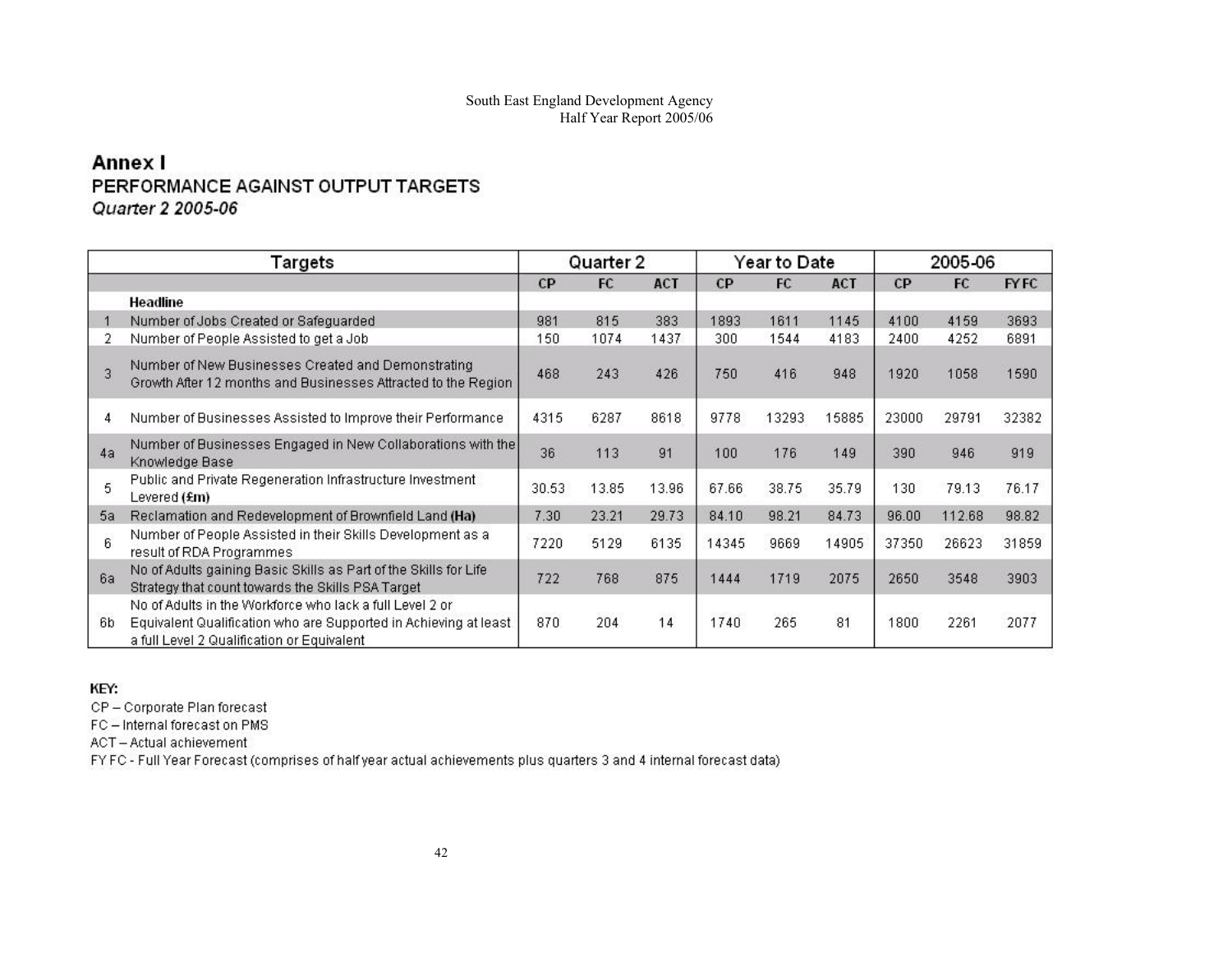## **FINANCIAL REVIEW SEPTEMBER 2005/06**

Attached are the results of expenditure for the year to date and projected expenditure for the remainder of this Financial Year. This latter profile incorporates changes recognised and discussed in the Half Year Review.

 Year to date the results show actual expenditure being approximately £15.9m below the profile projected at the start of the year. The rate of expenditure, whilst higher over the last two months has still not reached anticipated levels.

The major variances at the mid point of the year include:

- a) SFIE and Research and Development grants have both been delayed awaiting full information to allow payments to be made. In its first year of operation R&D grants are proving particularly difficult to predict. (Total £1.7m)
- b) In addition to delays at the Shoreham Enterprise Gateway, progress on the Oxford Motor Sports Hub is behind expectations. It is expected however that both projects will make up lost ground by year end. (Total £2.4m)
- c) University of Medway has been very slow to make claims but is anticipated to claim in full by year end.  $(f2.0m)$
- d) Significant expenditure on the Turner Centre  $(f1.2m)$  and compensation payments at Rochester Riverside (£4.5m) have now been removed from this year's forecasts as a result of delays to these projects outside our control.
- e) As in previous years, SRB claims have been slow to come forward. Whilst some, such as Westergate House are likely to make up lost time (£800k), others such as the CHP project in Southampton and the Healthy Living Centre (£1.1m) are now unlikely to be drawn down this year.

As projects have been developed and reviewed over the course of the year some of the originally programmed projects have slipped back, resulting in a currently unallocated amount of some £13m against the original budget of £152m. This amount will be absorbed by the development and bringing forward of other projects, examples of which are set out below.

SEEDA management has undertaken a thorough half year review of project expenditure to date against the budget provided by both Single Pot resources and capital receipts, together with the outturn forecast as at  $31<sup>st</sup>$  March 2006. This review has involved examining all existing approved and pipeline projects with each budget holder and the project manager, in order to determine the accuracy of forecasts and forward plans. The overall result has been discussed by the Directors Performance Review Group with a view to clarity and transparency in choices of the projects to be brought forward and their linkages to outcomes and SAV sought for the year.

As a result of the upgrade in our financial systems and reporting we have been able to review in greater detail and with more certainty than in previous years. Each project forecast was reviewed for minimum and maximum expenditure amounts taking into account the risks identified by the responsible managers, and a mid point figure between those two has been used for the basic analysis in this exercise.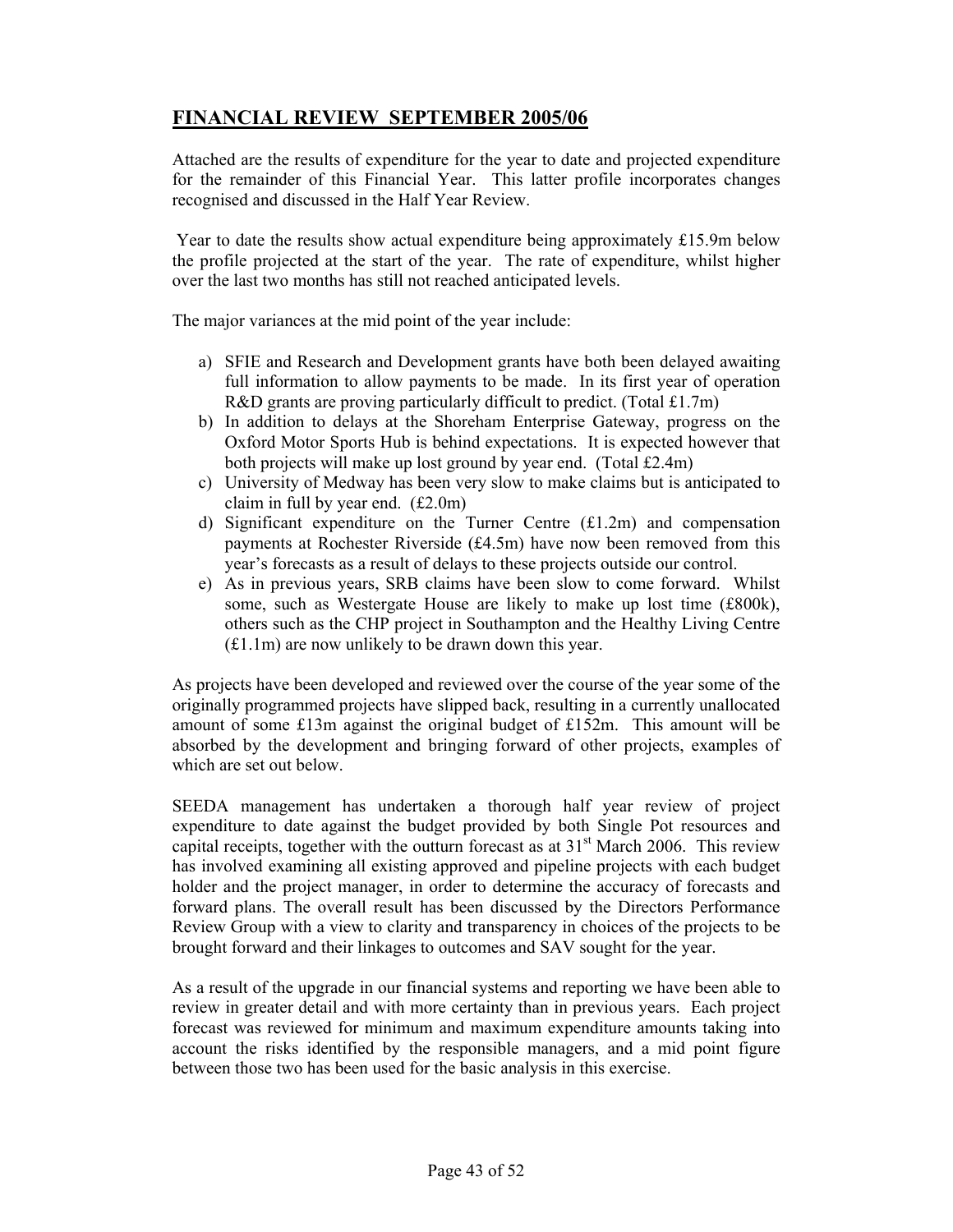Taking into account the actual expenditure as at the end of September 2005 and the remaining monthly forecast to the end of March 2006, the outturn position based only on the originally targeted projects is estimated to result in an overall under spend, of £12m–£13m. The overall review has concentrated on the more significant project under spends, which have higher levels of strategic importance, recognising that minor under and over spends are capable of being balanced within the divisions.

A summary of the more significant areas of forecast under-spend are as follows. These amounts are all capital and are due to timing slippages rather than any changes in the project validation or requirement:

| Urban Renaissance (Kent)            | £0.9m |
|-------------------------------------|-------|
| Chatham Maritime                    | £0.8m |
| Rochester Riverside                 | £4.5m |
| Infrastructure Planning (East Kent) | £3.7m |
| SRB – Hants and IOW                 | £1.9m |
| SRB-Sussex and Surrey               | £0.5m |
|                                     |       |
| Total forecast under spend          | f123m |

There is a further risk associated with the receipt and payment of partner claims in March 2005 which, if delayed, could prejudice expenditure plans for 2005/6. However, much of this should be able to be accrued in the final accounts. As a consequence, no account has been taken for possible slippage of these payments in the above totals.

Although our assumption is that end year flexibility means it is still possible to rollforward unspent budgets, to do so would be to take on unnecessary risk both economic and reputational, so that is not our intention or our goal. The net underspend currently forecast on budgeted projects provides an opportunity to bring forward additional important projects waiting funding which are already in the planning and approval stages, and which can be completed earlier if required.

#### **Resource Available Outside the Single Pot**

The DTI notified the Agency that there is a potential total of £23m to entitlement for EYF which if confirmed would be available for extra capital funding. This large amount takes account not only our recognised underspend from last year  $(E19.6m)$ , but also amounts related to prior years (some of which we had not been made aware of by DTI). However we were notified only in mid November that the sum available would be much smaller at £7million. This leaves all RDAs in a difficult situation in planning for this extra expenditure released late in the financial year and justifies our prudent approach to projects relying on these funds.

#### **Alternative Project Expenditure**

In order to maximize the benefit to be gained this year in fully spending the Single Pot budget and the possible extra funding for EYF, a list of projects was prepared to be brought forward as listed below. The first four items are projects already in the pipeline approval process via MPC and the SEEDA Board.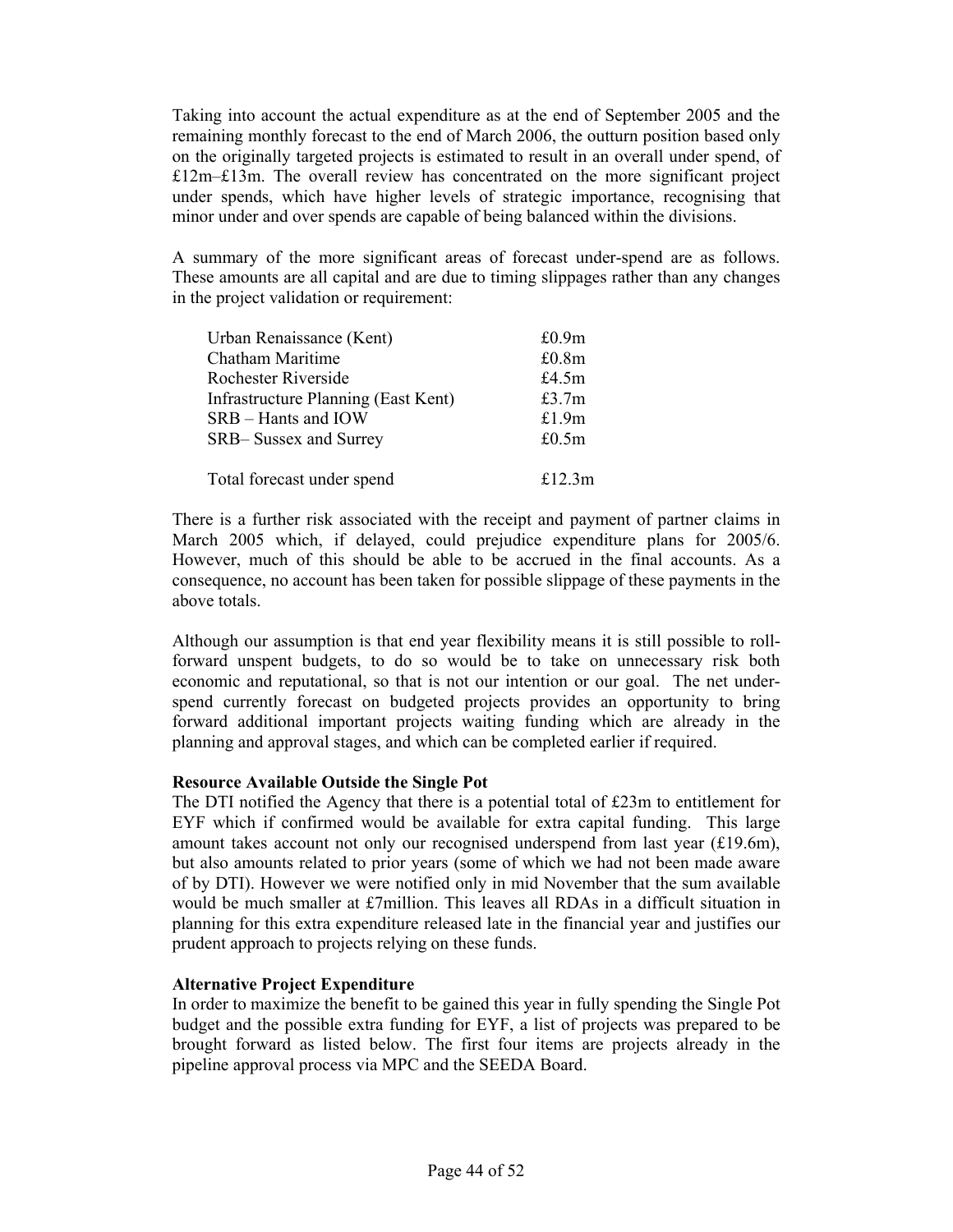| Daedalus airfield              | - site acquisition | £12.0 $m$ |
|--------------------------------|--------------------|-----------|
| Rimmel Ashford                 | - site acquisition | £3.0m     |
| Margate town Centre            | $-$ grant          | £3.8m     |
| Euro Kent Ramsgate             | $-$ grant          | £2.2m     |
| University of Kent             | $-$ grant          | £5.0m     |
| Canterbury Marlow Theatre      | $-$ grant          | £2.0m     |
| Chatham Dockyard               | $-$ grant          | £2.0m     |
| Manufacturing Advisory Service | $-$ grant          | £0.8m     |
| <b>Hastings Regeneration</b>   |                    | £1.0m     |
|                                |                    |           |
| Total additional projects      |                    | £31.8m    |

From now until year end we will continue to monitor closely the progress of identified projects against the updated profiles agreed at the half year review. When the amount of EYF available this year is finalised we will confirm draw down and finalise the balance of receipts and approved new projects. We will reschedule the delayed projects into our future budgets as appropriate to balance the bringing forward of the others from the possible list identified above.

At the request of the Board, this report will be enhanced on a quarterly basis to include other sources of funds where SEEDA is responsible for the delivery of the projects i.e. ODPM Growth Area Funding and European grants and programmes.